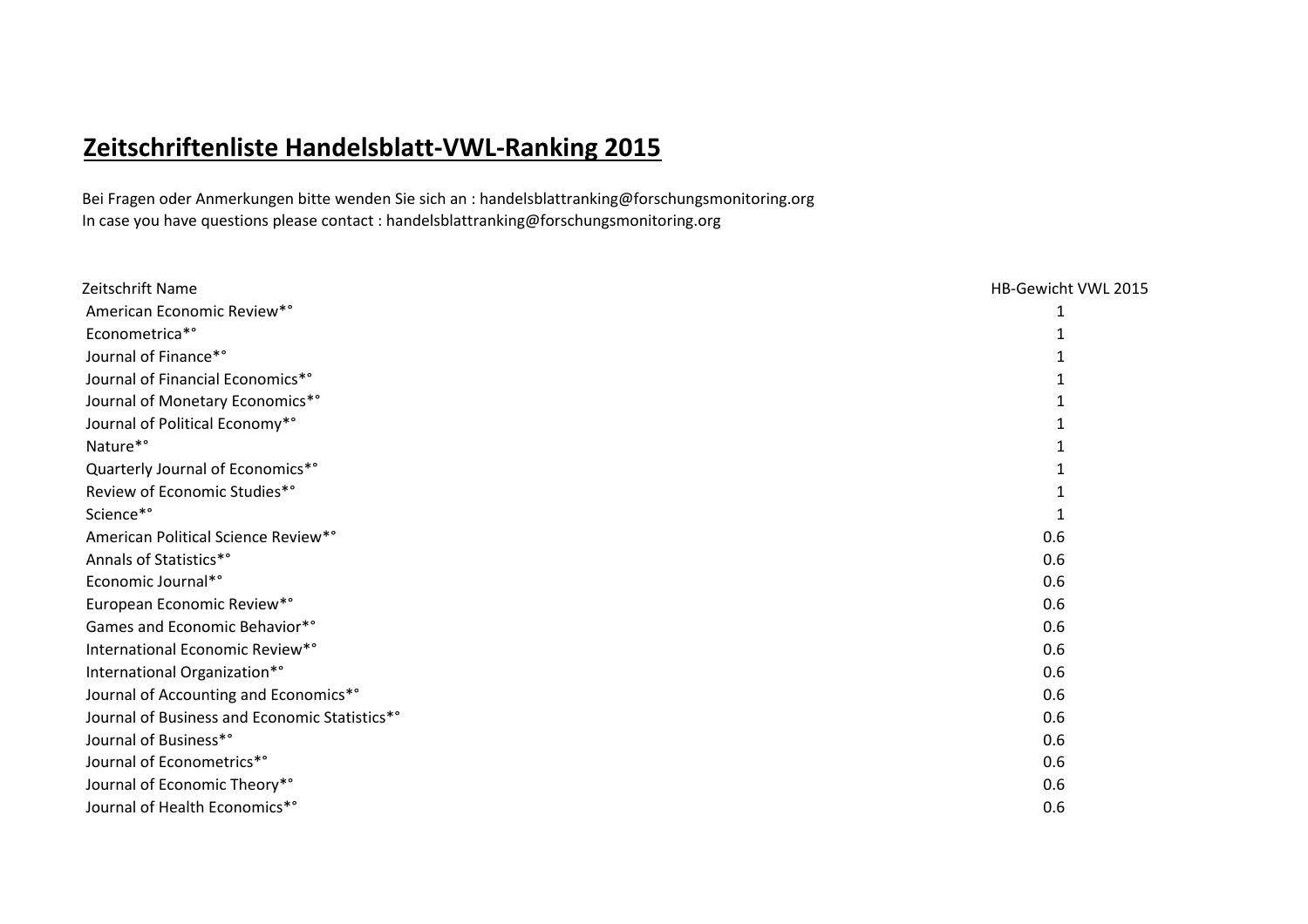| Journal of International Economics*°                                         | 0.6 |
|------------------------------------------------------------------------------|-----|
| Journal of Labor Economics*°                                                 | 0.6 |
| Journal of Public Economics*°                                                | 0.6 |
| Journal of the American Statistical Association*°                            | 0.6 |
| Journal of the European Economic Association*°                               | 0.6 |
| Journal of the Royal Statistical Society. Series B Statistical Methodology*° | 0.6 |
| Management Science*°                                                         | 0.6 |
| RAND Journal of Economics (formerly: Bell Journal of Economics)*°            | 0.6 |
| Review of Economics and Statistics*°                                         | 0.6 |
| Review of Financial Studies*°                                                | 0.6 |
| Statistical Science*°                                                        | 0.6 |
| Accounting Review*°                                                          | 0.3 |
| American Economic Review Papers and Proceedings*°                            | 0.3 |
| American Journal of Agricultural Economics*°                                 | 0.3 |
| Annals of Applied Probability*°                                              | 0.3 |
| Annals of Applied Statistics*°                                               | 0.3 |
| <b>Bernoulli</b> °                                                           | 0.3 |
| Biometrika*°                                                                 | 0.3 |
| Demography*°                                                                 | 0.3 |
| Econometric Theory*°                                                         | 0.3 |
| Economic Theory*°                                                            | 0.3 |
| Economics Letters*°                                                          | 0.3 |
| Finance and Stochastics*°                                                    | 0.3 |
| Health Economics*°                                                           | 0.3 |
| Health Services Research*°                                                   | 0.3 |
| Industrial and Labor Relations Review*°                                      | 0.3 |
| International Journal of Industrial Organization*°                           | 0.3 |
| Journal of Accounting Research*°                                             | 0.3 |
| Journal of Applied Econometrics*°                                            | 0.3 |
| Journal of Banking and Finance*°                                             | 0.3 |
| Journal of Conflict Resolution*°                                             | 0.3 |
| Journal of Consumer Research*°                                               | 0.3 |
| Journal of Development Economics*°                                           | 0.3 |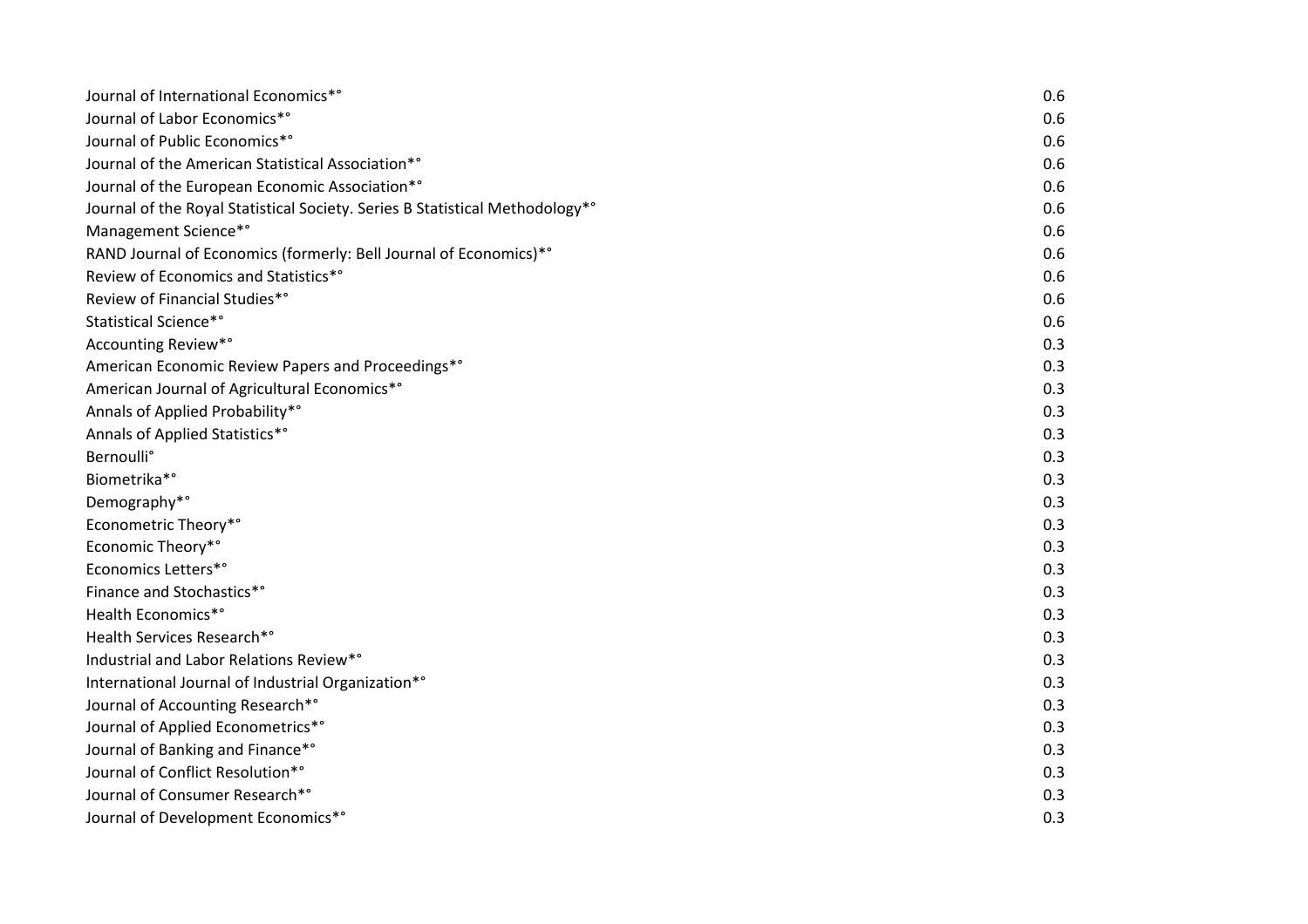| Journal of Economic Behavior and Organization*°                             | 0.3 |
|-----------------------------------------------------------------------------|-----|
| Journal of Economic Dynamics and Control*°                                  | 0.3 |
| Journal of Economic Growth*°                                                | 0.3 |
| Journal of Environmental Economics and Management* <sup>°</sup>             | 0.3 |
| Journal of Financial and Quantitative Analysis* <sup>°</sup>                | 0.3 |
| Journal of Human Resources*°                                                | 0.3 |
| Journal of Industrial Economics*°                                           | 0.3 |
| Journal of International Money and Finance*°                                | 0.3 |
| Journal of Law and Economics*°                                              | 0.3 |
| Journal of Law, Economics, and Organization*°                               | 0.3 |
| Journal of Marketing Research*°                                             | 0.3 |
| Journal of Marketing*°                                                      | 0.3 |
| Journal of Money, Credit and Banking*°                                      | 0.3 |
| Journal of the Royal Statistical Society. Series A: Statistics in Society*° | 0.3 |
| Journal of Urban Economics*°                                                | 0.3 |
| Marketing Science*°                                                         | 0.3 |
| Mathematical Finance*°                                                      | 0.3 |
| Population and Development Review*°                                         | 0.3 |
| Research Policy*°                                                           | 0.3 |
| Review of Economic Dynamics*°                                               | 0.3 |
| Scandinavian Journal of Statistics*°                                        | 0.3 |
| Transportation Research Part B: Methodological*°                            | 0.3 |
| Water Resources Research*°                                                  | 0.3 |
| World Development*°                                                         | 0.3 |
| Advances in Applied Probability*°                                           | 0.2 |
| American Economic Journal: Applied Economics*°                              | 0.2 |
| American Economic Journal: Economic Policy*°                                | 0.2 |
| American Economic Journal: Macroeconomics*°                                 | 0.2 |
| American Economic Journal: Microeconomics*°                                 | 0.2 |
| California Management Review*°                                              | 0.2 |
| Canadian Journal of Economics*°                                             | 0.2 |
| China Quarterly*°                                                           | 0.2 |
| Contemporary Accounting Research/Recherche Comptable Contemporaine*°        | 0.2 |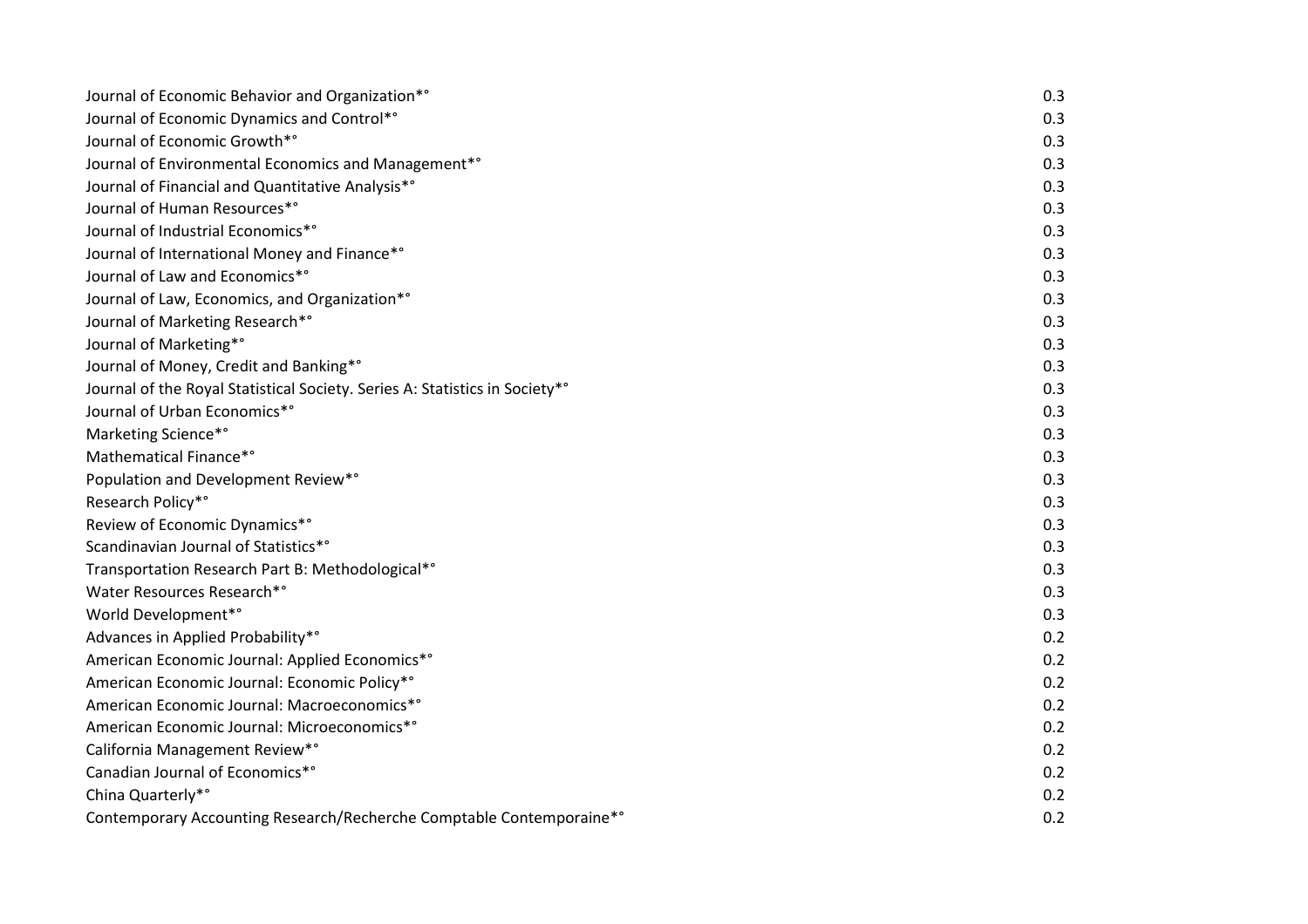| <b>Ecological Economics*</b> °                          | 0.2 |
|---------------------------------------------------------|-----|
| Econometric Reviews*°                                   | 0.2 |
| Economic Development and Cultural Change*°              | 0.2 |
| Economic Inquiry (formerly: Western Economic Journal)*° | 0.2 |
| Economica*°                                             | 0.2 |
| Economics of Education Review*°                         | 0.2 |
| Economy and Society*°                                   | 0.2 |
| Electronic Journal of Statistics*°                      | 0.2 |
| Environment and Planning / A*°                          | 0.2 |
| Environmental and Resource Economics*°                  | 0.2 |
| European Financial Management*°                         | 0.2 |
| European Journal of Political Economy*°                 | 0.2 |
| Experimental Economics*°                                | 0.2 |
| Financial Management*°                                  | 0.2 |
| Industrial and Corporate Change*°                       | 0.2 |
| Insurance: Mathematics and Economics*°                  | 0.2 |
| International Journal of Production Economics*°         | 0.2 |
| Journal of Common Market Studies*°                      | 0.2 |
| Journal of Comparative Economics*°                      | 0.2 |
| Journal of Computational and Graphical Statistics*°     | 0.2 |
| Journal of Corporate Finance*°                          | 0.2 |
| Journal of Development Studies*°                        | 0.2 |
| Journal of Economic Geography*°                         | 0.2 |
| Journal of Economic History*°                           | 0.2 |
| Journal of Economic Literature*°                        | 0.2 |
| Journal of Economic Perspectives*°                      | 0.2 |
| Journal of Economics and Management Strategy*°          | 0.2 |
| Journal of Empirical Finance*°                          | 0.2 |
| Journal of Financial Econometrics*°                     | 0.2 |
| Journal of Financial Intermediation*°                   | 0.2 |
| Journal of Financial Markets*°                          | 0.2 |
| Journal of International Business Studies JIBS*°        | 0.2 |
| Journal of Legal Studies°                               | 0.2 |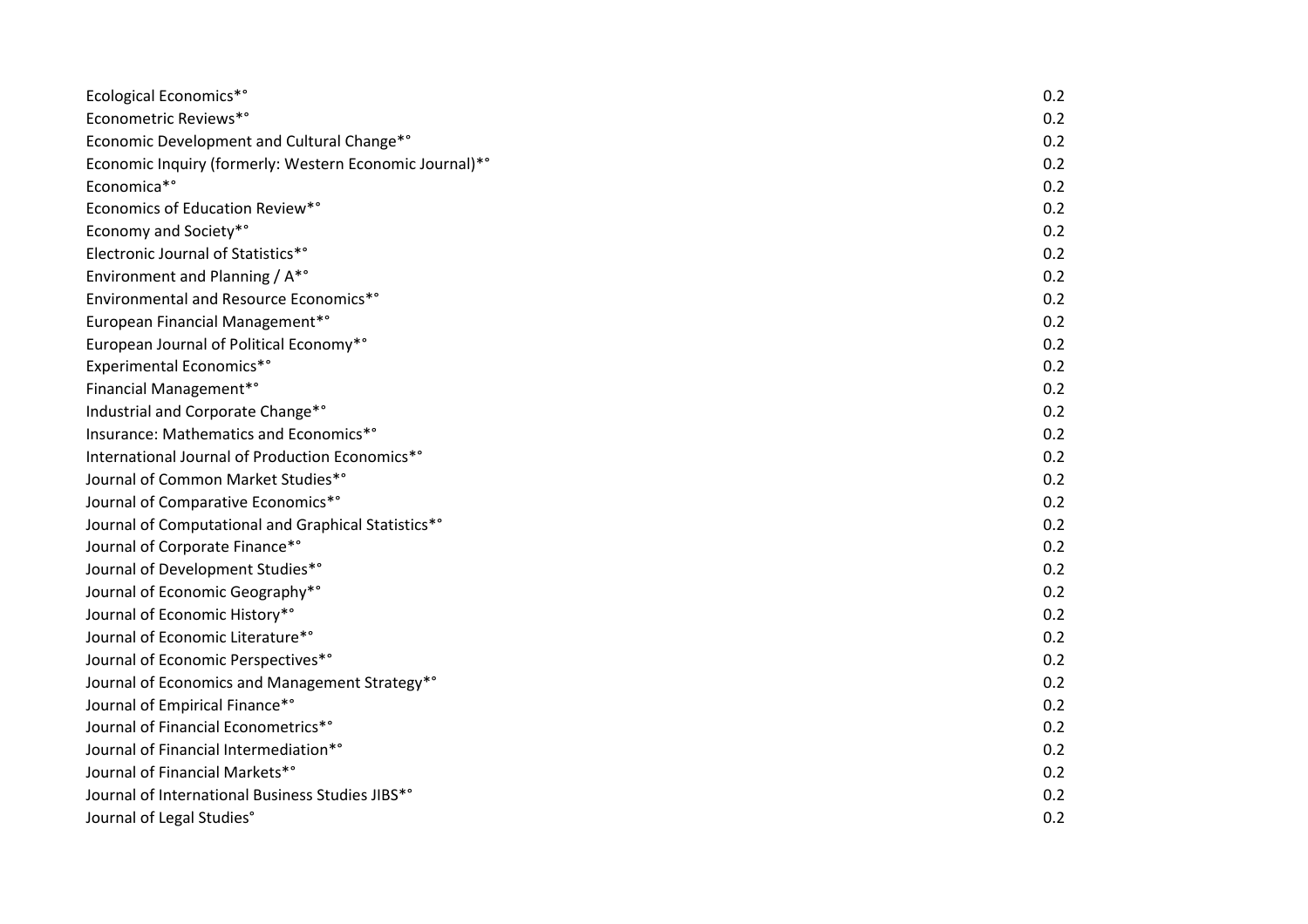| Journal of Mathematical Economics*°                                                                                                 | 0.2 |
|-------------------------------------------------------------------------------------------------------------------------------------|-----|
| Journal of Monetary Economics issues on the Carnegie-Rochester Conference on Public Policy (formerly: Carnegie-Rochester Con        | 0.2 |
| Journal of Peace Research*°                                                                                                         | 0.2 |
| Journal of Policy Analysis and Management*°                                                                                         | 0.2 |
| Journal of Population Economics*°                                                                                                   | 0.2 |
| Journal of Risk and Uncertainty*°                                                                                                   | 0.2 |
| Journal of the European Economic Association Papers and Proceedings (formerly: JEEA Papers and Proceedings)*°                       | 0.2 |
| Journal of the Royal Statistical Society. Series C Applied Statistics*°                                                             | 0.2 |
| Labour Economics*°                                                                                                                  | 0.2 |
| Land Economics*°                                                                                                                    | 0.2 |
| Macroeconomic Dynamics*°                                                                                                            | 0.2 |
| Oxford Bulletin of Economics and Statistics (formerly: Bulletin of the Institute of Economics and Statistics (Oxford University))*° | 0.2 |
| Oxford Economic Papers New Series*°                                                                                                 | 0.2 |
| PharmacoEconomics*°                                                                                                                 | 0.2 |
| Psychometrika*°                                                                                                                     | 0.2 |
| Public Administration Review*°                                                                                                      | 0.2 |
| Public Choice*°                                                                                                                     | 0.2 |
| Quantitative Finance*°                                                                                                              | 0.2 |
| Regional Science and Urban Economics*°                                                                                              | 0.2 |
| Regional Studies*°                                                                                                                  | 0.2 |
| Review of Accounting Studies*°                                                                                                      | 0.2 |
| Review of Finance (formerly: European Finance Review)*°                                                                             | 0.2 |
| Review of Income and Wealth*°                                                                                                       | 0.2 |
| Review of International Economics*°                                                                                                 | 0.2 |
| Scandinavian Journal of Economics (formerly: Swedish Journal of Economics)*°                                                        | 0.2 |
| Social Science Quarterly*°                                                                                                          | 0.2 |
| Statistica Sinica*°                                                                                                                 | 0.2 |
| Statistics and Decisions*°                                                                                                          | 0.2 |
| Technometrics*°                                                                                                                     | 0.2 |
| Transportation Research Part A: Policy and Practice*°                                                                               | 0.2 |
| Urban Studies*°                                                                                                                     | 0.2 |
| World Bank Economic Review*°                                                                                                        | 0.2 |
| World Economy*°                                                                                                                     | 0.2 |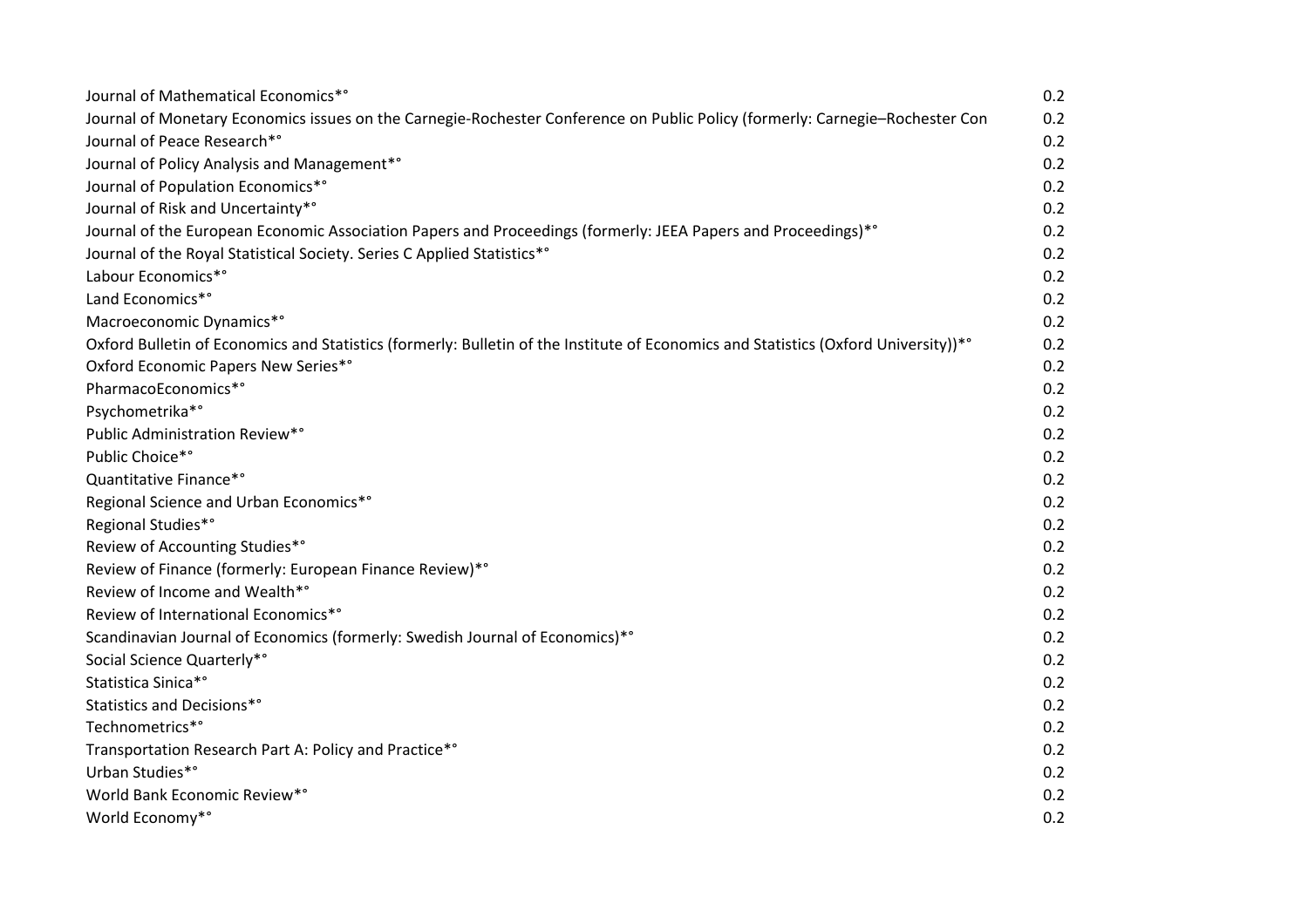| Agricultural Economics*°                                                                                                      | 0.15 |
|-------------------------------------------------------------------------------------------------------------------------------|------|
| American Historical Review°                                                                                                   | 0.15 |
| American Law and Economics Review°                                                                                            | 0.15 |
| American Statistician*°                                                                                                       | 0.15 |
| Annals of Economics and Statistics/ Annales d'Economie et de Statistique (formerly: Annales de Sciences Economiques Appliqués | 0.15 |
| Annals of the Institute of Statistical Mathematics°                                                                           | 0.15 |
| Applied Economics*°                                                                                                           | 0.15 |
| British Journal of Industrial Relations*°                                                                                     | 0.15 |
| Brookings Papers on Economic Activity*°                                                                                       | 0.15 |
| Cambridge Journal of Economics*°                                                                                              | 0.15 |
| Canadian Journal of Statistics*°                                                                                              | 0.15 |
| CESifo Economic Studies (formerly: Ifo Studien)*°                                                                             | 0.15 |
| China Economic Review*°                                                                                                       | 0.15 |
| Computational Statistics and Data Analysis*°                                                                                  | 0.15 |
| Conflict Management and Peace Science (formerly: Journal of Peace Science) <sup>o*</sup>                                      | 0.15 |
| Development and Change*°                                                                                                      | 0.15 |
| Econometrics Journal*°                                                                                                        | 0.15 |
| Economía: Journal of the Latin American and Caribbean Economic Association*°                                                  | 0.15 |
| Economic Geography*°                                                                                                          | 0.15 |
| Economic History Review (formerly: Economic History Review, Second Series)*°                                                  | 0.15 |
| Economic Record*°                                                                                                             | 0.15 |
| <b>Economics and Politics*°</b>                                                                                               | 0.15 |
| Economics of Innovation and New Technology*°                                                                                  | 0.15 |
| <b>Economics of Transition*°</b>                                                                                              | 0.15 |
| <b>Empirical Economics*</b> °                                                                                                 | 0.15 |
| <b>Energy Economics*</b> °                                                                                                    | 0.15 |
| Energy Journal*°                                                                                                              | 0.15 |
| Environment and Development Economics*°                                                                                       | 0.15 |
| European Journal of International Relations*°                                                                                 | 0.15 |
| European Review of Agricultural Economics*°                                                                                   | 0.15 |
| European Review of Economic History*°                                                                                         | 0.15 |
| Explorations in Economic History*°                                                                                            | 0.15 |
| Food Policy*°                                                                                                                 | 0.15 |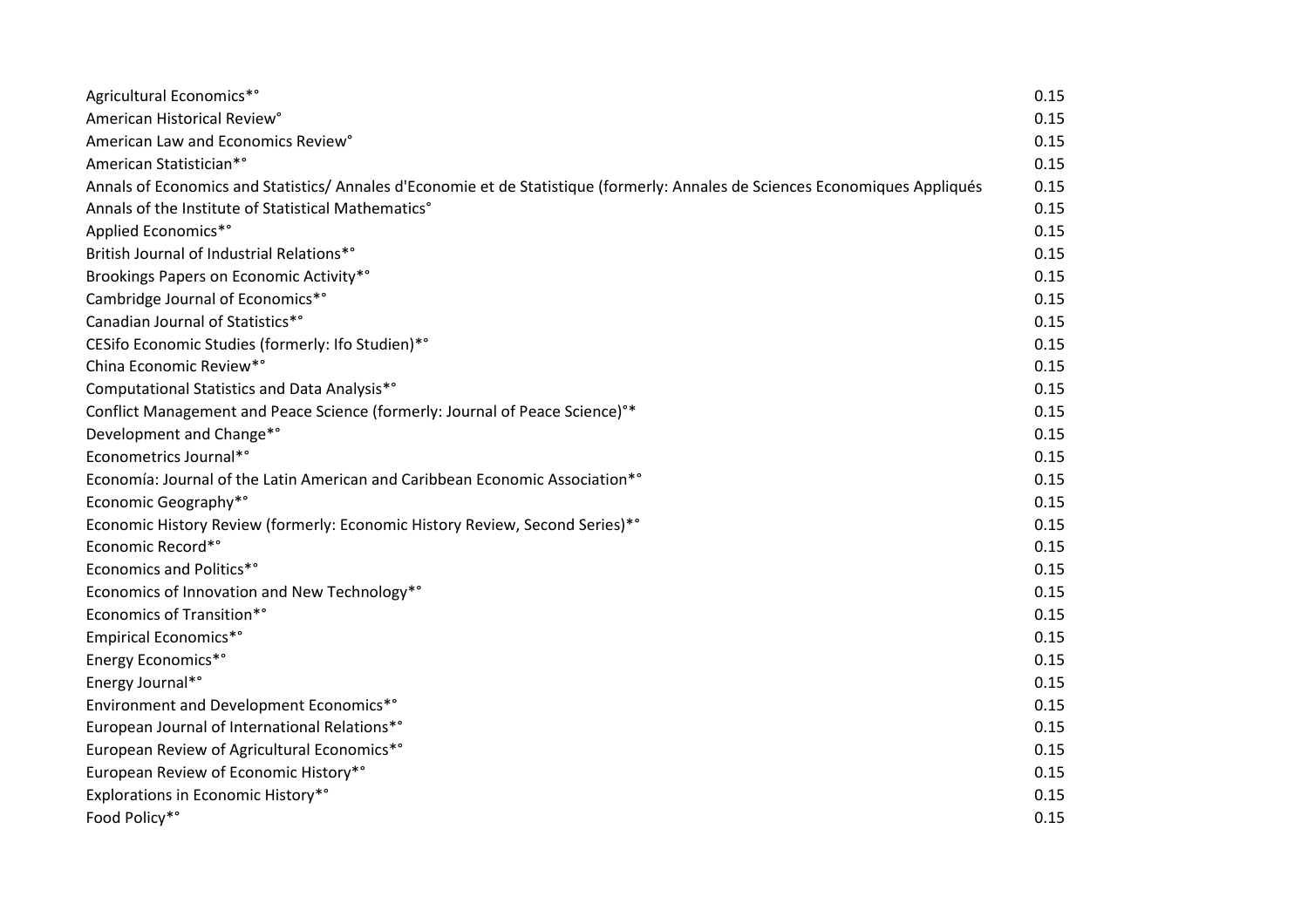| Foreign Affairs*°                                      | 0.15 |
|--------------------------------------------------------|------|
| Global Networks*°                                      | 0.15 |
| Growth and Change*°                                    | 0.15 |
| Housing Policy Debate°                                 | 0.15 |
| Housing Studies°                                       | 0.15 |
| Industrial Relations*°                                 | 0.15 |
| Information Economics and Policy*°                     | 0.15 |
| International Journal of Forecasting*°                 | 0.15 |
| International Journal of Game Theory*°                 | 0.15 |
| International Journal of Urban and Regional Research*° | 0.15 |
| International Regional Science Review*°                | 0.15 |
| International Tax and Public Finance*°                 | 0.15 |
| Journal of Applied Statistics°                         | 0.15 |
| Journal of Business Finance and Accounting*°           | 0.15 |
| Journal of Business Research*°                         | 0.15 |
| Journal of Derivatives*°                               | 0.15 |
| Journal of Economic Inequality* <sup>°</sup>           | 0.15 |
| Journal of Economic Psychology*°                       | 0.15 |
| Journal of Evolutionary Economics*°                    | 0.15 |
| Journal of Financial Research*°                        | 0.15 |
| Journal of Financial Services Research*°               | 0.15 |
| Journal of Forecasting*°                               | 0.15 |
| Journal of Health Politics, Policy and Law°            | 0.15 |
| Journal of Housing Economics*°                         | 0.15 |
| Journal of Investment Management*°                     | 0.15 |
| Journal of Macroeconomics*°                            | 0.15 |
| Journal of Multivariate Analysis*°                     | 0.15 |
| Journal of Productivity Analysis*°                     | 0.15 |
| Journal of Public Economic Theory*°                    | 0.15 |
| Journal of Real Estate Finance and Economics*°         | 0.15 |
| Journal of Regional Science*°                          | 0.15 |
| Journal of Regulatory Economics*°                      | 0.15 |
| Journal of Risk and Insurance*°                        | 0.15 |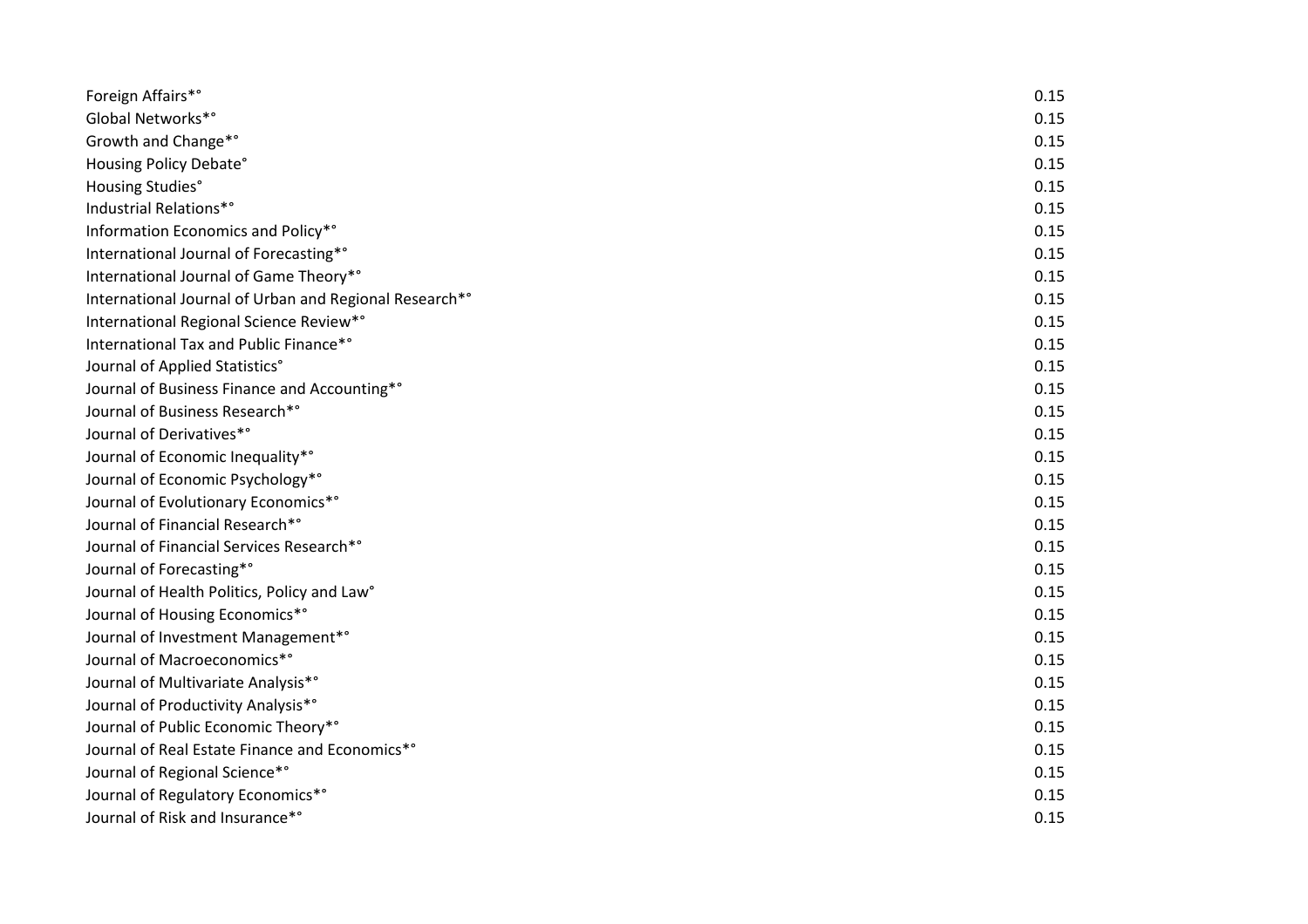| Journal of Technology Transfer*°                                                                     | 0.15 |
|------------------------------------------------------------------------------------------------------|------|
| Journal of the Japanese and International Economies*°                                                | 0.15 |
| Journal of the Korean Statistical Society°                                                           | 0.15 |
| Journal of Time Series Analysis*°                                                                    | 0.15 |
| Journal of Transport Economics and Policy*°                                                          | 0.15 |
| Kyklos*°                                                                                             | 0.15 |
| Managerial and Decision Economics*°                                                                  | 0.15 |
| Mathematical Methods of Statistics*°                                                                 | 0.15 |
| Mathematical Social Sciences*°                                                                       | 0.15 |
| Metrika*°                                                                                            | 0.15 |
| Michigan Law Review*°                                                                                | 0.15 |
| Monthly Labor Review*°                                                                               | 0.15 |
| National Tax Journal*°                                                                               | 0.15 |
| Networks and Spatial Economics*°                                                                     | 0.15 |
| North American Journal of Economics and Finance*°                                                    | 0.15 |
| OR Spectrum (formerly: OR Spektrum)*°                                                                | 0.15 |
| Political Science Quarterly*°                                                                        | 0.15 |
| Population Studies*°                                                                                 | 0.15 |
| Quantitative Marketing and Economics*°                                                               | 0.15 |
| Quarterly Review of Economics and Finance (formerly: Quarterly Review of Economics and Business)**   | 0.15 |
| Real Estate Economics (formerly: Journal of the American Real Estate and Urban Economics Association | 0.15 |
| Resource and Energy Economics (formerly: Resources and Energy)*°                                     | 0.15 |
| Review of Development Economics*°                                                                    | 0.15 |
| Review of Industrial Organization*°                                                                  | 0.15 |
| Review of International Political Economy*°                                                          | 0.15 |
| Review of International Studies°                                                                     | 0.15 |
| Review of Network Economics*°                                                                        | 0.15 |
| Review of Quantitative Finance and Accounting*°                                                      | 0.15 |
| Risk <sup>*</sup> °                                                                                  | 0.15 |
| Scottish Journal of Political Economy*°                                                              | 0.15 |
| Small Business Economics*°                                                                           | 0.15 |
| Social Choice and Welfare*°                                                                          | 0.15 |
| Southern Economic Journal*°                                                                          | 0.15 |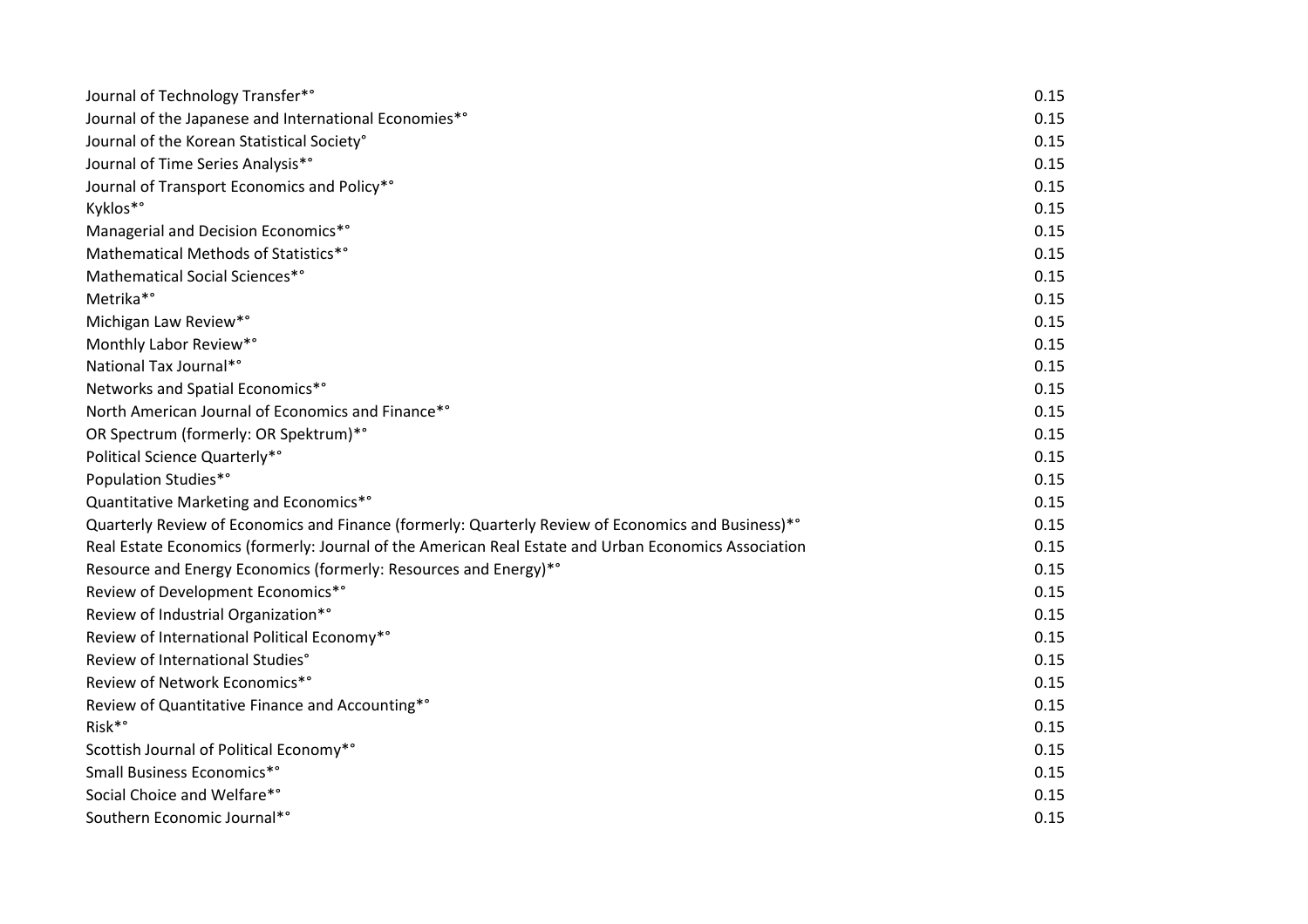| Statistical Modelling*°                                                                                                          | 0.15 |
|----------------------------------------------------------------------------------------------------------------------------------|------|
| Statistics and Computing*°                                                                                                       | 0.15 |
| Studies in Family Planning*°                                                                                                     | 0.15 |
| Telecommunications Policy*°                                                                                                      | 0.15 |
| Test*°                                                                                                                           | 0.15 |
| Theoretical Economics*°                                                                                                          | 0.15 |
| Transportation Research Part D: Transport and Environment*°                                                                      | 0.15 |
| Transportation Research Part E: Logistics and Transportation Review (formerly: Logistics and Transportation Review)*°            | 0.15 |
| Transportation*°                                                                                                                 | 0.15 |
| Urban Affairs Review*°                                                                                                           | 0.15 |
| Yale Law Journal*°                                                                                                               | 0.15 |
| Journal of Human Development and Capabilities (formerly: Journal of Human Development)**                                         | 0.1  |
| Agricultural and Resource Economics Review*°                                                                                     | 0.1  |
| Agriculture and Human Values*°                                                                                                   | 0.1  |
| Annals of Economics and Finance*°                                                                                                | 0.1  |
| Annals of Finance*°                                                                                                              | 0.1  |
| Annals of Regional Science*°                                                                                                     | 0.1  |
| Applied Economic Perspectives and Policy (formerly: Review of Agricultural Economics)*°                                          | 0.1  |
| Applied Economics Letters*°                                                                                                      | 0.1  |
| Applied Financial Economics*°                                                                                                    | 0.1  |
| Applied Health Economics and Health Policy*°                                                                                     | 0.1  |
| Applied Mathematical Finance*°                                                                                                   | 0.1  |
| Asian Economic Papers*°                                                                                                          | 0.1  |
| Australian Economic Review*°                                                                                                     | 0.1  |
| Australian Journal of Agricultural and Resource Economics (formerly: Australian Journal of Agricultural Economics                | 0.1  |
| B.E. Journal of Economic Analysis and Policy: Advances in Economic Analysis and Policy (formerly: Advances in Economic Analysis  | 0.1  |
| B.E. Journal of Economic Analysis and Policy: Contributions to Economic Analysis and Policy (formerly: Contributions to Economic | 0.1  |
| B.E. Journal of Economic Analysis and Policy: Frontiers of Economic Analysis and Policy*°                                        | 0.1  |
| B.E. Journal of Macroeconomics: Contributions to Macroeconomics (formerly: Contributions to Macroeconomics)*°                    | 0.1  |
| Bank of England Quarterly Bulletin*°                                                                                             | 0.1  |
| Behavioral Research in Accounting*°                                                                                              | 0.1  |
| Bulletin of Economic Research (formerly: Yorkshire Bulletin of Economic and Social Research)*°                                   | 0.1  |
| Bulletin of Indonesian Economic Studies*°                                                                                        | 0.1  |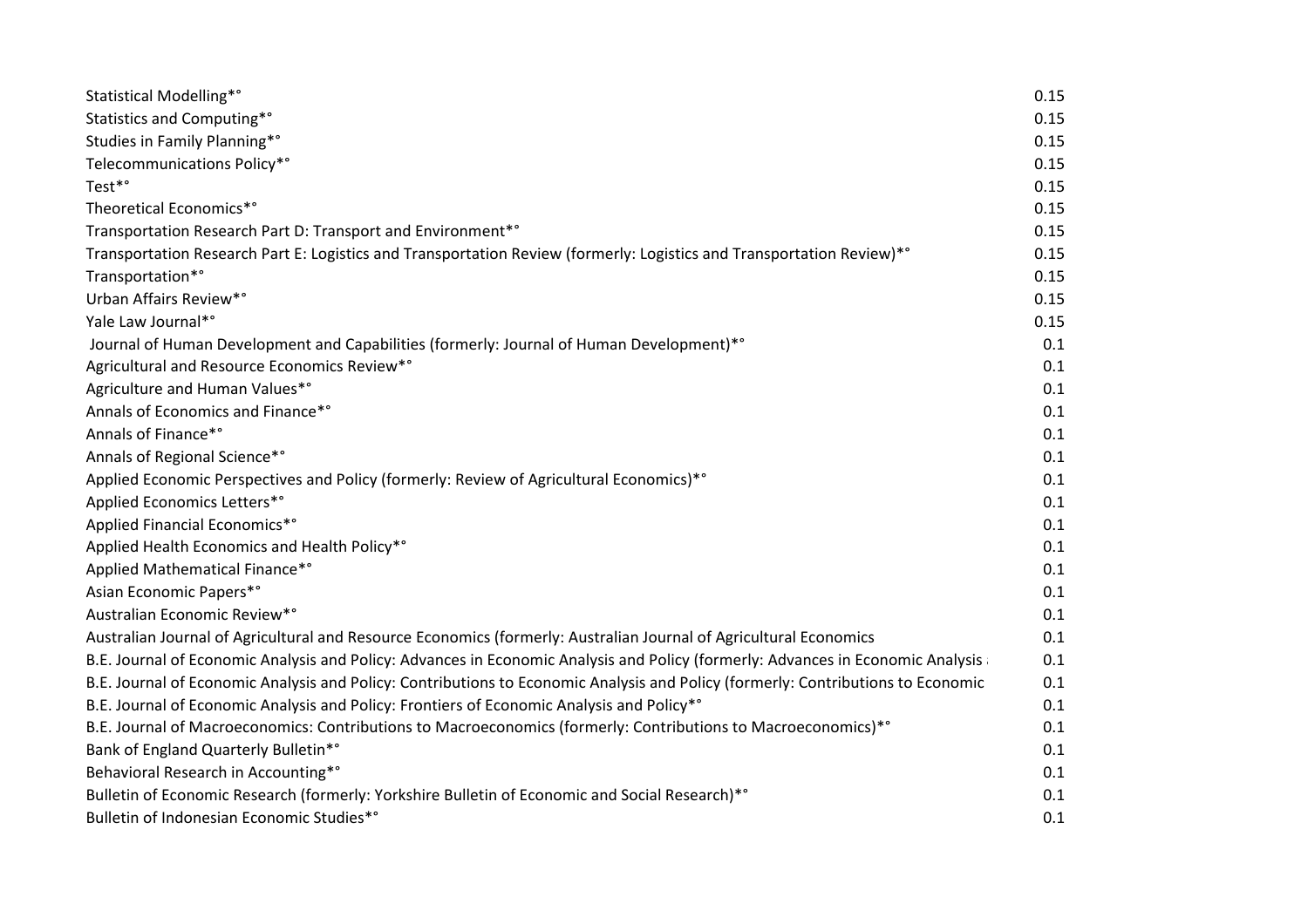| <b>Business and Politics*</b> °                                                    | 0.1 |
|------------------------------------------------------------------------------------|-----|
| Business History Review*°                                                          | 0.1 |
| Canadian Journal of Agricultural Economics°                                        | 0.1 |
| CESifo Forum*°                                                                     | 0.1 |
| Choices*°                                                                          | 0.1 |
| Climate Policy*°                                                                   | 0.1 |
| Comparative Economic Studies (formerly: ACES Bulletin)*°                           | 0.1 |
| Computational Economics (formerly: Computer Science in Economics and Management)*° | 0.1 |
| Contemporary Economic Policy (formerly: Contemporary Policy Issues)*°              | 0.1 |
| Defence and Peace Economics (formerly: Defence Economics)*°                        | 0.1 |
| Development Policy Review*°                                                        | 0.1 |
| Development*°                                                                      | 0.1 |
| Eastern Economic Journal*°                                                         | 0.1 |
| Economic and Industrial Democracy*°                                                | 0.1 |
| Economic Development Quarterly*°                                                   | 0.1 |
| Economic Modelling*°                                                               | 0.1 |
| Economic Policy (formerly: Economic Policy: A European Forum)*°                    | 0.1 |
| Economic Systems (formerly: Jahrbuch der Wirtschaft Osteuropas)*°                  | 0.1 |
| Economic Systems Research*°                                                        | 0.1 |
| Economics and Human Biology*°                                                      | 0.1 |
| Economics and Philosophy*°                                                         | 0.1 |
| <b>Economics Bulletin*</b> °                                                       | 0.1 |
| Economics of Governance*°                                                          | 0.1 |
| <b>Education Economics*</b> °                                                      | 0.1 |
| Education Finance and Policy*°                                                     | 0.1 |
| Emerging Markets Review*°                                                          | 0.1 |
| Empirica, Journal of European Economics (formerly: Empirica)*°                     | 0.1 |
| Enterprise and Society*°                                                           | 0.1 |
| Entrepreneurship and Regional Development*°                                        | 0.1 |
| Environmental Values*°                                                             | 0.1 |
| Estatistica*°                                                                      | 0.1 |
| Eurasian Geography and Economics (formerly: Post-Soviet Geography and Economics)*° | 0.1 |
| European Journal of Development Research*°                                         | 0.1 |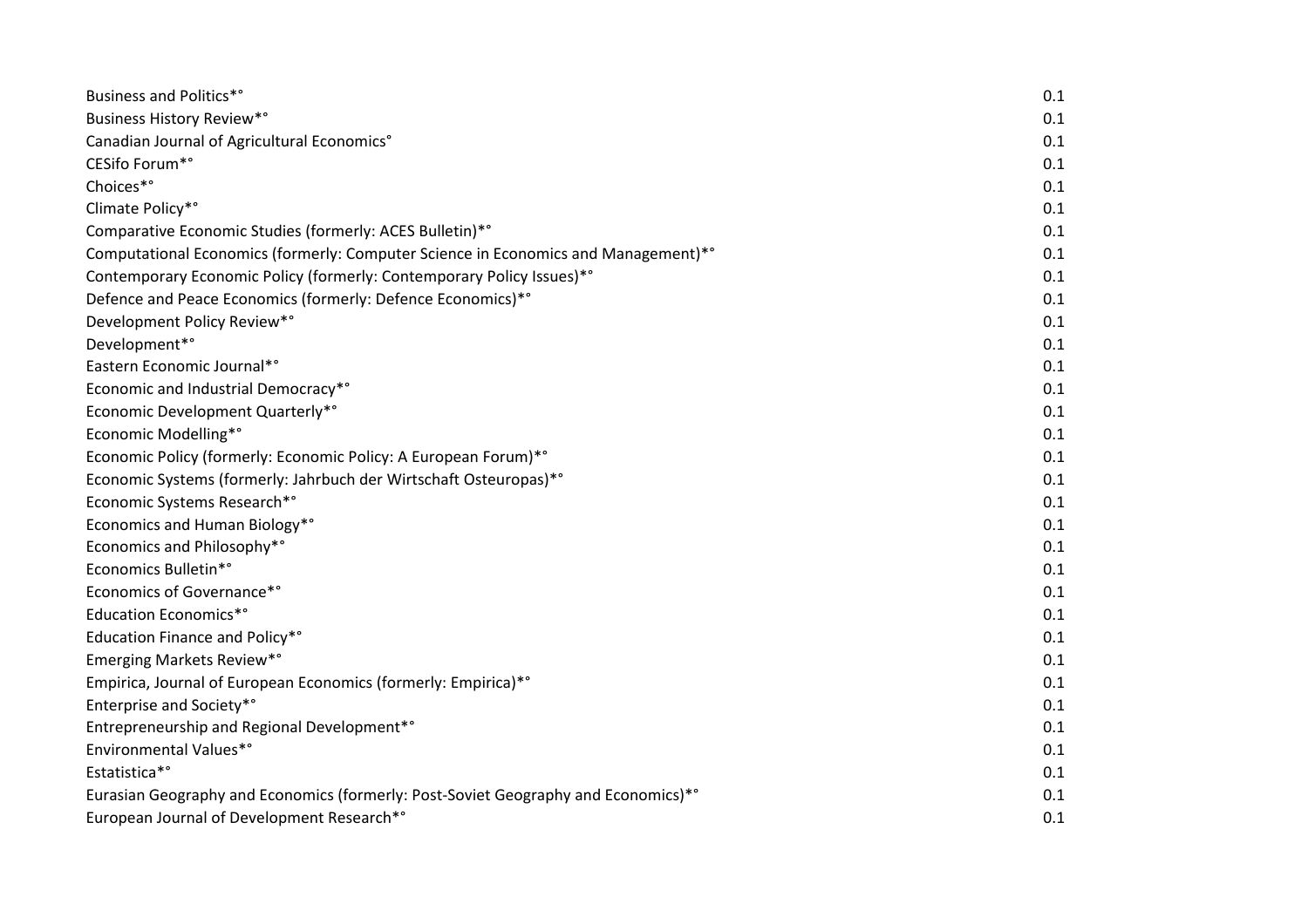| European Journal of Finance*°                                                                                                 | 0.1 |
|-------------------------------------------------------------------------------------------------------------------------------|-----|
| European Journal of Health Economics (formerly: HEPAC: Health Economics in Prevention and Care)*°                             | 0.1 |
| European Journal of Industrial Relations*°                                                                                    | 0.1 |
| European Journal of Law and Economics*°                                                                                       | 0.1 |
| Federal Reserve Bulletin*°                                                                                                    | 0.1 |
| Feminist Economics*°                                                                                                          | 0.1 |
| Financial Markets, Institutions and Instruments*°                                                                             | 0.1 |
| Financial Review*°                                                                                                            | 0.1 |
| FinanzArchiv*°                                                                                                                | 0.1 |
| Fiscal Studies*°                                                                                                              | 0.1 |
| German Economic Review*°                                                                                                      | 0.1 |
| Global Environmental Politics*°                                                                                               | 0.1 |
| Health Care Management Science*°                                                                                              | 0.1 |
| History of Political Economy*°                                                                                                | 0.1 |
| IMF Economic Review (formerly: IMF Staff Papers                                                                               | 0.1 |
| Industry and Innovation (formerly: Journal of Industry Studies)*°                                                             | 0.1 |
| Inquiry - The Journal of Health Care Organization Provision & amp                                                             | 0.1 |
| International Economic Journal*°                                                                                              | 0.1 |
| International Economics and Economic Policy*°                                                                                 | 0.1 |
| International Finance*°                                                                                                       | 0.1 |
| International Journal of Finance and Economics*°                                                                              | 0.1 |
| International Journal of Health Economics and Management (formaly: International Journal of Health Care Finance and Economics | 0.1 |
| International Journal of the Economics of Business (formerly: Journal of the Economics of Business)*°                         | 0.1 |
| International Journal of Theoretical and Applied Finance*°                                                                    | 0.1 |
| International Labour Review*°                                                                                                 | 0.1 |
| International Review of Applied Economics*°                                                                                   | 0.1 |
| International Review of Economics and Finance*°                                                                               | 0.1 |
| International Review of Law and Economics*°                                                                                   | 0.1 |
| International Statistical Review*°                                                                                            | 0.1 |
| Japan and the World Economy*°                                                                                                 | 0.1 |
| Japanese Economic Review (formerly: Economic Studies Quarterly)*°                                                             | 0.1 |
| Journal of Accounting, Auditing and Finance*°                                                                                 | 0.1 |
| Journal of African Economies*°                                                                                                | 0.1 |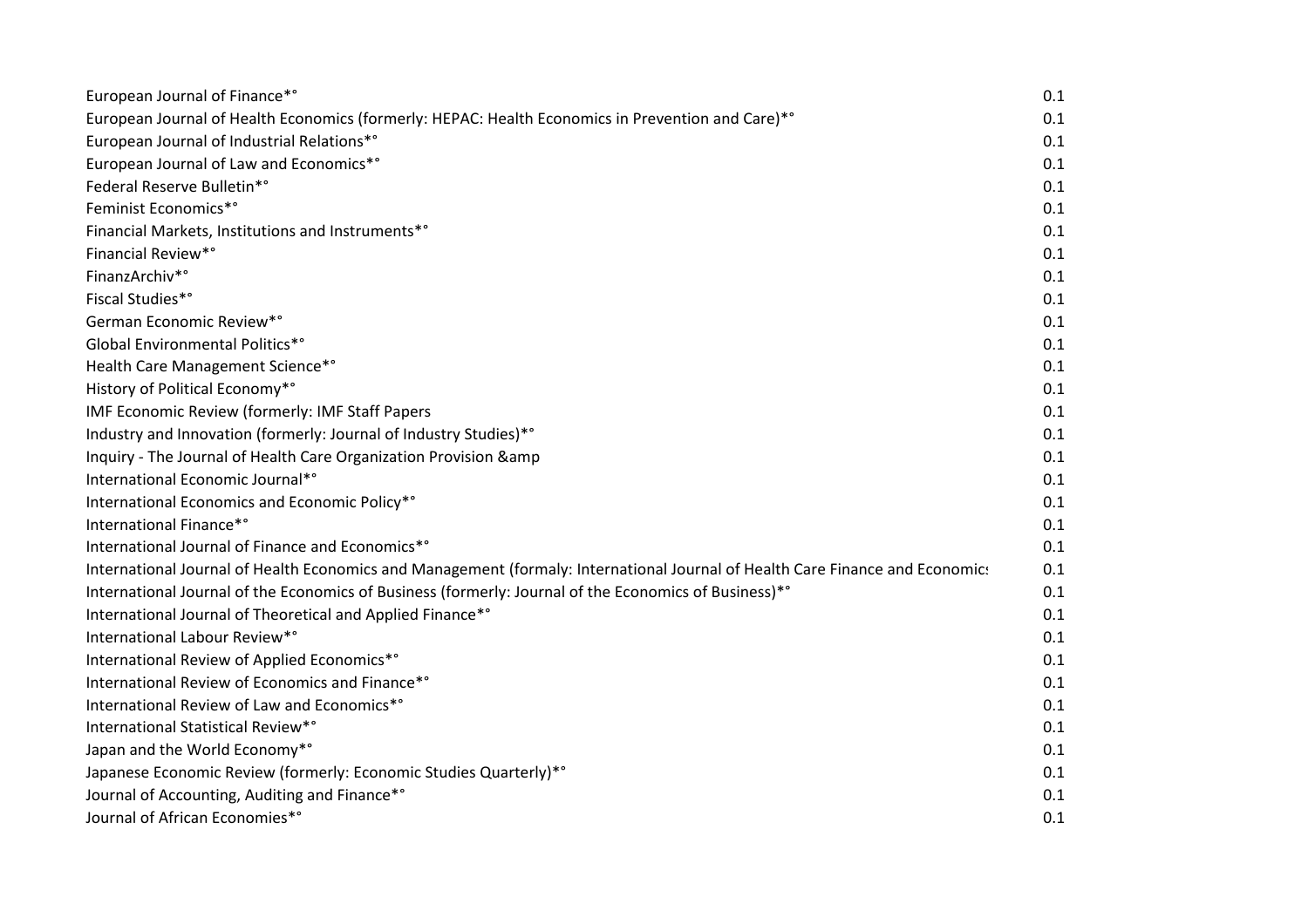| Journal of Agricultural and Resource Economics (formerly: Western Journal of Agricultural Economics)*°          | 0.1 |
|-----------------------------------------------------------------------------------------------------------------|-----|
| Journal of Agricultural Economics*°                                                                             | 0.1 |
| Journal of Asian Economics*°                                                                                    | 0.1 |
| Journal of Asian Studies*°                                                                                      | 0.1 |
| Journal of Behavioral Finance (formerly: Journal of Psychology and Financial Markets)*°                         | 0.1 |
| Journal of Competition Law and Economics*°                                                                      | 0.1 |
| Journal of Computational Finance*°                                                                              | 0.1 |
| Journal of Consumer Affairs*°                                                                                   | 0.1 |
| Journal of Cultural Economics*°                                                                                 | 0.1 |
| Journal of Economic and Social Measurement (formerly: Review of Public Data Use)*°                              | 0.1 |
| Journal of Economic Education*°                                                                                 | 0.1 |
| Journal of Economic Integration*°                                                                               | 0.1 |
| Journal of Economic Issues*°                                                                                    | 0.1 |
| Journal of Economic Methodology (formerly: Methodus)*°                                                          | 0.1 |
| Journal of Economic Policy Reform (formerly: Journal of Policy Reform)*°                                        | 0.1 |
| Journal of Economics (Zeitschrift für Nationalökonomie) (formerly: Zeitschrift für Nationalökonomie)*°          | 0.1 |
| Journal of Economics and Business (formerly: Economic and Busness Bulletin)*°                                   | 0.1 |
| Journal of Financial Stability*°                                                                                | 0.1 |
| Journal of Futures Markets*°                                                                                    | 0.1 |
| Journal of Geographical Systems (formerly: Geographical Systems)*°                                              | 0.1 |
| Journal of Human Capital*°                                                                                      | 0.1 |
| Journal of Industry, Competition and Trade*°                                                                    | 0.1 |
| Journal of Institutional and Theoretical Economics (formerly: Zeitschrift für die gesamte Staatswissenschaft)*° | 0.1 |
| Journal of International Development*°                                                                          | 0.1 |
| Journal of International Economic Law*°                                                                         | 0.1 |
| Journal of International Trade and Economic Development*°                                                       | 0.1 |
| Journal of Labor Research*°                                                                                     | 0.1 |
| Journal of Management Accounting Research*°                                                                     | 0.1 |
| Journal of Mental Health Policy and Economics*°                                                                 | 0.1 |
| Journal of Nonparametric Statistics*°                                                                           | 0.1 |
| Journal of Pension Economics and Finance*°                                                                      | 0.1 |
| Journal of Policy Modeling*°                                                                                    | 0.1 |
| Journal of Portfolio Management*°                                                                               | 0.1 |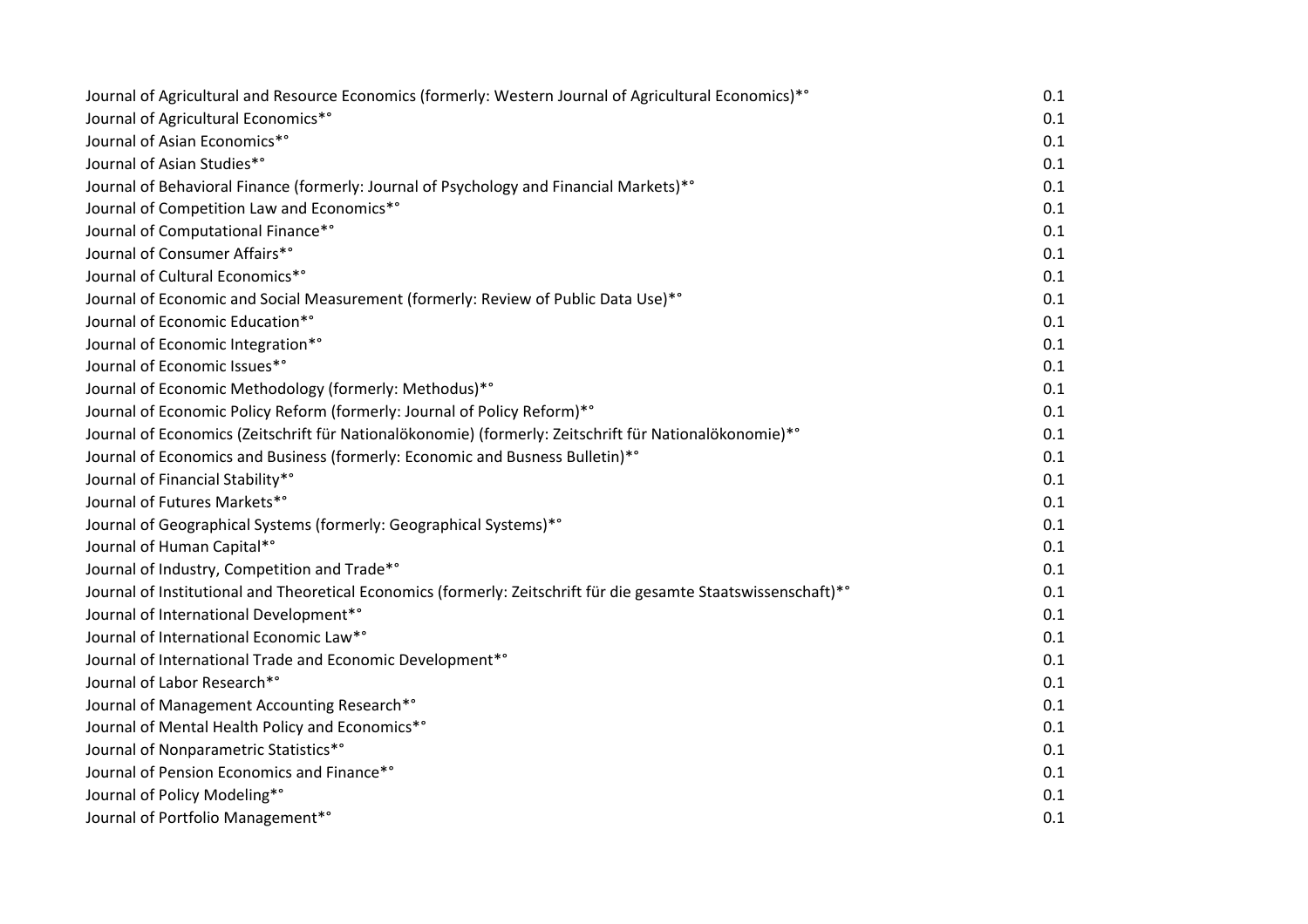| Journal of Post Keynesian Economics*°                                                                | 0.1 |
|------------------------------------------------------------------------------------------------------|-----|
| Journal of Risk*°                                                                                    | 0.1 |
| Journal of Sports Economics*°                                                                        | 0.1 |
| Journal of Statistical Planning and Inference*°                                                      | 0.1 |
| Journal of World Business (formerly: Columbia Journal of World Business)*°                           | 0.1 |
| Labour. Review of Labour Economics and Industrial Relations*°                                        | 0.1 |
| Latin American Politics and Society (formerly: Journal of Interamerican Studies and World Affairs)*° | 0.1 |
| Manchester School (formerly: Manchester School of Economic and Social Studies)*°                     | 0.1 |
| Marine Resource Economics*°                                                                          | 0.1 |
| Mathematical Methods of Operations Research (formerly: Zeitschrift für Operations Research)*°        | 0.1 |
| Metroeconomica*°                                                                                     | 0.1 |
| New Political Economy*°                                                                              | 0.1 |
| Nonprofit and Voluntary Sector Quarterly*°                                                           | 0.1 |
| North American Actuarial Journal*°                                                                   | 0.1 |
| Open Economies Review*°                                                                              | 0.1 |
| Oxford Development Studies*°                                                                         | 0.1 |
| Oxford Review of Economic Policy*°                                                                   | 0.1 |
| Pacific Economic Review*°                                                                            | 0.1 |
| Papers in Regional Science*°                                                                         | 0.1 |
| Policy Sciences*°                                                                                    | 0.1 |
| Policy Studies Journal*°                                                                             | 0.1 |
| Politics, Philosophy and Economics*°                                                                 | 0.1 |
| Population Research and Policy Review*°                                                              | 0.1 |
| Population*°                                                                                         | 0.1 |
| Public Finance Review (Public Finance Quarterly)*°                                                   | 0.1 |
| Quarterly Journal of Political Science*°                                                             | 0.1 |
| Research in Economics (formerly: Ricerche Economiche)*°                                              | 0.1 |
| Review of Derivatives Research*°                                                                     | 0.1 |
| Review of Economic Design (formerly: Economic Design)*°                                              | 0.1 |
| Review of Economics of the Household*°                                                               | 0.1 |
| Review of Financial Economics*°                                                                      | 0.1 |
| Review of World Economics (formerly: Weltwirtschaftliches Archiv)*°                                  | 0.1 |
| Revue Economique*°                                                                                   | 0.1 |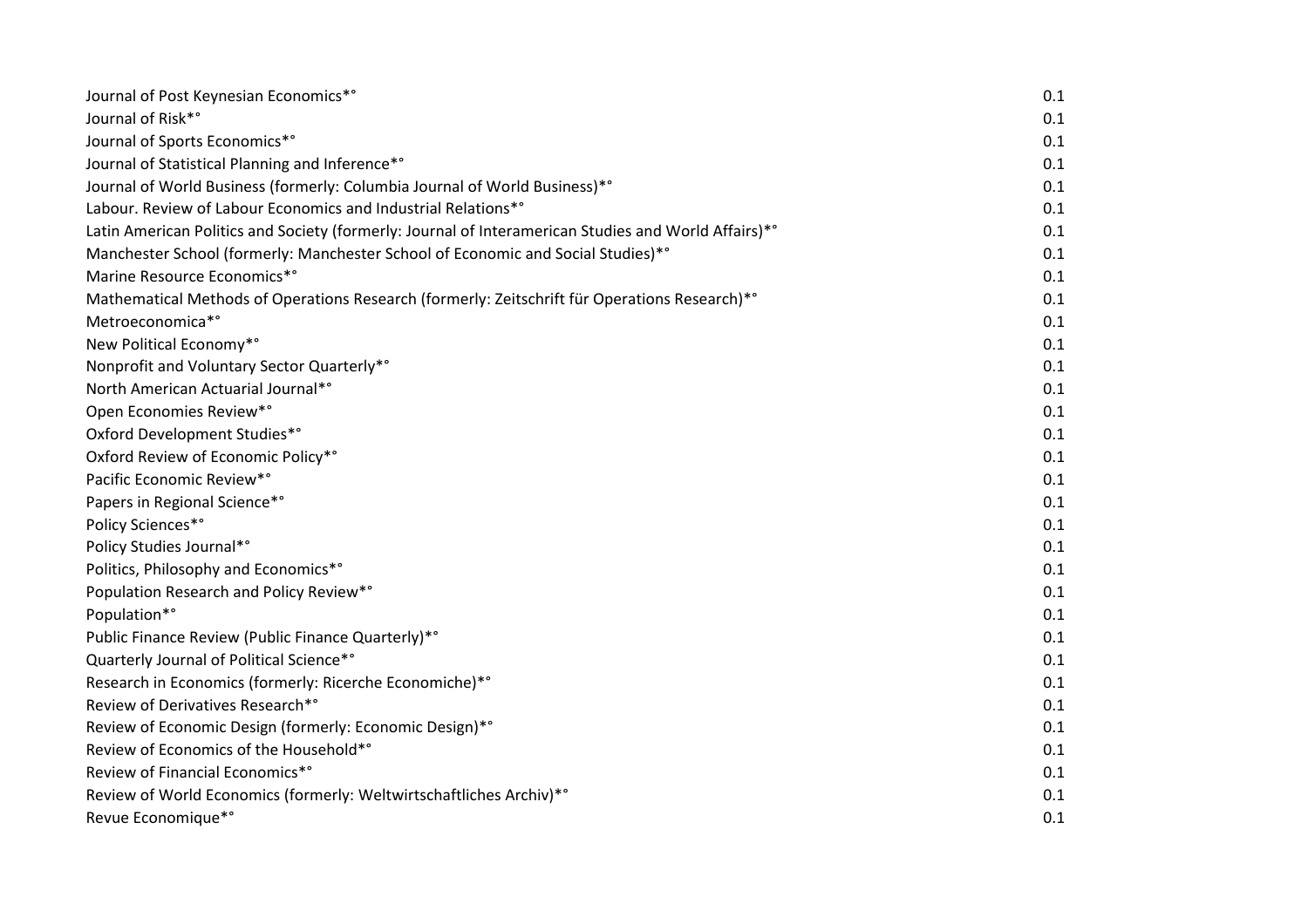| Schmollers Jahrbuch: Zeitschrift für Wirtschafts- und Sozialwissenschaften/Journal of Applied Social Science Studies (formerly: Zei | 0.1  |
|-------------------------------------------------------------------------------------------------------------------------------------|------|
| Social Service Review*°                                                                                                             | 0.1  |
| South African Journal of Economics*°                                                                                                | 0.1  |
| Spanish Economic Review (formerly: Revista Española de Economía)*°                                                                  | 0.1  |
| Statistical Papers (formerly: Statistische Hefte)*°                                                                                 | 0.1  |
| Statistics*°                                                                                                                        | 0.1  |
| Structural Change and Economic Dynamics*°                                                                                           | 0.1  |
| Studies in Nonlinear Dynamics and Econometrics*°                                                                                    | 0.1  |
| Technology Analysis and Strategic Management*°                                                                                      | 0.1  |
| The Review of International Organizations*°                                                                                         | 0.1  |
| Theory and Decision*°                                                                                                               | 0.1  |
| Advances in Management and Applied Economics°                                                                                       | 0.05 |
| 4OR: A Quarterly Journal of Operations Research (formerly: 4OR: Quarterly Journal of the Belgian, French and Italian Operations F   | 0.05 |
| Academia Economic Papers°                                                                                                           | 0.05 |
| Accounting and Finance Research°                                                                                                    | 0.05 |
| Accounting History Review (formaly: Accounting, Business and Financial History)*°                                                   | 0.05 |
| Acta Oeconomica°                                                                                                                    | 0.05 |
| Acta Turistica°                                                                                                                     | 0.05 |
| Actual Problems of Economics°                                                                                                       | 0.05 |
| AD-minister°                                                                                                                        | 0.05 |
| Advancing the Consumer Interest°                                                                                                    | 0.05 |
| Aestimatio: The IEB International Journal of Finance°                                                                               | 0.05 |
| Aestimum <sup>°</sup>                                                                                                               | 0.05 |
| African Development Review*°                                                                                                        | 0.05 |
| African Economic History°                                                                                                           | 0.05 |
| African Finance Journal <sup>°</sup>                                                                                                | 0.05 |
| African Journal of Social Sciences°                                                                                                 | 0.05 |
| AgBioForum°                                                                                                                         | 0.05 |
| Agenda°                                                                                                                             | 0.05 |
| Ager: Revista de estudios sobre despoblación y desarrollo rural <sup>o</sup>                                                        | 0.05 |
| Agrekon°                                                                                                                            | 0.05 |
| Agribusiness°                                                                                                                       | 0.05 |
| Agricultural and Food Economics°                                                                                                    | 0.05 |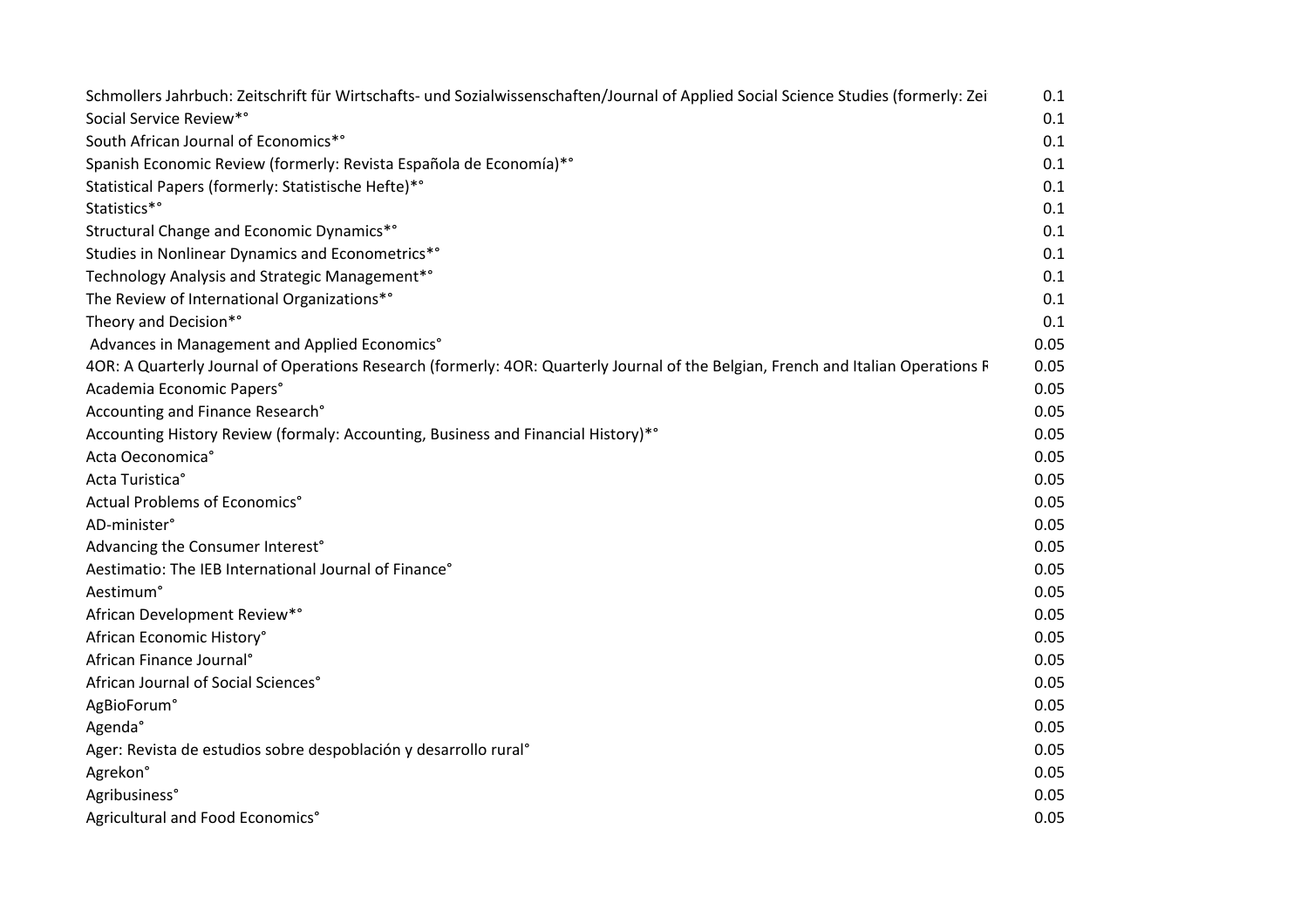| Agricultural and Food Science°                                                         | 0.05 |
|----------------------------------------------------------------------------------------|------|
| Agricultural Economics and Rural Development <sup>®</sup>                              | 0.05 |
| Agricultural Economics Review*°                                                        | 0.05 |
| Agricultural Finance Review°                                                           | 0.05 |
| Agroalimentaria°                                                                       | 0.05 |
| Agronomia Mesoamericana°                                                               | 0.05 |
| Akademija MM°                                                                          | 0.05 |
| Akdeniz IIBF Dergisi°                                                                  | 0.05 |
| American Economist°                                                                    | 0.05 |
| American Enterprise°                                                                   | 0.05 |
| American Journal of Economics and Sociology*°                                          | 0.05 |
| American Journal of Entrepreneurship (formerly: Southern Journal of Entrepreneurship)° | 0.05 |
| American Journal of Finance and Accounting°                                            | 0.05 |
| American Prospect°                                                                     | 0.05 |
| American Review of Political Economy°                                                  | 0.05 |
| Amfiteatru Economic°                                                                   | 0.05 |
| Anadolu University Journal of Social Sciences°                                         | 0.05 |
| Análise Econômica°                                                                     | 0.05 |
| Análisis Económico°                                                                    | 0.05 |
| Análisis Financiero°                                                                   | 0.05 |
| Analyse Prévision°                                                                     | 0.05 |
| Annales de Sciences Économiques Appliqués°                                             | 0.05 |
| Annales Universitatis Apulensis Series Oeconomica°                                     | 0.05 |
| Annals of "                                                                            | 0.05 |
| Annals of Actuarial Science°                                                           | 0.05 |
| Annals of Economic and Social Measurement <sup>°</sup>                                 | 0.05 |
| Annals of Financial Economics°                                                         | 0.05 |
| Annals of Public and Cooperative Economics°                                            | 0.05 |
| Annals of the American Academy of Political and Social Science°                        | 0.05 |
| Annals: Economic Science Series: Timisoara°                                            | 0.05 |
| Annual Review of Economics°                                                            | 0.05 |
| Annual Review of Financial Economics°                                                  | 0.05 |
| Annual Review of Resource Economics*°                                                  | 0.05 |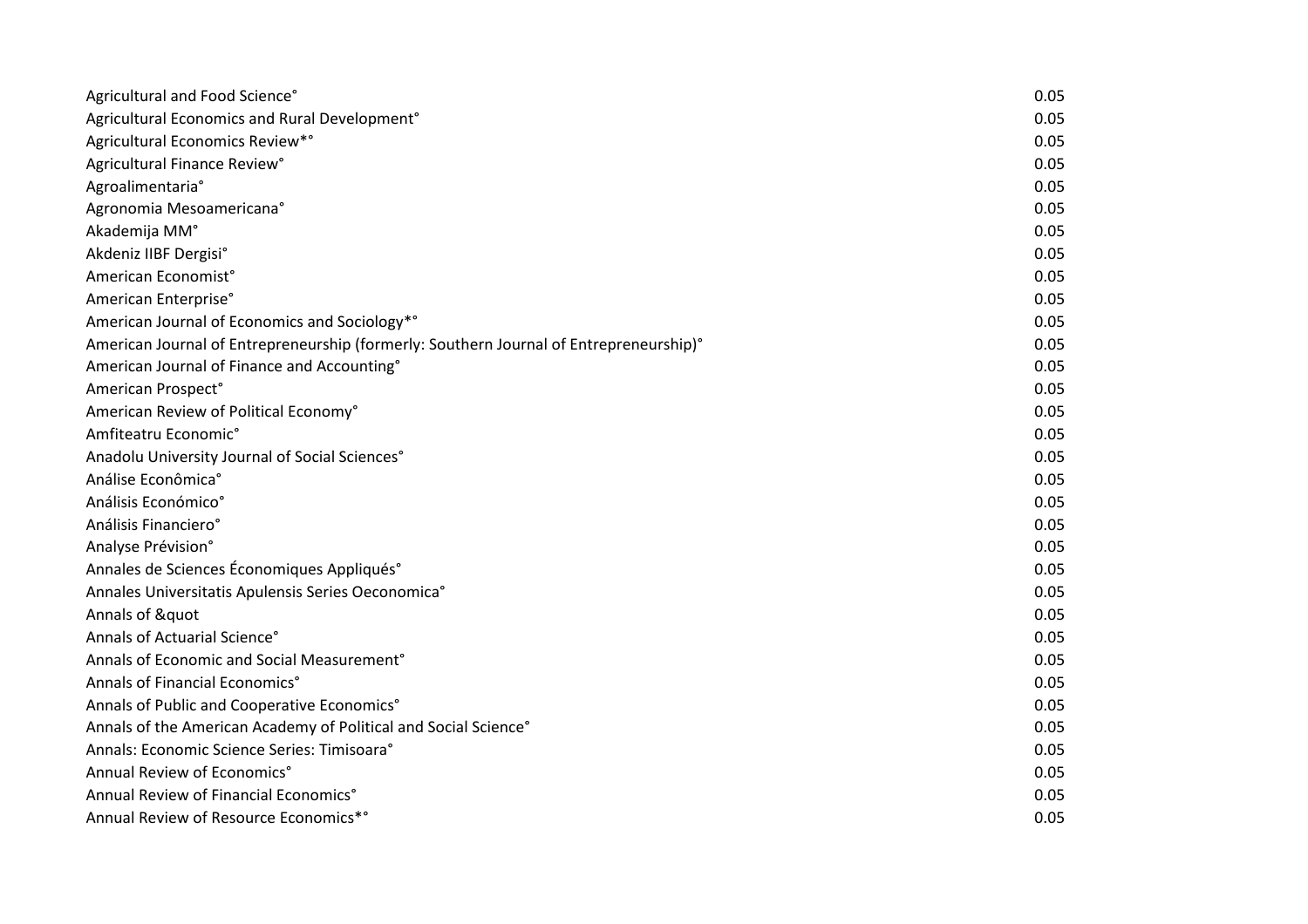| Anthropology of Work Review°                                                              | 0.05 |
|-------------------------------------------------------------------------------------------|------|
| Antitrust Bulletin°                                                                       | 0.05 |
| Applied Econometrics and International Development <sup>®</sup>                           | 0.05 |
| Applied Econometrics°                                                                     | 0.05 |
| Applied Economics Quarterly (formerly: Konjunkturpolitik)°                                | 0.05 |
| Applied Financial Economics Letters*°                                                     | 0.05 |
| Applied Geography and Development°                                                        | 0.05 |
| Apuntes del CENES°                                                                        | 0.05 |
| Aquaculture Economics and Management <sup>®</sup>                                         | 0.05 |
| Archives of Economic History°                                                             | 0.05 |
| Argomenti: Rivista di Economia, Cultura e Ricerca Sociale: Nuova Serie°                   | 0.05 |
| Arquivo do Instituto Gulbenkian de Ciência°                                               | 0.05 |
| Arthaniti°                                                                                | 0.05 |
| Artha-Vikas°                                                                              | 0.05 |
| ASEAN Economic Bulletin°                                                                  | 0.05 |
| Asia and the Pacific Policy Studies°                                                      | 0.05 |
| Asia Europe Journal <sup>°</sup>                                                          | 0.05 |
| Asia Pacific Business Review (formerly: Journal of Far Eastern Business)°                 | 0.05 |
| Asia Pacific Journal of Economics and Business°                                           | 0.05 |
| Asian Academy of Management Journal of Accounting and Finance°                            | 0.05 |
| Asian Business and Management°                                                            | 0.05 |
| Asian Development Review°                                                                 | 0.05 |
| Asian Economic and Financial Review°                                                      | 0.05 |
| Asian Economic Journal <sup>°</sup>                                                       | 0.05 |
| Asian Economic Policy Review°                                                             | 0.05 |
| Asian Economic Review <sup>°</sup>                                                        | 0.05 |
| Asian Journal of Agricultural Economics°                                                  | 0.05 |
| Asian Journal of Finance and Accounting°                                                  | 0.05 |
| Asian-African Journal of Economics and Econometrics°                                      | 0.05 |
| Asian-Pacific Economic Literature°                                                        | 0.05 |
| Asia-Pacific Development Journal®                                                         | 0.05 |
| Asia-Pacific Economic Review°                                                             | 0.05 |
| Asia-Pacific Financial Markets (formerly: Financial Engineering and the Japanese Market)° | 0.05 |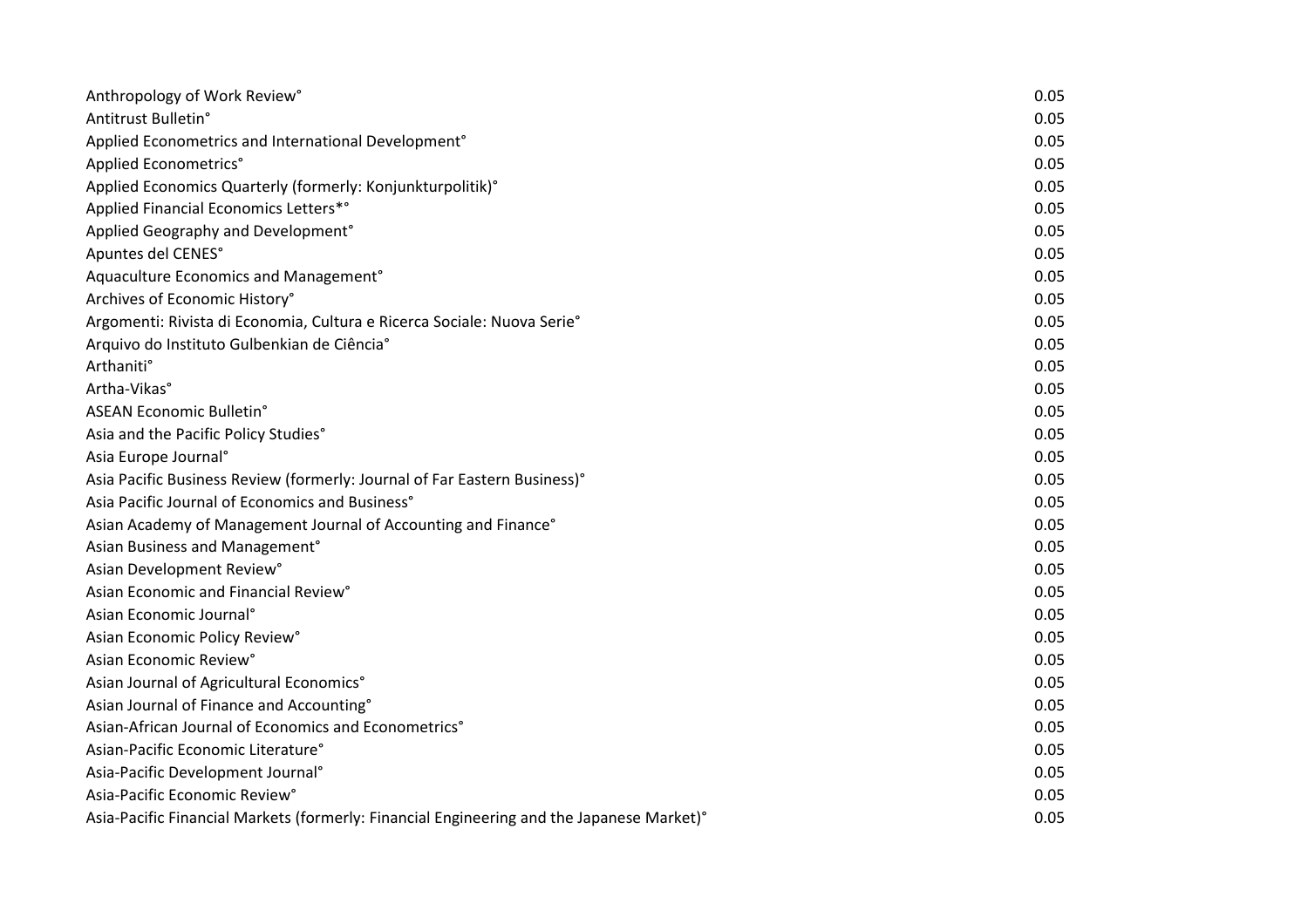| Asia-Pacific Journal of Accounting and Economics°                                                                                      | 0.05 |
|----------------------------------------------------------------------------------------------------------------------------------------|------|
| Asia-Pacific Journal of Financial Studies°                                                                                             | 0.05 |
| Asia-Pacific Journal of Social Sciences°                                                                                               | 0.05 |
| Assurances et Gestion des Risques/Insurance and Risk Management°                                                                       | 0.05 |
| AStA: Advances in Statistical Analysis (formerly: Allgemeines Statistisches Archiv, AStA: Wirtschafts- und Sozialstatistisches Archiv) | 0.05 |
| Atlantic Economic Journal <sup>®</sup>                                                                                                 | 0.05 |
| Atlantic Review of Economics/Revista Atlantica de Economia°                                                                            | 0.05 |
| AUCO Czech Economic Review°                                                                                                            | 0.05 |
| Aussenwirtschaft°                                                                                                                      | 0.05 |
| Australasian Journal of Regional Studies°                                                                                              | 0.05 |
| Australian Bulletin of Labour°                                                                                                         | 0.05 |
| Australian Commodities Forecasts and Issues (formerly: Agriculture and Resources Quarterly)°                                           | 0.05 |
| Australian Economic History Review°                                                                                                    | 0.05 |
| Australian Economic Papers°                                                                                                            | 0.05 |
| Australian Journal of Labour Economics°                                                                                                | 0.05 |
| Australian Journal of Management* <sup>°</sup>                                                                                         | 0.05 |
| Australian Tax Forum°                                                                                                                  | 0.05 |
| B.E. Journal of Economic Analysis and Policy: Topics in Economic Analysis and Policy (formerly: Topics in Economic Analysis and Pc     | 0.05 |
| B.E. Journal of Macroeconomics: Advances in Macroeconomics (formerly: Advances in Macroeconomics)*°                                    | 0.05 |
| B.E. Journal of Macroeconomics: Frontiers of Macroeconomics (formerly: Frontiers of Macroeconomics)*°                                  | 0.05 |
| B.E. Journal of Macroeconomics: Topics in Macroeconomics (formerly: Topics in Macroeconomics)°                                         | 0.05 |
| B.E. Journal of Theoretical Economics: Advances in Theoretical Economics (formerly: Advances in Theoretical Economics)*°               | 0.05 |
| B.E. Journal of Theoretical Economics: Contributions to Theoretical Economics (formerly: Contributions to Theoretical Economics)       | 0.05 |
| B.E. Journal of Theoretical Economics: Frontiers of Theoretical Economics (formerly: Frontiers of Theoretical Economics)*°             | 0.05 |
| B.E. Journal of Theoretical Economics: Topics in Theoretical Economics (formerly: Topics in Theoretical Economics)°                    | 0.05 |
| Baltic Journal of Economics°                                                                                                           | 0.05 |
| Banca Impresa Società°                                                                                                                 | 0.05 |
| <b>Bancaria</b> °                                                                                                                      | 0.05 |
| Bancni Vestnik°                                                                                                                        | 0.05 |
| Banco de España Economic Bulletin°                                                                                                     | 0.05 |
| Bangladesh Development Studies (formerly: Bangladesh Economic Review)°                                                                 | 0.05 |
| Bank of Canada Review°                                                                                                                 | 0.05 |
| Bank of Greece Economic Bulletin°                                                                                                      | 0.05 |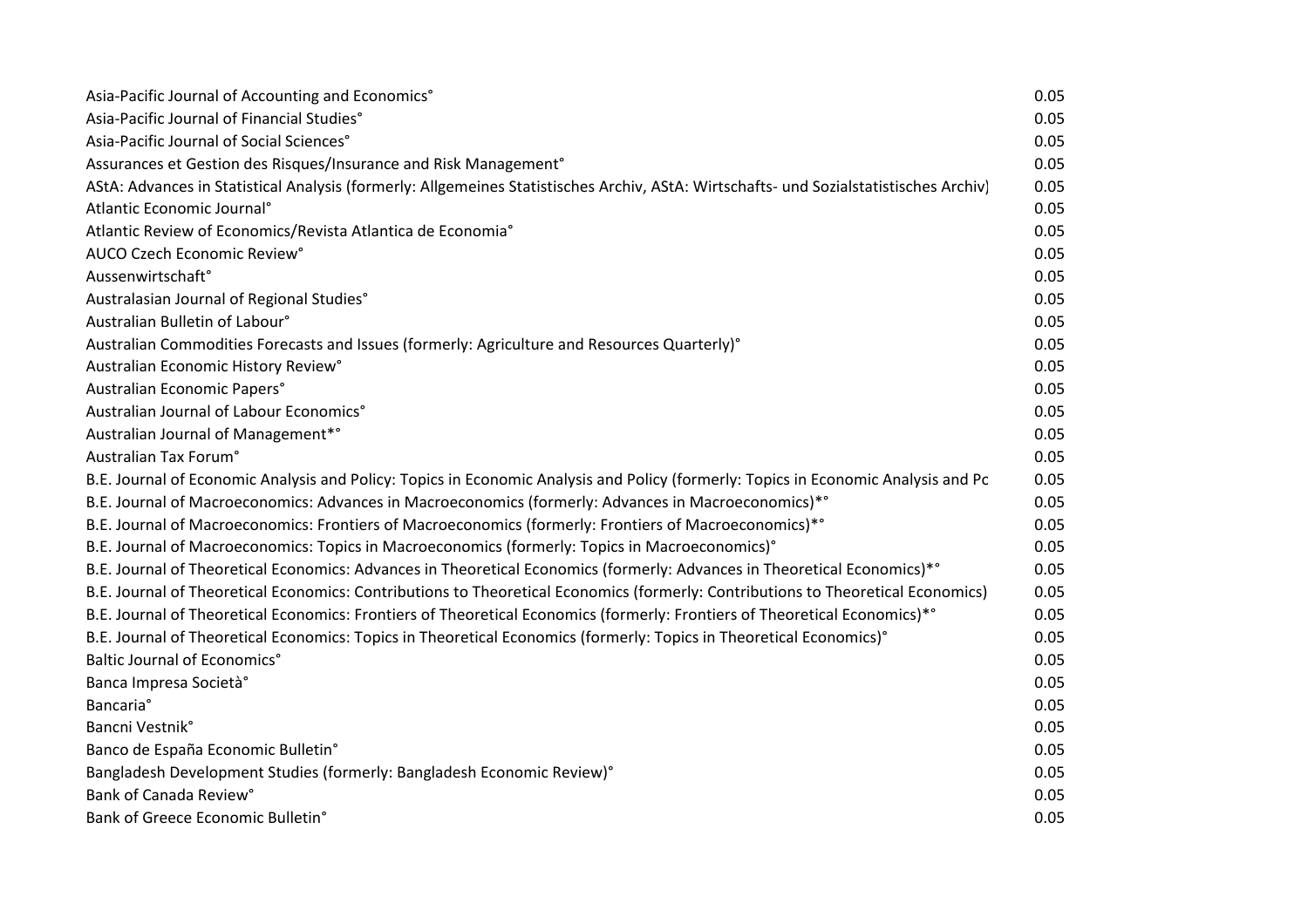| Bank of Israel Banking Review°                                                                          | 0.05 |
|---------------------------------------------------------------------------------------------------------|------|
| Bank of Israel Economic Review°                                                                         | 0.05 |
| Bank of Korea Economic Papers°                                                                          | 0.05 |
| Bank of Valletta Review°                                                                                | 0.05 |
| Banking and Finance Review°                                                                             | 0.05 |
| Bankpedia Review°                                                                                       | 0.05 |
| Banks and Bank Systems°                                                                                 | 0.05 |
| <b>Basic Income Studies°</b>                                                                            | 0.05 |
| Bio-based and Applied Economics°                                                                        | 0.05 |
| Biquarterly Journal of Economic Essays°                                                                 | 0.05 |
| <b>BIS Quarterly Review°</b>                                                                            | 0.05 |
| Bogazici Journal: Review of Social, Economic and Administrative Studies°                                | 0.05 |
| Boletin de Estudios Económicos°                                                                         | 0.05 |
| Borsa Istanbul Review°                                                                                  | 0.05 |
| Brazilian Electronic Journal of Economics°                                                              | 0.05 |
| Brazilian Review of Econometrics (formerly: Revista de Econometria)°                                    | 0.05 |
| Briefing Notes in Economics°                                                                            | 0.05 |
| British Actuarial Journal <sup>®</sup>                                                                  | 0.05 |
| Brookings-Wharton Papers on Financial Services°                                                         | 0.05 |
| Brookings-Wharton Papers on Urban Affairs°                                                              | 0.05 |
| Brussels Economic Review/Cahiers Economiques de Bruxelles (formerly: Cahiers Economiques de Bruxelles)° | 0.05 |
| Bulletin for International Fiscal Documentation <sup>°</sup>                                            | 0.05 |
| Bulletin of Political Economy°                                                                          | 0.05 |
| Business and Economic History°                                                                          | 0.05 |
| <b>Business Economics°</b>                                                                              | 0.05 |
| <b>Business History*°</b>                                                                               | 0.05 |
| <b>Business Review<sup>°</sup></b>                                                                      | 0.05 |
| Cahiers d'Economie Politique°                                                                           | 0.05 |
| Cahiers Scientifiques du Transport°                                                                     | 0.05 |
| Calisma Iliskileri Dergisi/Journal of Labour Relations°                                                 | 0.05 |
| Cambridge Economic Policy Review°                                                                       | 0.05 |
| Cambridge Journal of Regions, Economy and Society°                                                      | 0.05 |
| Canadian Business Economics°                                                                            | 0.05 |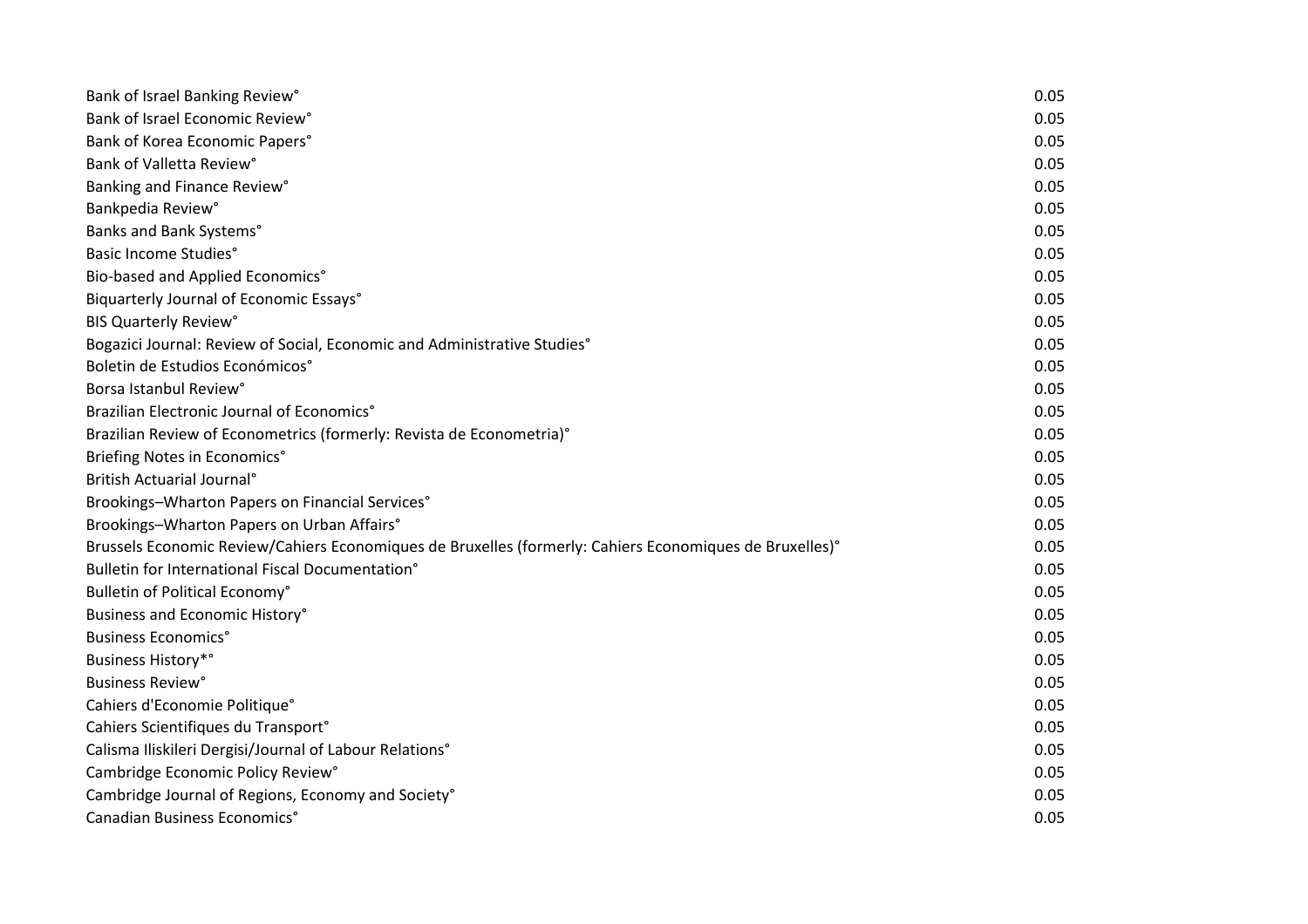| Canadian Journal of Administrative Sciences/Revue Canadienne des Sciences de L'Administration°                                           | 0.05 |
|------------------------------------------------------------------------------------------------------------------------------------------|------|
| Canadian Journal of Development Studies°                                                                                                 | 0.05 |
| Canadian Journal of Regional Science°                                                                                                    | 0.05 |
| Canadian Public Policy°                                                                                                                  | 0.05 |
| Canadian Tax Journal*°                                                                                                                   | 0.05 |
| Çankiri Karatekin Üniversitesi Iktisadi ve Idari Bilimler Fakültesi Dergisi/Çankiri Karatekin University Journal of the Faculty of Econc | 0.05 |
| Capitalism and Society°                                                                                                                  | 0.05 |
| Cato Journal <sup>°</sup>                                                                                                                | 0.05 |
| CEA Journal of Economics°                                                                                                                | 0.05 |
| Central Bank Review°                                                                                                                     | 0.05 |
| Central European Business Review°                                                                                                        | 0.05 |
| Central European Journal of Operations Research (formerly: Central European Journal for Operations Research and Economics                | 0.05 |
| <b>CEPAL Review<sup>°</sup></b>                                                                                                          | 0.05 |
| Challenge°                                                                                                                               | 0.05 |
| Chicago Journal of International Law°                                                                                                    | 0.05 |
| China Agricultural Economic Review°                                                                                                      | 0.05 |
| China and World Economy°                                                                                                                 | 0.05 |
| China Economist°                                                                                                                         | 0.05 |
| China Finance Review International <sup>°</sup>                                                                                          | 0.05 |
| China Review°                                                                                                                            | 0.05 |
| China: An International Journal <sup>°</sup>                                                                                             | 0.05 |
| Chinese Economic Studies°                                                                                                                | 0.05 |
| Chinese Economy (formerly: Chinese Economics Studies)°                                                                                   | 0.05 |
| CIRIEC-España, Revista de Economía Pública, Social y Cooperativa°                                                                        | 0.05 |
| Cityscape: A Journal of Policy Development and Research°                                                                                 | 0.05 |
| Climate Change Economics°                                                                                                                | 0.05 |
| Cliometrica°                                                                                                                             | 0.05 |
| Colección Estudios CIEPLAN°                                                                                                              | 0.05 |
| Columbian Economic Journal <sup>®</sup>                                                                                                  | 0.05 |
| Comercio Exterior°                                                                                                                       | 0.05 |
| Communications and Strategies°                                                                                                           | 0.05 |
| Communications in Statistics. Theory and Methods°                                                                                        | 0.05 |
| Community Development Journal <sup>°</sup>                                                                                               | 0.05 |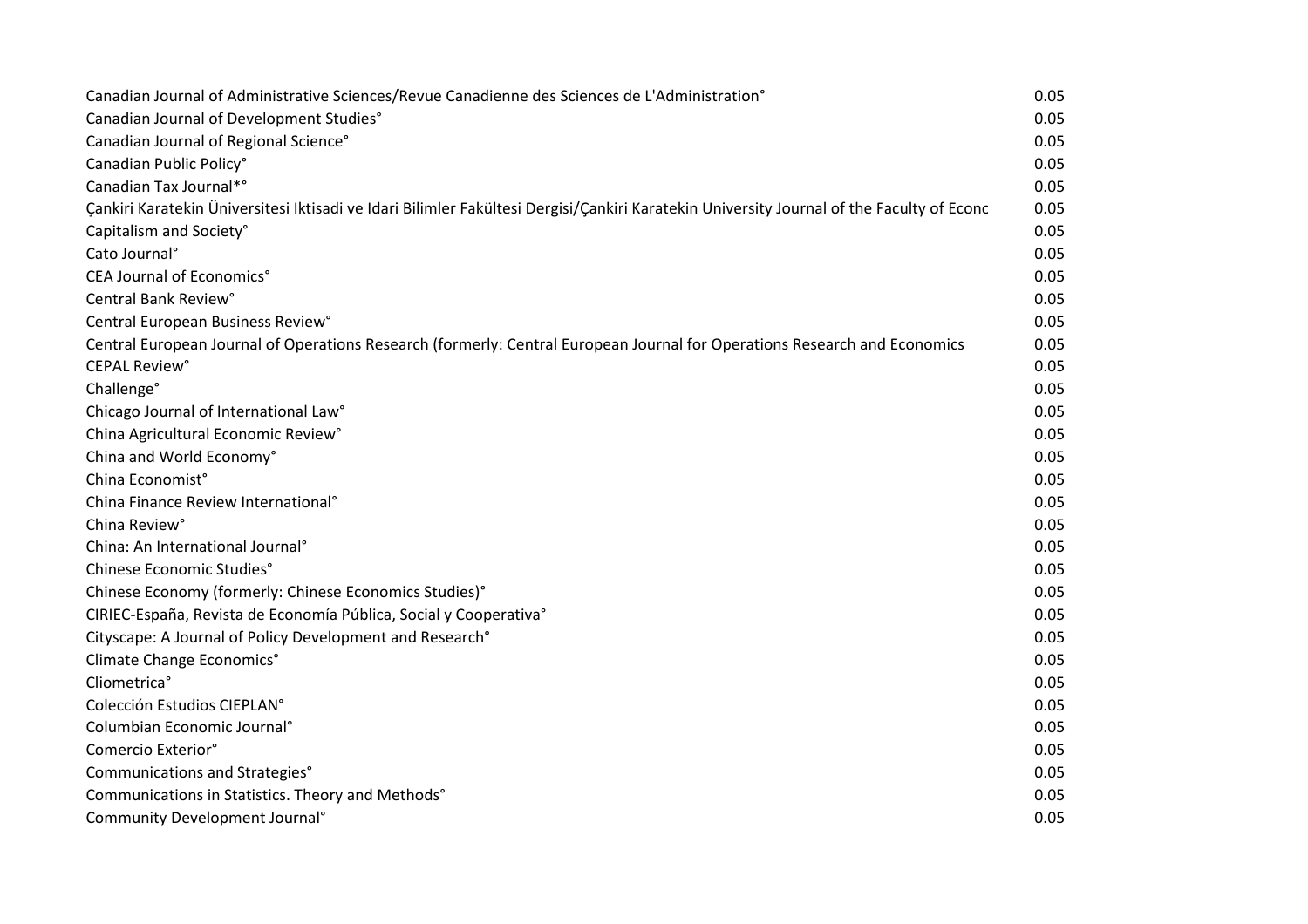| Comparative Technology Transfer and Society°                                   | 0.05 |
|--------------------------------------------------------------------------------|------|
| Competition and Change°                                                        | 0.05 |
| Competition and Regulation in Network Industries°                              | 0.05 |
| Competition Policy International <sup>®</sup>                                  | 0.05 |
| Competitiveness Review°                                                        | 0.05 |
| Complexity Economics°                                                          | 0.05 |
| Computational Management Science°                                              | 0.05 |
| Consommation°                                                                  | 0.05 |
| Constitutional Political Economy°                                              | 0.05 |
| Contaduría y Administración°                                                   | 0.05 |
| Contemporary Economics°                                                        | 0.05 |
| Contributions to Political Economy°                                            | 0.05 |
| Corporate Ownership and Control <sup>°</sup>                                   | 0.05 |
| Coyuntura Económica: Investigación Económica y Social <sup>o</sup>             | 0.05 |
| Coyuntura Social <sup>°</sup>                                                  | 0.05 |
| Criterio Libre°                                                                | 0.05 |
| Critical Review°                                                               | 0.05 |
| Croatian Economic Survey°                                                      | 0.05 |
| Croatian Operational Research Review°                                          | 0.05 |
| Cross-Cultural Management Journal <sup>®</sup>                                 | 0.05 |
| Cuadernos de Desarrollo Rural <sup>o</sup>                                     | 0.05 |
| Cuadernos de Economia (National University of Colombia)°                       | 0.05 |
| Cuadernos Economicos de I.C.E.º                                                | 0.05 |
| Cyprus Review°                                                                 | 0.05 |
| Czechoslovak Economic Digest (formerly: New Trends in Czechoslovak Economics)° | 0.05 |
| Czechoslovak Economic Papers°                                                  | 0.05 |
| Danube: Law and Economics Review°                                              | 0.05 |
| De Economist°                                                                  | 0.05 |
| Decision Analysis* <sup>°</sup>                                                | 0.05 |
| Decisions in Economics and Finance°                                            | 0.05 |
| Delaware Journal of Corporate Law°                                             | 0.05 |
| Desarrollo Economico. Revista de Ciencias Sociales <sup>®</sup>                | 0.05 |
| Desarrollo y Sociedad°                                                         | 0.05 |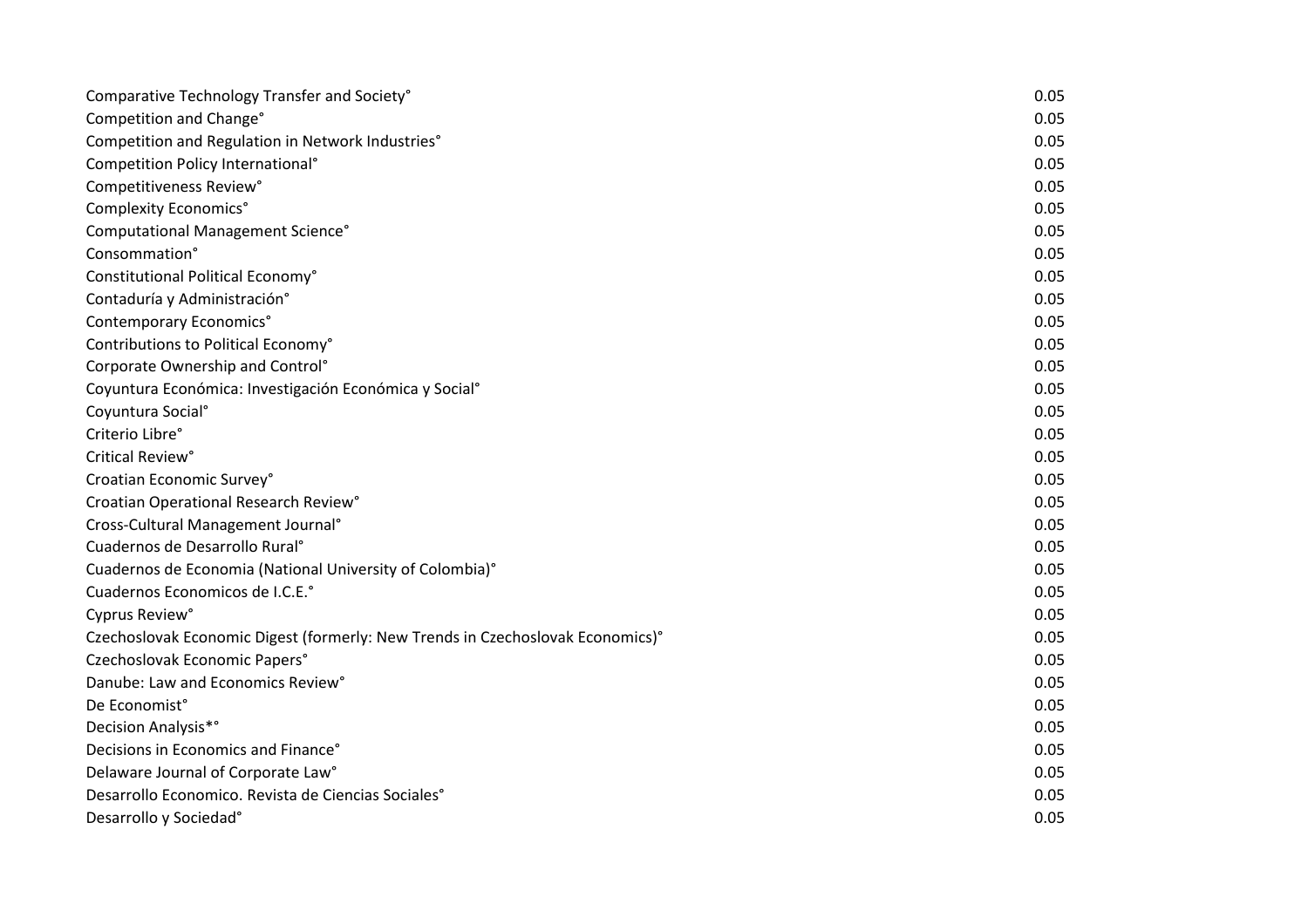| Developing Economies°                                                                                                 | 0.05 |
|-----------------------------------------------------------------------------------------------------------------------|------|
| Development and Finance/Fejlesztés és Finanszírozás: Quarterly Hungarian Economics°                                   | 0.05 |
| Development Southern Africa°                                                                                          | 0.05 |
| Die Betriebswirtschaft (DBW) / Business Administration Review (BARev)*°                                               | 0.05 |
| Die Weltwirtschaft <sup>®</sup>                                                                                       | 0.05 |
| Dimensión Empresarial <sup>o</sup>                                                                                    | 0.05 |
| Division of Labour and Transaction Costs°                                                                             | 0.05 |
| Dogus University Journal <sup>®</sup>                                                                                 | 0.05 |
| Dynamic Games and Applications°                                                                                       | 0.05 |
| Eastern Africa Economic Review°                                                                                       | 0.05 |
| Eastern European Economics°                                                                                           | 0.05 |
| East-West Journal of Economics and Business (formerly: East-West Series in Economics, Business, and the Environment)° | 0.05 |
| Econ Journal Watch*°                                                                                                  | 0.05 |
| Econometrics°                                                                                                         | 0.05 |
| Economia (Pontifical Catholic University of Peru)°                                                                    | 0.05 |
| Economia (Portuguese Catholic University)°                                                                            | 0.05 |
| Economia (University of Brazil)°                                                                                      | 0.05 |
| Economía Agraria y Recursos Naturales°                                                                                | 0.05 |
| Economía Agraria°                                                                                                     | 0.05 |
| Economia Agro-alimentare°                                                                                             | 0.05 |
| Economia Aplicada/Brazilian Journal of Applied Economics°                                                             | 0.05 |
| Economía Chilena°                                                                                                     | 0.05 |
| Economia dei Servizi°                                                                                                 | 0.05 |
| Economia delle Fonti di Energia e dell'Ambiente/Economics and Policy of Energy and the Environment°                   | 0.05 |
| Economia e Diritto Agroalimentare (formerly: Nuovo Diritto Agrario)°                                                  | 0.05 |
| Economia e Lavoro°                                                                                                    | 0.05 |
| Economia e Politica Industriale <sup>°</sup>                                                                          | 0.05 |
| Economia e Sociedade°                                                                                                 | 0.05 |
| Economia e Società Regionale°                                                                                         | 0.05 |
| Economia Industrial <sup>°</sup>                                                                                      | 0.05 |
| Economia Internazionale/International Economics (formerly: Economia Internazionale)°                                  | 0.05 |
| Economia Politica <sup>°</sup>                                                                                        | 0.05 |
| Economia Pubblica°                                                                                                    | 0.05 |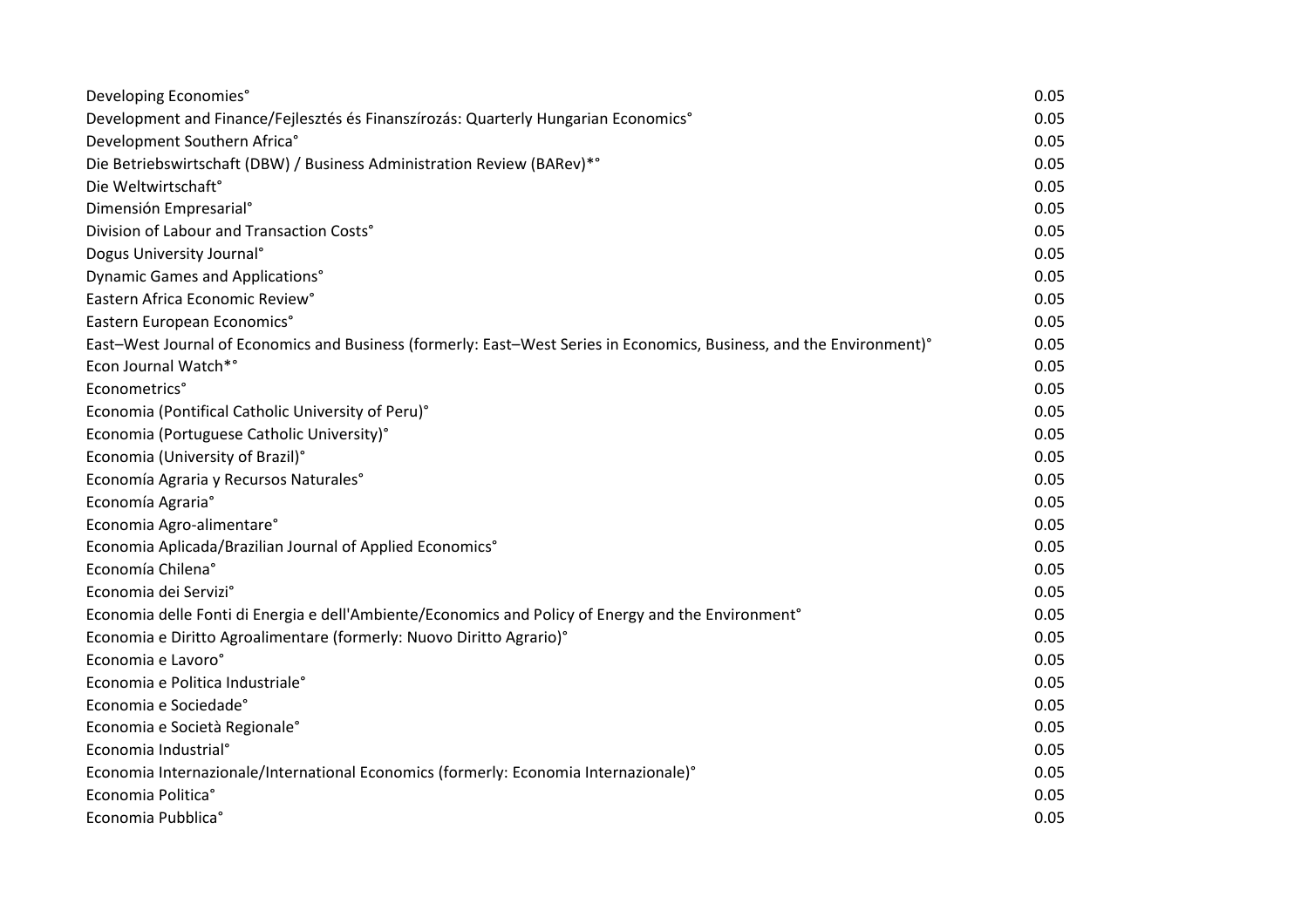| Economia Universidad de los Andes: Nueva Etapa°                                                                                | 0.05 |
|--------------------------------------------------------------------------------------------------------------------------------|------|
| Economía y Administración°                                                                                                     | 0.05 |
| Economía y Desarrollo°                                                                                                         | 0.05 |
| Economia y Region°                                                                                                             | 0.05 |
| Economia: Seria Management°                                                                                                    | 0.05 |
| Economía: Teoría y Práctica°                                                                                                   | 0.05 |
| Economic Affairs (Institute of Economic Affairs)°                                                                              | 0.05 |
| Economic Affairs°                                                                                                              | 0.05 |
| Economic Alternatives°                                                                                                         | 0.05 |
| Economic Analysis and Policy°                                                                                                  | 0.05 |
| Economic Analysis and Workers' Management <sup>®</sup>                                                                         | 0.05 |
| Economic Analysis of Law Review°                                                                                               | 0.05 |
| Economic Analysis°                                                                                                             | 0.05 |
| Economic and Business Review°                                                                                                  | 0.05 |
| Economic and Financial Modelling°                                                                                              | 0.05 |
| Economic and Financial Review°                                                                                                 | 0.05 |
| Economic and Labour Relations Review°                                                                                          | 0.05 |
| Economic and Social Review°                                                                                                    | 0.05 |
| Economic Bulletin of Ghana, Second Series°                                                                                     | 0.05 |
| Economic Change and Restructuring (formerly: Economics of Planning                                                             | 0.05 |
| Economic Computation and Economic Cybernetics Studies and Research (formerly: Studii si Cercetari Economice)°                  | 0.05 |
| Economic Forum (formerly: Intermountain Economic Review)°                                                                      | 0.05 |
| Economic Insights: Trends and Challenges (formerly: Petroleum Gas University of Ploiesti bulletin: Economic Sciences Series)*° | 0.05 |
| Economic Issues (formerly: British Review of Economic Issues)°                                                                 | 0.05 |
| Economic Notes°                                                                                                                | 0.05 |
| Economic Outlook°                                                                                                              | 0.05 |
| Economic Papers°                                                                                                               | 0.05 |
| Economic Policy Review°                                                                                                        | 0.05 |
| <b>Economic Quality Control<sup>°</sup></b>                                                                                    | 0.05 |
| Economic Research Guardian°                                                                                                    | 0.05 |
| Economic Review (Keizai Kenkyu)°                                                                                               | 0.05 |
| Economic Studies°                                                                                                              | 0.05 |
| Economic Thought°                                                                                                              | 0.05 |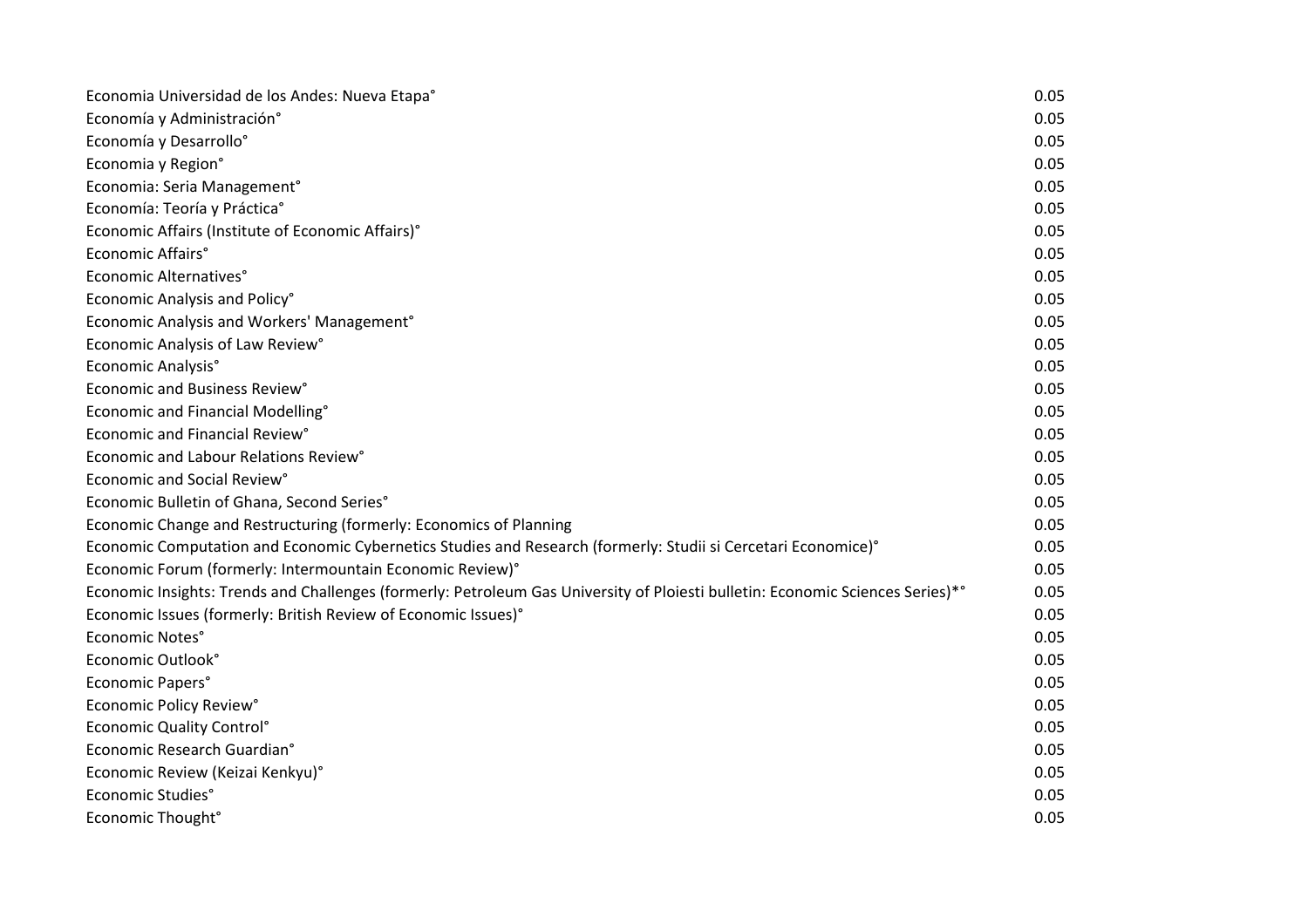| Econômica (Fluminese Federal University)°                                                         | 0.05 |
|---------------------------------------------------------------------------------------------------|------|
| Económica (National University of La Plata)°                                                      | 0.05 |
| Economica, N.S.°                                                                                  | 0.05 |
| Economics and Business Education (formerly: Economics: The Journal of the Economics Association)° | 0.05 |
| Economics and Sociology°                                                                          | 0.05 |
| Economics of Agriculture°                                                                         | 0.05 |
| Economics of Energy and Environmental Policy°                                                     | 0.05 |
| Economics of Peace and Security Journal <sup>®</sup>                                              | 0.05 |
| Economics of Transportation°                                                                      | 0.05 |
| Economics Research International <sup>°</sup>                                                     | 0.05 |
| Economics, Management, and Financial Markets°                                                     | 0.05 |
| Economics: A Biannual Collection of Recent German Studies°                                        | 0.05 |
| Economics: The Open-Access, Open-Assessment E-Journal°                                            | 0.05 |
| Economie Appliquée°                                                                               | 0.05 |
| Economie et Institutions°                                                                         | 0.05 |
| Economie et Prévision°                                                                            | 0.05 |
| Economie et Statistique°                                                                          | 0.05 |
| Economie Internationale°                                                                          | 0.05 |
| Economie Publique°                                                                                | 0.05 |
| Economie Rurale°                                                                                  | 0.05 |
| Economies et Sociétés°                                                                            | 0.05 |
| Economisch en Sociaal Tijdschrift <sup>®</sup>                                                    | 0.05 |
| Economists' Voice°                                                                                | 0.05 |
| Economy and Forecasting°                                                                          | 0.05 |
| Economy and History°                                                                              | 0.05 |
| EconoQuantum°                                                                                     | 0.05 |
| Ecos de Economia°                                                                                 | 0.05 |
| e-Finanse°                                                                                        | 0.05 |
| Ege Akademik Bakis/Ege Academic Review°                                                           | 0.05 |
| EIB Papers°                                                                                       | 0.05 |
| eJADE: Electronic Journal of Agricultural and Development Economics°                              | 0.05 |
| eJournal of Tax Research°                                                                         | 0.05 |
| Ekonomia (formerly: Cyprus Journal of Economics)°                                                 | 0.05 |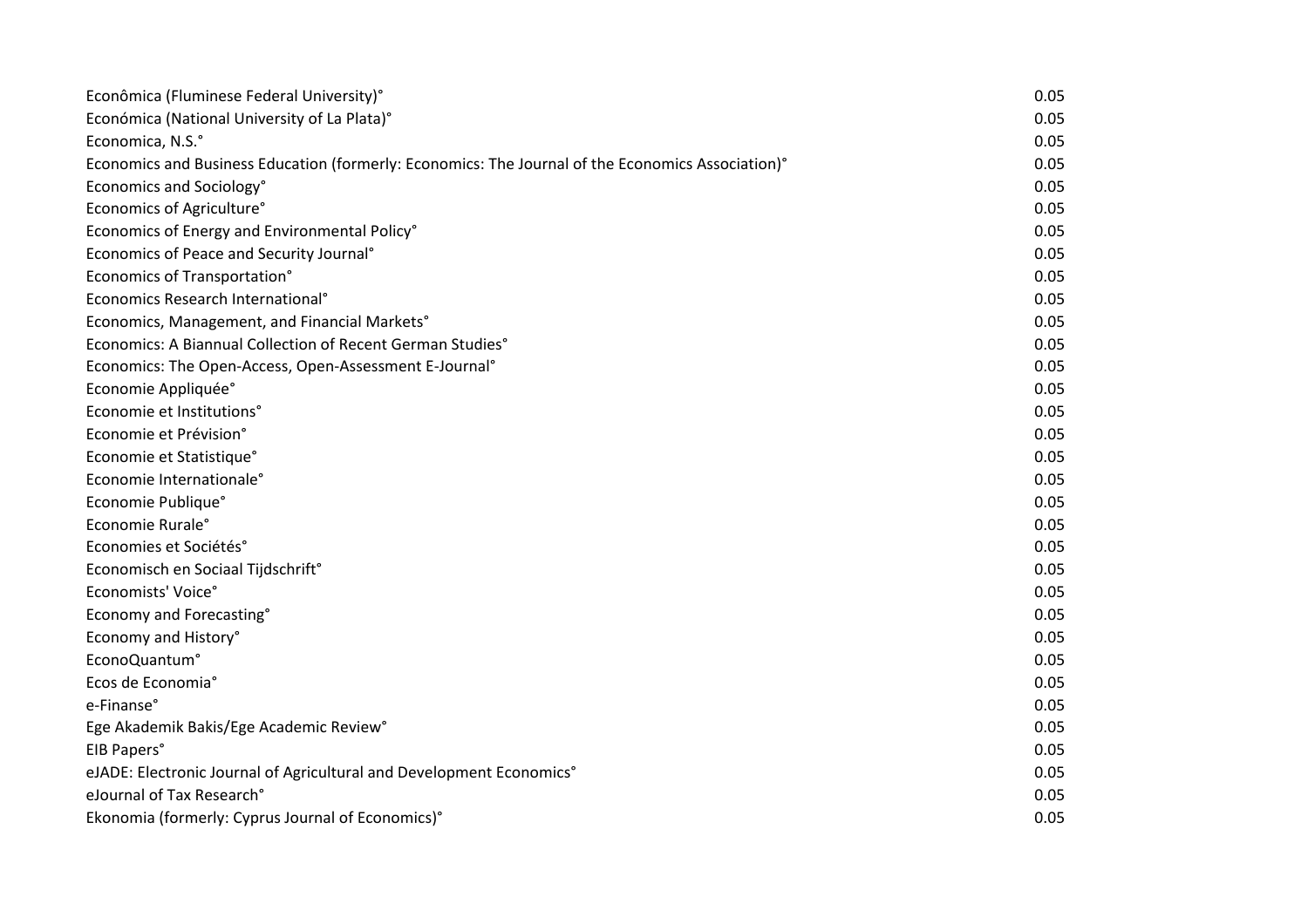| Ekonomiaz°                                                                                | 0.05 |
|-------------------------------------------------------------------------------------------|------|
| Ekonomická Revue: Central European Review of Economic Issues°                             | 0.05 |
| Ekonomicko-Matematicky Obzor°                                                             | 0.05 |
| Ekonomicky Casopis/Journal of Economics°                                                  | 0.05 |
| Ekonomie a Management°                                                                    | 0.05 |
| Ekonomiska Samfundets Tidskrift / Journal of the Economic Society of Finland°             | 0.05 |
| Ekonomska i ekohistorija/Economic- and Ecohistory°                                        | 0.05 |
| Ekonomska Istrazivanja/Economic Research (formerly: Gospodarstvo Istre)°                  | 0.05 |
| Ekonomska Misao i Praksa°                                                                 | 0.05 |
| Ekonomske ideje i praksa°                                                                 | 0.05 |
| Ekonomski Anali/Economic Annals°                                                          | 0.05 |
| Ekonomski Horizonti/Economic Horizons°                                                    | 0.05 |
| Ekonomski Pregled°                                                                        | 0.05 |
| Ekonomski Vjesnik°                                                                        | 0.05 |
| El Trimestre Economico°                                                                   | 0.05 |
| electronic International Journal of Time Use Research°                                    | 0.05 |
| Emerging Markets Finance and Trade (formerly: Russian and East European Finance and Trade | 0.05 |
| <b>Empirical Economics Letters*</b> °                                                     | 0.05 |
| Energeia: Revista Internacional de Filosofía y Epistemología de las Ciencias Económicas°  | 0.05 |
| Energia°                                                                                  | 0.05 |
| Energy Policy*°                                                                           | 0.05 |
| Energy Studies Review°                                                                    | 0.05 |
| Engineering Economist°                                                                    | 0.05 |
| Enometrica°                                                                               | 0.05 |
| Ensaios FEE°                                                                              | 0.05 |
| Ensayos de economía°                                                                      | 0.05 |
| Ensayos Economicos°                                                                       | 0.05 |
| Ensayos sobre Política Económica°                                                         | 0.05 |
| Ensayos: Revista de Economía°                                                             | 0.05 |
| Environment and Planning / C, Government and Policy*°                                     | 0.05 |
| Environmental Economics and Policy Studies°                                               | 0.05 |
| Environmental Economics°                                                                  | 0.05 |
| e-Pública°                                                                                | 0.05 |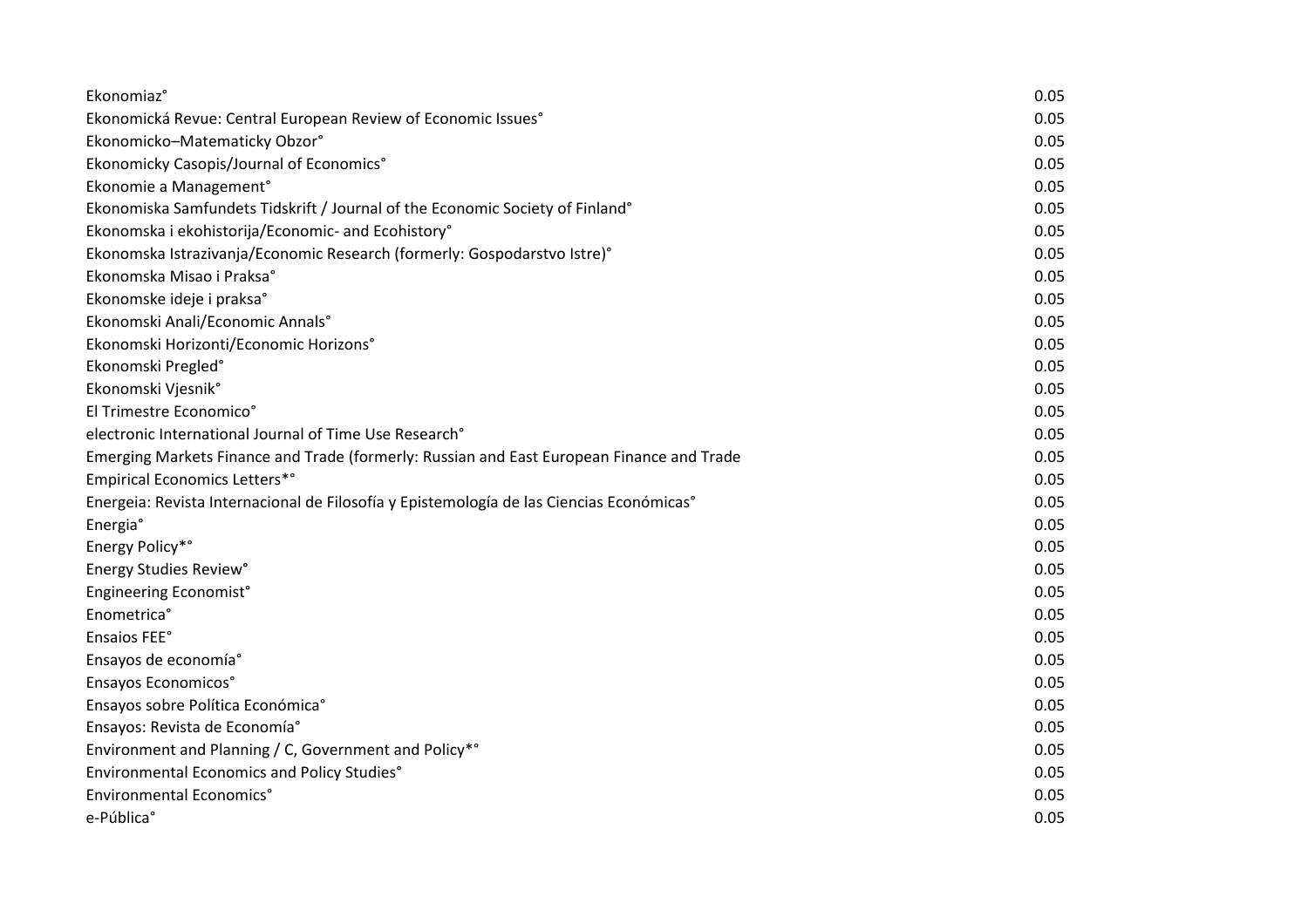| Equilibrium: Quarterly Journal of Economics and Economic Policy°                                                               | 0.05 |
|--------------------------------------------------------------------------------------------------------------------------------|------|
| Erasmus Journal for Philosophy and Economics°                                                                                  | 0.05 |
| Erciyes Üniversitesi Iktisadi ve Idari Bilimler Fakultesi Dergisi°                                                             | 0.05 |
| <b>EsicMarket</b> °                                                                                                            | 0.05 |
| Eskisehir Osmangazi Üniversitesi Iktisadi ve Idari Bilimler Fakültesi Dergisi°                                                 | 0.05 |
| Essays in Economic and Business History°                                                                                       | 0.05 |
| Estey Centre Journal of International Law and Trade Policy°                                                                    | 0.05 |
| Est-Ovest°                                                                                                                     | 0.05 |
| Estudios de Economía Aplicada°                                                                                                 | 0.05 |
| Estudios de Economia°                                                                                                          | 0.05 |
| Estudios Económicos (formerly: Demografía y Economía)°                                                                         | 0.05 |
| Estudios Económicos de Desarrollo Internacional <sup>o</sup>                                                                   | 0.05 |
| Estudios Empresariales°                                                                                                        | 0.05 |
| <b>Estudios Gerenciales°</b>                                                                                                   | 0.05 |
| Estudios Sociales°                                                                                                             | 0.05 |
| Estudos Economicos°                                                                                                            | 0.05 |
| Ethics and Economics/Éthique et économique <sup>®</sup>                                                                        | 0.05 |
| Eurasian Business Review°                                                                                                      | 0.05 |
| Eurasian Economic Review°                                                                                                      | 0.05 |
| Eurasian Journal of Business and Economics°                                                                                    | 0.05 |
| EuroChoices°                                                                                                                   | 0.05 |
| EuroMed Journal of Business°                                                                                                   | 0.05 |
| European Competition Journal <sup>®</sup>                                                                                      | 0.05 |
| European Journal of Comparative Economics°                                                                                     | 0.05 |
| European Journal of Economic and Social Systems°                                                                               | 0.05 |
| European Journal of Economics and Economic Policies: Intervention (formaly: Intervention: European Journal of Economics and Et | 0.05 |
| European Journal of the History of Economic Thought°                                                                           | 0.05 |
| European Political Economy Review°                                                                                             | 0.05 |
| European Research Studies°                                                                                                     | 0.05 |
| European Transport/Transporti Europei°                                                                                         | 0.05 |
| Europe-Asia Studies (formerly: Soviet Studies)°                                                                                | 0.05 |
| Evolutionary and Institutional Economics Review°                                                                               | 0.05 |
| Expert Review of Pharmacoeconomics and Outcomes Research°                                                                      | 0.05 |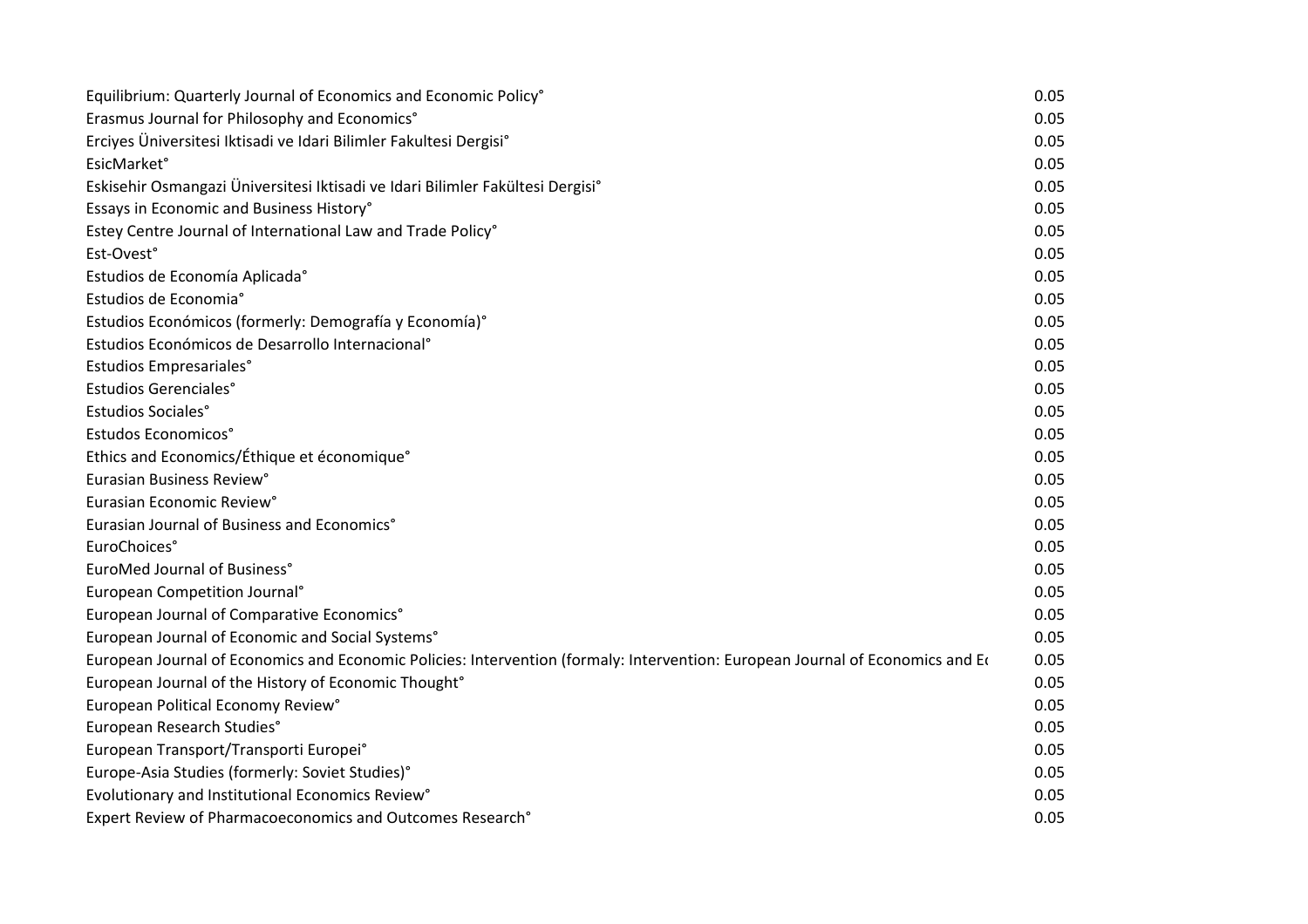| Faith and Economics°                                                                                                            | 0.05 |
|---------------------------------------------------------------------------------------------------------------------------------|------|
| Family Economics and Nutrition Review (formerly: Family Economics Review)°                                                      | 0.05 |
| FDIC Banking Review°                                                                                                            | 0.05 |
| FDIC Quarterly°                                                                                                                 | 0.05 |
| Federal Reserve Bank of Atlanta Economic Review <sup>®</sup>                                                                    | 0.05 |
| Federal Reserve Bank of Chicago Economic Perspectives°                                                                          | 0.05 |
| Federal Reserve Bank of Cleveland Economic Review°                                                                              | 0.05 |
| Federal Reserve Bank of Dallas Economic and Financial Policy Review (formerly: Federal Reserve Bank of Dallas Economic and Fina | 0.05 |
| Federal Reserve Bank of Kansas City Economic Review°                                                                            | 0.05 |
| Federal Reserve Bank of Kansas City Monthly Review°                                                                             | 0.05 |
| Federal Reserve Bank of Minneapolis Quarterly Review°                                                                           | 0.05 |
| Federal Reserve Bank of New York Economic Policy Review (formerly: Federal Reserve Bank of New York Quarterly Review)°          | 0.05 |
| Federal Reserve Bank of Philadelphia Business Review (formerly: Federal Reserve Bank Business Review of Philadelphia)°          | 0.05 |
| Federal Reserve Bank of Richmond Economic Quarterly (formerly: Federal Reserve Bank of Richmond Economic Review)°               | 0.05 |
| Federal Reserve Bank of San Francisco Economic Review (formerly: Federal Reserve Bank of San Francisco Monthly Review)°         | 0.05 |
| Federal Reserve Bank of St. Louis Review°                                                                                       | 0.05 |
| Finance a Úver/Czech Journal of Economics and Finance (formerly: Finance a Úver)°                                               | 0.05 |
| Finance and Development°                                                                                                        | 0.05 |
| Finance and Trade Review°                                                                                                       | 0.05 |
| Finance India°                                                                                                                  | 0.05 |
| Finance°                                                                                                                        | 0.05 |
| Financial Analysts Journal <sup>®</sup>                                                                                         | 0.05 |
| Financial Counseling and Planning°                                                                                              | 0.05 |
| Financial History Review°                                                                                                       | 0.05 |
| Financial Markets and Portfolio Management (formerly: Finanzmarkt und Portfolio Management)*°                                   | 0.05 |
| Financial Services Review°                                                                                                      | 0.05 |
| Financial Studies°                                                                                                              | 0.05 |
| Financial Theory and Practice°                                                                                                  | 0.05 |
| Financijska Teorija i Praksa/Financial Theory and Practice°                                                                     | 0.05 |
| Finnish Economic Papers°                                                                                                        | 0.05 |
| Focus on European Economic Integration°                                                                                         | 0.05 |
| Folia Oeconomica Stetinensia°                                                                                                   | 0.05 |
| Food Research Institute Studies°                                                                                                | 0.05 |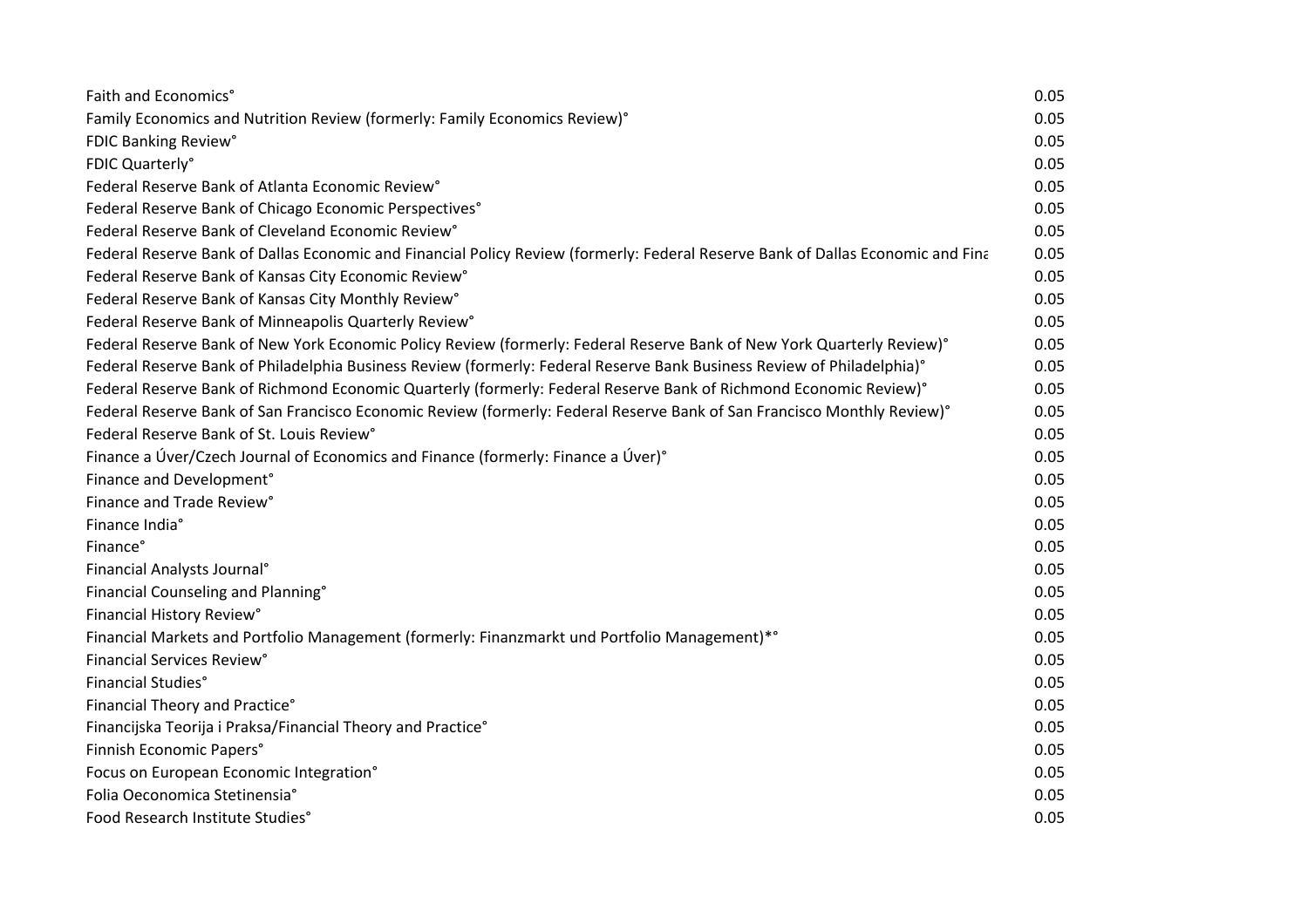| Foreign Trade Review°                                                                     | 0.05 |
|-------------------------------------------------------------------------------------------|------|
| Foresight <sup>°</sup>                                                                    | 0.05 |
| Forman Journal of Economic Studies°                                                       | 0.05 |
| Formation Emploi: Revue Française de Sciences Sociales°                                   | 0.05 |
| Forum for Development Studies°                                                            | 0.05 |
| Forum for Health Economics and Policy°                                                    | 0.05 |
| Forum for Social Economics°                                                               | 0.05 |
| Foundations and Trends in Accounting°                                                     | 0.05 |
| Foundations and Trends in Econometrics°                                                   | 0.05 |
| Foundations and Trends in Entrepreneurship°                                               | 0.05 |
| Foundations and Trends in Finance°                                                        | 0.05 |
| Foundations and Trends in Microeconomics°                                                 | 0.05 |
| Frontiers in Finance and Economics°                                                       | 0.05 |
| Frontiers of Business Research in China°                                                  | 0.05 |
| Frontiers of Economics in China°                                                          | 0.05 |
| Fuzzy Economic Review°                                                                    | 0.05 |
| Gadjah Mada International Journal of Business°                                            | 0.05 |
| Games°                                                                                    | 0.05 |
| Geneva Papers on Risk and Insurance: Issues and Practice*°                                | 0.05 |
| Geneva Risk and Insurance Review (formerly: Geneva Papers on Risk and Insurance Theory)*° | 0.05 |
| German Journal of Agricultural Economics (formerly: Agrarwirtschaft)°                     | 0.05 |
| Gestão and Regionalidade°                                                                 | 0.05 |
| Ghana Policy Journal <sup>°</sup>                                                         | 0.05 |
| Giornale degli Economisti e Annali di Economia°                                           | 0.05 |
| Global and Local Economic Review°                                                         | 0.05 |
| Global Business and Economics Review <sup>o</sup>                                         | 0.05 |
| Global Economic Review (formerly: Journal of East and West Studies)°                      | 0.05 |
| Global Economy Journal (formerly: Global Economy Quarterly)°                              | 0.05 |
| Global Finance Journal*°                                                                  | 0.05 |
| Global Journal of Business Research°                                                      | 0.05 |
| Global Journal of Economics°                                                              | 0.05 |
| Global Journal of Emerging Market Economies°                                              | 0.05 |
| Global Journal of Finance and Economics°                                                  | 0.05 |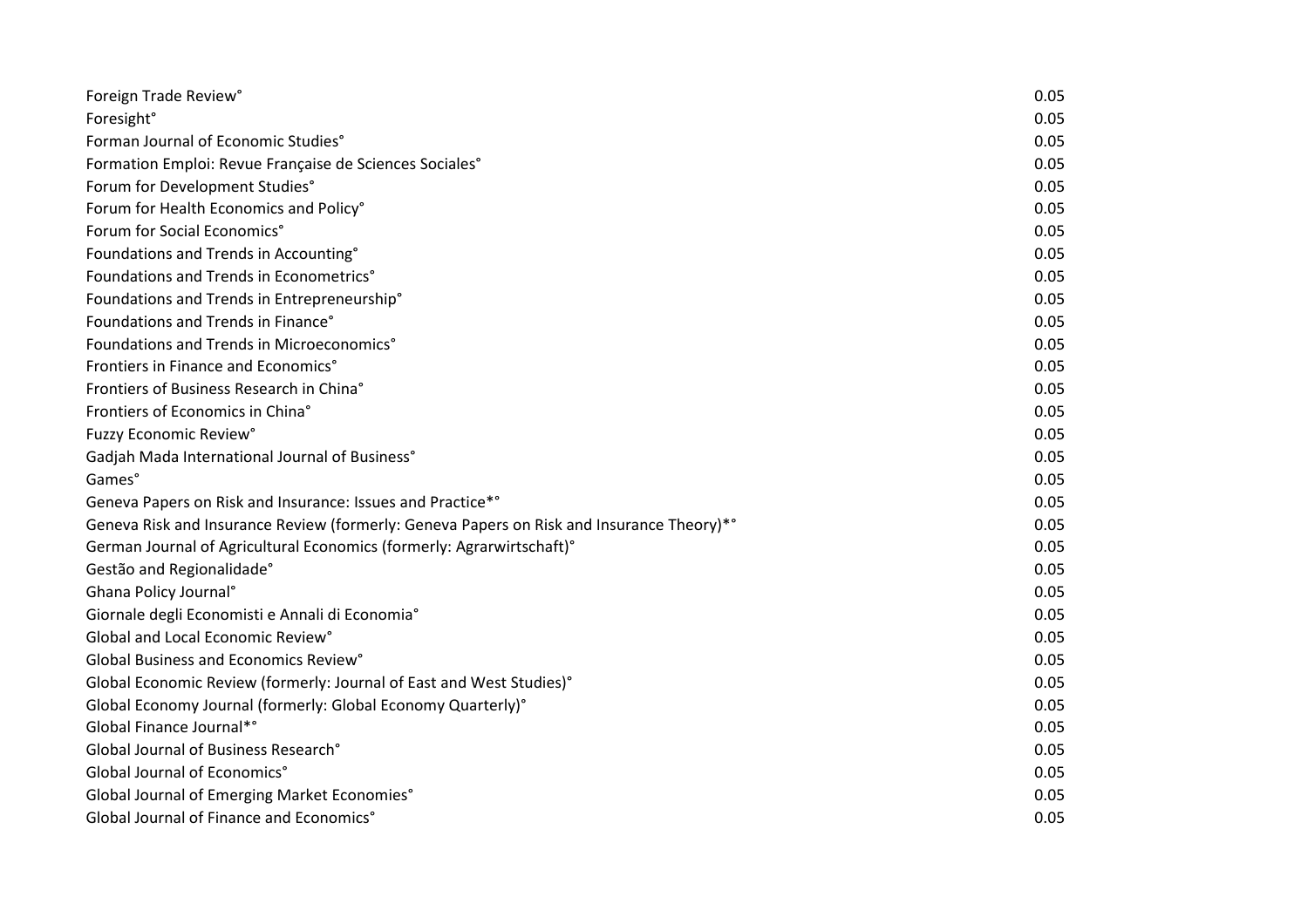| Global Social Policy°                                                                                                               | 0.05 |
|-------------------------------------------------------------------------------------------------------------------------------------|------|
| Globalización, Competitividad y Gobernabilidad / Globalization, Competitiveness and Governability <sup>°</sup>                      | 0.05 |
| Greek Economic Review°                                                                                                              | 0.05 |
| Hacettepe Üniversitesi Iktisadi ve Idari Bilimler Fakültesi Dergisi/Hacettepe University Journal of Economics and Administrative Sc | 0.05 |
| Hacienda Pública Española/Revista de Economía Pública°                                                                              | 0.05 |
| Harvard Business Review*°                                                                                                           | 0.05 |
| Health Economics, Policy and Law°                                                                                                   | 0.05 |
| Health Marketing Quarterly°                                                                                                         | 0.05 |
| Health Policy and Planning°                                                                                                         | 0.05 |
| História Econômica e História de Empresas°                                                                                          | 0.05 |
| History of Economic Ideas°                                                                                                          | 0.05 |
| History of Economic Thought (formerly: Annals of the Society for the History of Economic Thought)°                                  | 0.05 |
| History of Economic Thought and Policy°                                                                                             | 0.05 |
| History of Economics Review°                                                                                                        | 0.05 |
| Hitotsubashi Journal of Commerce and Management°                                                                                    | 0.05 |
| Hitotsubashi Journal of Economics°                                                                                                  | 0.05 |
| Homo Oeconomicus°                                                                                                                   | 0.05 |
| Hong Kong Economic Papers°                                                                                                          | 0.05 |
| Housing Finance Review°                                                                                                             | 0.05 |
| Human Resource Development Quarterly°                                                                                               | 0.05 |
| Humanomics°                                                                                                                         | 0.05 |
| IB Información Básica en Estadística°                                                                                               | 0.05 |
| IB Revija°                                                                                                                          | 0.05 |
| ICFAI Journal of Risk and Insurance°                                                                                                | 0.05 |
| IIUM Journal of Economics and Management°                                                                                           | 0.05 |
| Iktisat Ísletme ve Fínans°                                                                                                          | 0.05 |
| Il Pensiero Economico Italiano°                                                                                                     | 0.05 |
| Illinois Agricultural Economics°                                                                                                    | 0.05 |
| Imprese e Storia°                                                                                                                   | 0.05 |
| Independent Review°                                                                                                                 | 0.05 |
| Indian Development Review°                                                                                                          | 0.05 |
| Indian Economic and Social History Review°                                                                                          | 0.05 |
| Indian Economic Journal <sup>®</sup>                                                                                                | 0.05 |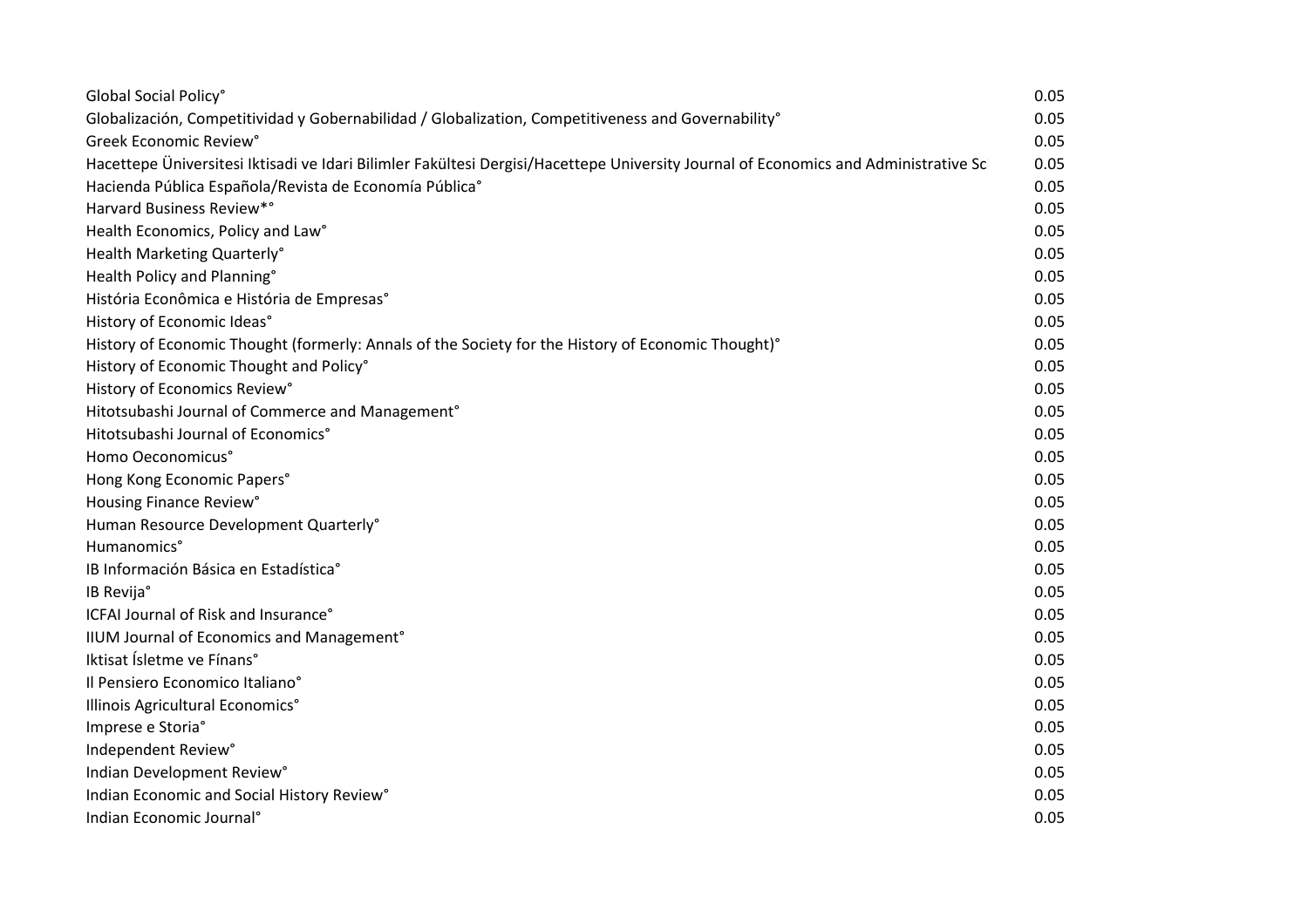| Indian Economic Review°                                                                                                            | 0.05 |
|------------------------------------------------------------------------------------------------------------------------------------|------|
| Indian Growth and Development Review°                                                                                              | 0.05 |
| Indian Journal of Agricultural Economics°                                                                                          | 0.05 |
| Indian Journal of Economics and Business°                                                                                          | 0.05 |
| Indian Journal of Economics and Development°                                                                                       | 0.05 |
| Indian Journal of Finance°                                                                                                         | 0.05 |
| Indian Journal of Gender Studies°                                                                                                  | 0.05 |
| Indian Journal of Labour Economics°                                                                                                | 0.05 |
| Indian Journal of Quantitative Economics°                                                                                          | 0.05 |
| Indian Journal of Social Development°                                                                                              | 0.05 |
| Indiana Business Review°                                                                                                           | 0.05 |
| Industrial Organization Review°                                                                                                    | 0.05 |
| Industrielle Beziehungen: Zeitschrift für Arbeit, Organisation und Management (formerly: The German Journal of Industrial Relation | 0.05 |
| Industry and Development°                                                                                                          | 0.05 |
| Info°                                                                                                                              | 0.05 |
| Informacion Comercial Española Revista de Economia°                                                                                | 0.05 |
| Information Management and Business Review°                                                                                        | 0.05 |
| Information Systems and e-Business Management*°                                                                                    | 0.05 |
| Innovations°                                                                                                                       | 0.05 |
| Innovative Marketing*°                                                                                                             | 0.05 |
| Integration and Trade°                                                                                                             | 0.05 |
| Intellectual Economics°                                                                                                            | 0.05 |
| Interdisciplinary Description of Complex Systems°                                                                                  | 0.05 |
| Interdisciplinary Journal of Economics and Business Law <sup>®</sup>                                                               | 0.05 |
| Intereconomics/Review of European Economic Policy°                                                                                 | 0.05 |
| Interfaces*°                                                                                                                       | 0.05 |
| International Advances in Economic Research°                                                                                       | 0.05 |
| International Business Research°                                                                                                   | 0.05 |
| International Commerce Review: ECR Journal <sup>®</sup>                                                                            | 0.05 |
| International Contributions to Labour Studies°                                                                                     | 0.05 |
| International Econometric Review <sup>®</sup>                                                                                      | 0.05 |
| International Economic Insights°                                                                                                   | 0.05 |
| International Economics and Finance Journal <sup>®</sup>                                                                           | 0.05 |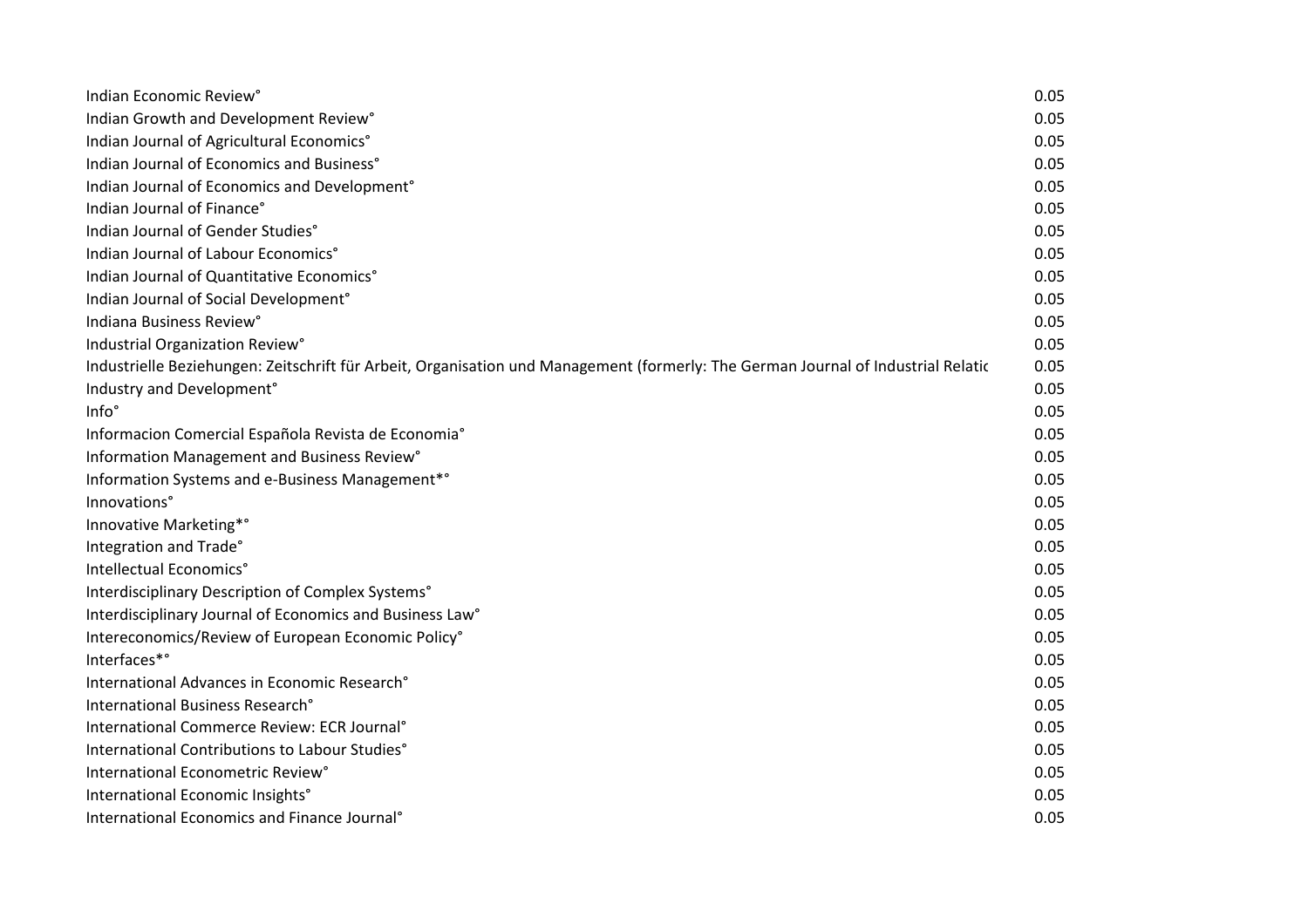| International Economics°                                                                                     | 0.05 |
|--------------------------------------------------------------------------------------------------------------|------|
| International Economy°                                                                                       | 0.05 |
| International Entrepreneurship and Management Journal®                                                       | 0.05 |
| International Food and Agribusiness Management Review°                                                       | 0.05 |
| International Game Theory Review°                                                                            | 0.05 |
| International Journal of Accounting and Finance°                                                             | 0.05 |
| International Journal of Agricultural Resources, Governance and Ecology°                                     | 0.05 |
| International Journal of Applied Business and Economic Research°                                             | 0.05 |
| International Journal of Applied Econometrics and Quantitative Studies°                                      | 0.05 |
| International Journal of Applied Economics and Econometrics (formerly: Indian Journal of Applied Economics)° | 0.05 |
| International Journal of Applied Economics°                                                                  | 0.05 |
| International Journal of Asian Studies°                                                                      | 0.05 |
| International Journal of Behavioural Accounting and Finance°                                                 | 0.05 |
| International Journal of Business and Economics°                                                             | 0.05 |
| International Journal of Business and Emerging Markets°                                                      | 0.05 |
| International Journal of Business and Finance Research°                                                      | 0.05 |
| International Journal of Business Economics and Management Research°                                         | 0.05 |
| International Journal of Business Governance and Ethics°                                                     | 0.05 |
| International Journal of Business°                                                                           | 0.05 |
| International Journal of Central Banking*°                                                                   | 0.05 |
| International Journal of China Studies°                                                                      | 0.05 |
| International Journal of Commerce and Business Management <sup>®</sup>                                       | 0.05 |
| International Journal of Development and Conflict°                                                           | 0.05 |
| International Journal of Development Issues°                                                                 | 0.05 |
| International Journal of Ecological Economics and Statistics°                                                | 0.05 |
| International Journal of Economic Issues°                                                                    | 0.05 |
| International Journal of Economic Perspectives°                                                              | 0.05 |
| International Journal of Economic Policy in Emerging Economies°                                              | 0.05 |
| International Journal of Economic Research°                                                                  | 0.05 |
| International Journal of Economic Sciences and Applied Research°                                             | 0.05 |
| International Journal of Economic Theory°                                                                    | 0.05 |
| International Journal of Economics and Accounting°                                                           | 0.05 |
| International Journal of Economics and Business Modeling°                                                    | 0.05 |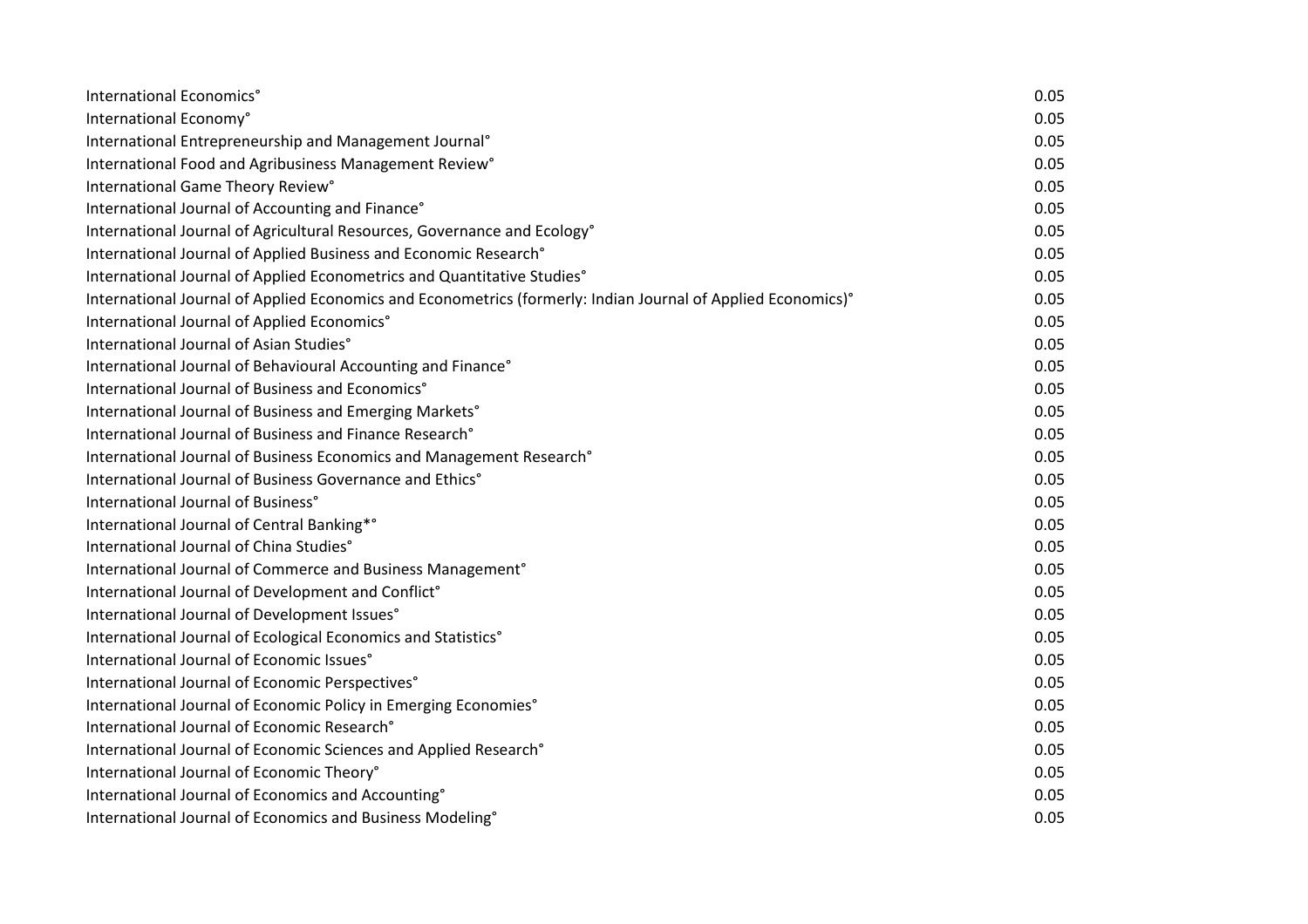| International Journal of Economics and Business Research <sup>°</sup>                   | 0.05 |
|-----------------------------------------------------------------------------------------|------|
| International Journal of Economics and Finance°                                         | 0.05 |
| International Journal of Economics and Financial Issues <sup>®</sup>                    | 0.05 |
| International Journal of Economics and Research°                                        | 0.05 |
| International Journal of Economics°                                                     | 0.05 |
| International Journal of Education Economics and Development <sup>o</sup>               | 0.05 |
| International Journal of Energy Economics and Policy°                                   | 0.05 |
| International Journal of Engineering Management and Economics°                          | 0.05 |
| International Journal of Enterprise Information Systems°                                | 0.05 |
| International Journal of Environment and Development°                                   | 0.05 |
| International Journal of Environment and Sustainable Development <sup>®</sup>           | 0.05 |
| International Journal of Financial Markets and Derivatives <sup>®</sup>                 | 0.05 |
| International Journal of Financial Research°                                            | 0.05 |
| International Journal of Financial Services Management <sup>®</sup>                     | 0.05 |
| International Journal of Financial Studies°                                             | 0.05 |
| International Journal of Green Economics°                                               | 0.05 |
| International Journal of Housing Policy (formerly: European Journal of Housing Policy)° | 0.05 |
| International Journal of Innovation and Regional Development <sup>®</sup>               | 0.05 |
| International Journal of Innovation and Sustainable Development*°                       | 0.05 |
| International Journal of Intellectual Property Management°                              | 0.05 |
| International Journal of Management and Network Economics°                              | 0.05 |
| International Journal of Managerial Finance°                                            | 0.05 |
| International Journal of Manpower*°                                                     | 0.05 |
| International Journal of Microsimulation°                                               | 0.05 |
| International Journal of Monetary Economics and Finance°                                | 0.05 |
| International Journal of Pluralism and Economics Education°                             | 0.05 |
| International Journal of Political Economy°                                             | 0.05 |
| International Journal of Public Policy°                                                 | 0.05 |
| International Journal of Research in Commerce and Management°                           | 0.05 |
| International Journal of Research in Commerce, Economics and Management <sup>o</sup>    | 0.05 |
| International Journal of Research in Finance and Marketing°                             | 0.05 |
| International Journal of Social Economics°                                              | 0.05 |
| International Journal of Sport Finance°                                                 | 0.05 |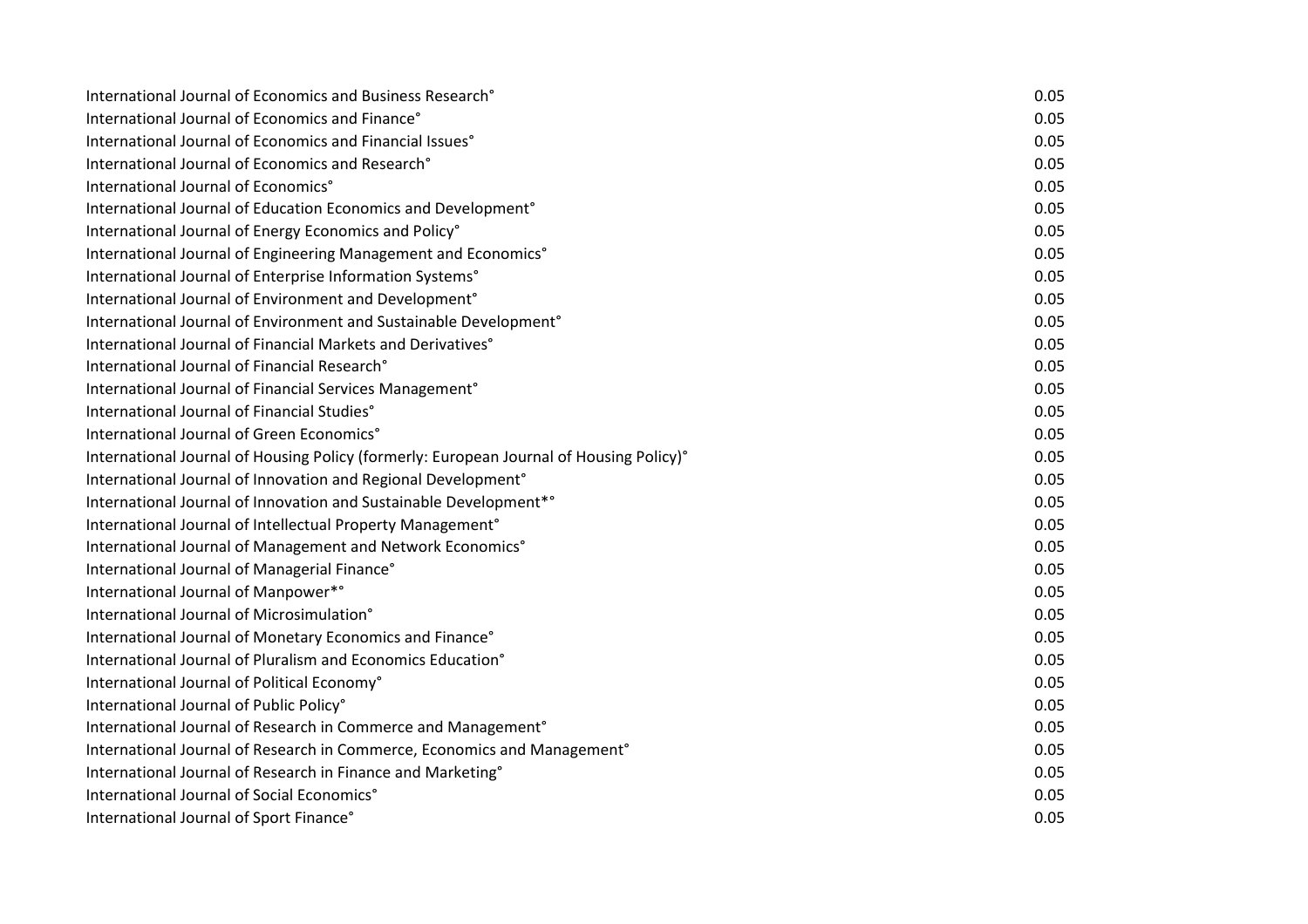| International Journal of Statistics and Economics (formerly: Bulletin of Statistics and Economics)° | 0.05 |
|-----------------------------------------------------------------------------------------------------|------|
| International Journal of Strategic Decision Sciences°                                               | 0.05 |
| International Journal of Sustainable Development <sup>®</sup>                                       | 0.05 |
| International Journal of Sustainable Economy°                                                       | 0.05 |
| International Journal of Technological Learning, Innovation and Development <sup>o</sup>            | 0.05 |
| International Journal of Technology and Globalisation°                                              | 0.05 |
| International Journal of Trade and Global Markets°                                                  | 0.05 |
| International Journal of Transport Economics°                                                       | 0.05 |
| International Law: Revista Colombiana de Derecho Internacional <sup>®</sup>                         | 0.05 |
| International Policy Review°                                                                        | 0.05 |
| International Productivity Monitor°                                                                 | 0.05 |
| International Research Journal of Agricultural Economics and Statistics°                            | 0.05 |
| International Research Journal of Applied Finance°                                                  | 0.05 |
| International Research Journal of Finance and Economics°                                            | 0.05 |
| International Review of Accounting, Banking and Finance°                                            | 0.05 |
| International Review of Economics (IREC                                                             | 0.05 |
| International Review of Economics Education°                                                        | 0.05 |
| International Review of Environmental and Resource Economics°                                       | 0.05 |
| International Review of Finance°                                                                    | 0.05 |
| International Review of Financial Analysis*°                                                        | 0.05 |
| International Social Science Journal <sup>®</sup>                                                   | 0.05 |
| International Trade Journal <sup>®</sup>                                                            | 0.05 |
| Investigación Económica°                                                                            | 0.05 |
| Investigaciones de Historia Económica°                                                              | 0.05 |
| Investigaciones Europeas de Dirección y Economía de la Empresa°                                     | 0.05 |
| Investigaciones Regionales°                                                                         | 0.05 |
| Investment Management and Financial Innovations°                                                    | 0.05 |
| Investment Policy°                                                                                  | 0.05 |
| Iranian Economic Review°                                                                            | 0.05 |
| Iranian Journal of Trade Studies°                                                                   | 0.05 |
| Irish Banking Review°                                                                               | 0.05 |
| Irish Journal of Agricultural Economics and Rural Sociology°                                        | 0.05 |
| <b>ISE Review°</b>                                                                                  | 0.05 |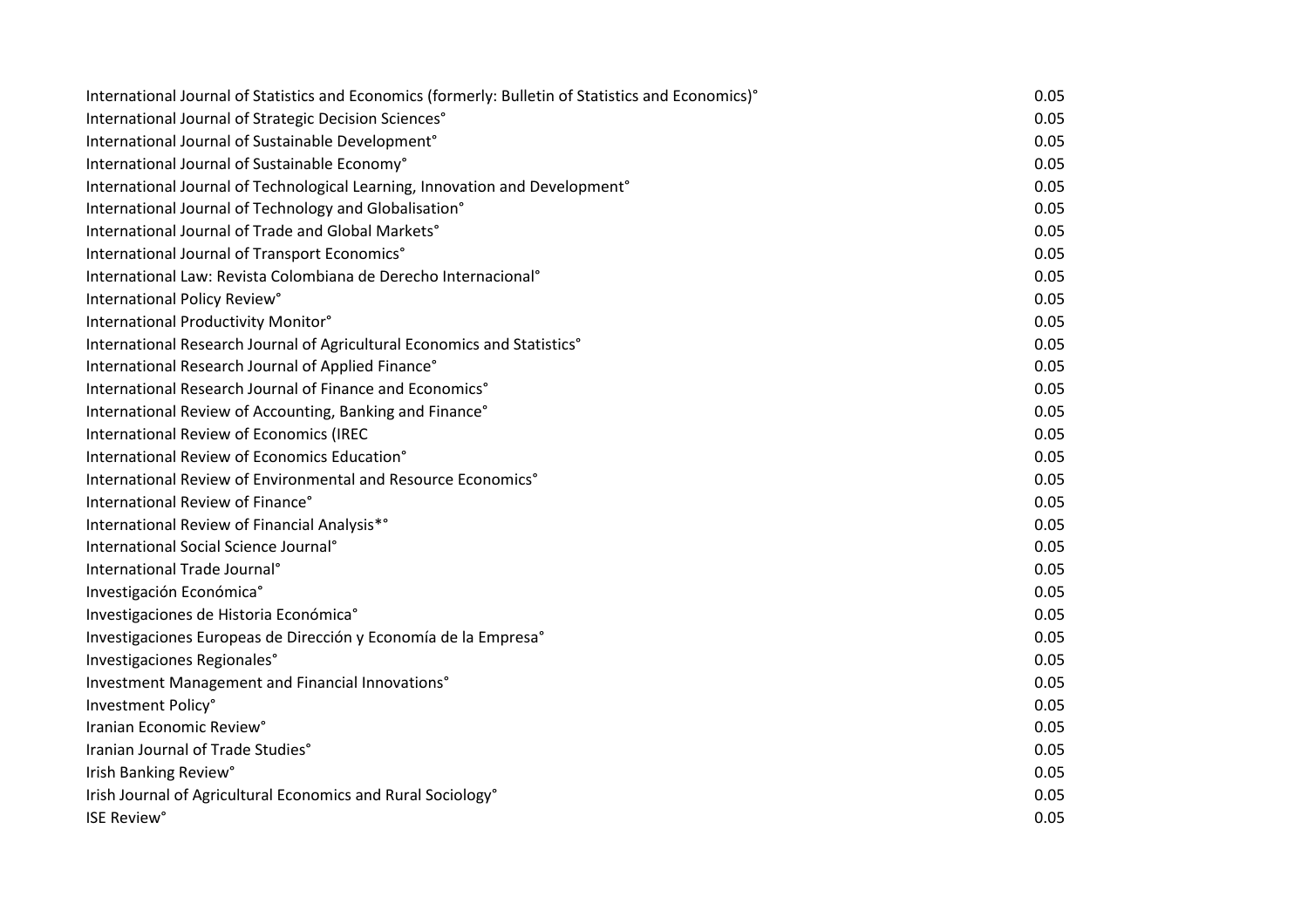| Islamic Economic Studies°                                                                             | 0.05 |
|-------------------------------------------------------------------------------------------------------|------|
| Isletme ve Ekonomi Arastirmalari Dergisi/Business and Economics Research Journal <sup>o</sup>         | 0.05 |
| ISRA International Journal of Islamic Finance°                                                        | 0.05 |
| Israel Economic Review°                                                                               | 0.05 |
| IZA Journal of European Labor Studies°                                                                | 0.05 |
| IZA Journal of Labor and Development°                                                                 | 0.05 |
| IZA Journal of Labor Economics°                                                                       | 0.05 |
| IZA Journal of Labor Policy°                                                                          | 0.05 |
| IZA Journal of Migration°                                                                             | 0.05 |
| IZA World of Labor°                                                                                   | 0.05 |
| Jahrbuch für Regionalwissenschaft/Review of Regional Research°                                        | 0.05 |
| Jahrbücher für Nationalökonomie und Statistik/Journal of Economics and Statistics*°                   | 0.05 |
| Japan Labor Review°                                                                                   | 0.05 |
| Japan Research Quarterly°                                                                             | 0.05 |
| Japanese Accounting Review (formerly: Kobe Economic and Business Review)°                             | 0.05 |
| Japanese Political Economy (formaly: Japanese Economy                                                 | 0.05 |
| JASSA: The Finsia Journal of Applied Finance°                                                         | 0.05 |
| Jingji Yanjiu/Economic Research Journal°                                                              | 0.05 |
| Journal des Economistes et des Etudes Humaines°                                                       | 0.05 |
| Journal des Économistes et des Études Humaines°                                                       | 0.05 |
| Journal for Studies in Economics and Econometrics <sup>®</sup>                                        | 0.05 |
| Journal of Advanced Studies in Finance°                                                               | 0.05 |
| Journal of African Business°                                                                          | 0.05 |
| Journal of African Development (formerly: Journal of African Finance and Economic Development)°       | 0.05 |
| Journal of Agribusiness in Developing and Emerging Economies°                                         | 0.05 |
| Journal of Agricultural and Applied Economics (formerly: Southern Journal of Agricultural Economics)° | 0.05 |
| Journal of Agricultural and Food Industrial Organization°                                             | 0.05 |
| Journal of Agricultural Economics Research (formerly: Agricultural Economics Research)°               | 0.05 |
| Journal of Applied Business Research°                                                                 | 0.05 |
| Journal of Applied Economics and Business Research°                                                   | 0.05 |
| Journal of Applied Economics°                                                                         | 0.05 |
| Journal of Applied Finance (formerly: Financial Practice and Education)°                              | 0.05 |
| Journal of Applied Finance and Banking°                                                               | 0.05 |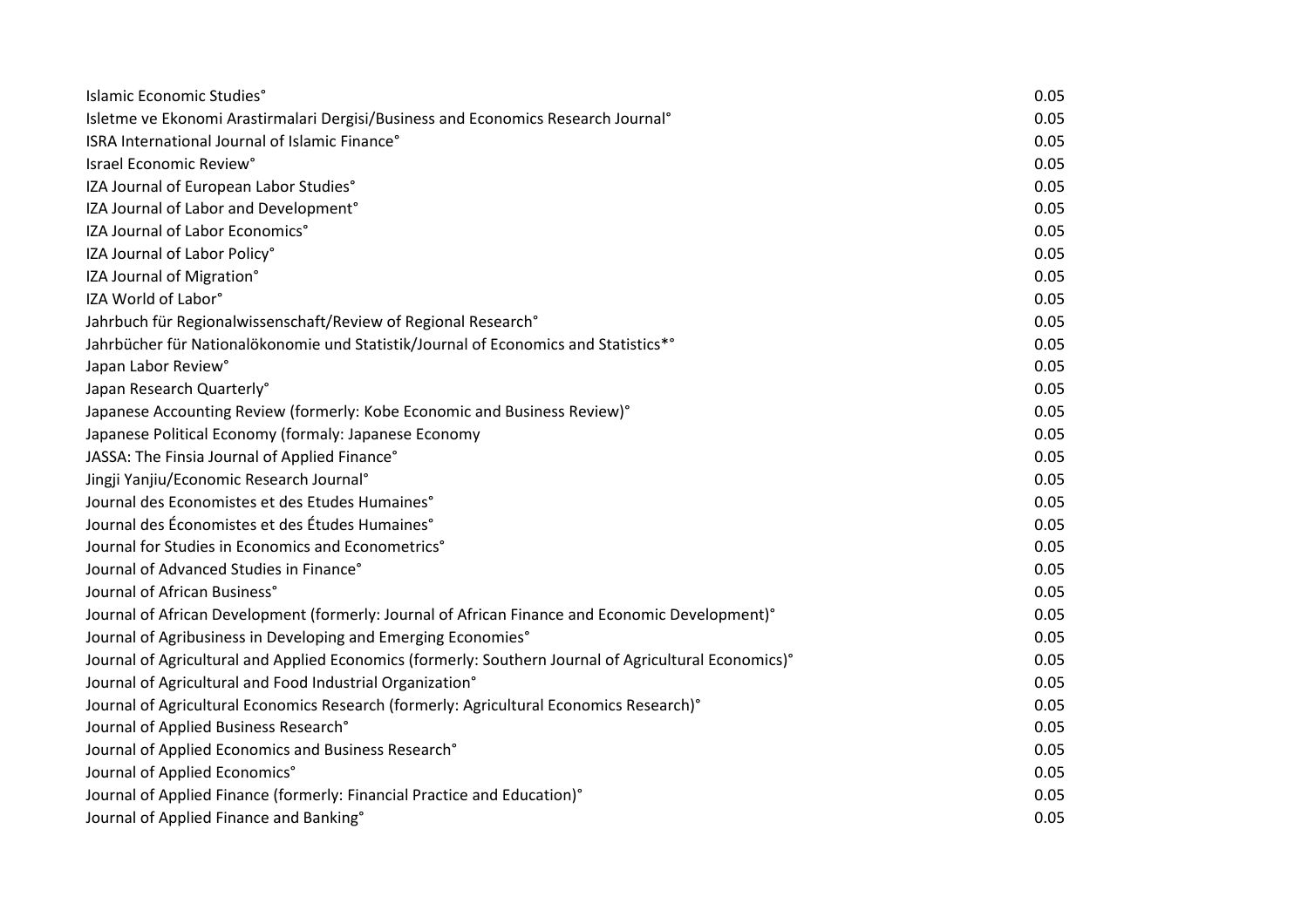| Journal of Asia-Pacific Business°                                                     | 0.05 |
|---------------------------------------------------------------------------------------|------|
| Journal of Asset Management*°                                                         | 0.05 |
| Journal of Australian Political Economy°                                              | 0.05 |
| Journal of Bank Research°                                                             | 0.05 |
| Journal of Banking Regulation°                                                        | 0.05 |
| Journal of Behavioral and Experimental Economics (formaly: Journal of Socio-Economics | 0.05 |
| Journal of Benefit-Cost Analysis°                                                     | 0.05 |
| Journal of Bioeconomics°                                                              | 0.05 |
| Journal of Business and Economic Studies*°                                            | 0.05 |
| Journal of Business and Economics (Air University)°                                   | 0.05 |
| Journal of Business and Public Affairs°                                               | 0.05 |
| Journal of Business Cycle Measurement and Analysis°                                   | 0.05 |
| Journal of Business Economics (formerly: Zeitschrift für Betriebswirtschaft ZfB)*°    | 0.05 |
| Journal of Business Economics and Management <sup>o</sup>                             | 0.05 |
| Journal of Business Inquiry°                                                          | 0.05 |
| Journal of Business Valuation and Economic Loss Analysis*°                            | 0.05 |
| Journal of Business, Economics and Finance°                                           | 0.05 |
| Journal of Central Banking Theory and Practice°                                       | 0.05 |
| Journal of CENTRUM Cathedra°                                                          | 0.05 |
| Journal of Chinese Economic and Business Studies°                                     | 0.05 |
| Journal of Chinese Economic and Foreign Trade Studies°                                | 0.05 |
| Journal of Chinese Economic Studies°                                                  | 0.05 |
| Journal of Consumer Policy*°                                                          | 0.05 |
| Journal of Contemporary Accounting and Economics°                                     | 0.05 |
| Journal of Credit Risk*°                                                              | 0.05 |
| Journal of Data Analysis°                                                             | 0.05 |
| Journal of Developing Areas°                                                          | 0.05 |
| Journal of Development and Economic Policies°                                         | 0.05 |
| Journal of Developmental Entrepreneurship*°                                           | 0.05 |
| Journal of East Asian Economic Integration°                                           | 0.05 |
| Journal of East-West Business°                                                        | 0.05 |
| Journal of Economic and Social Policy°                                                | 0.05 |
| Journal of Economic and Social Research°                                              | 0.05 |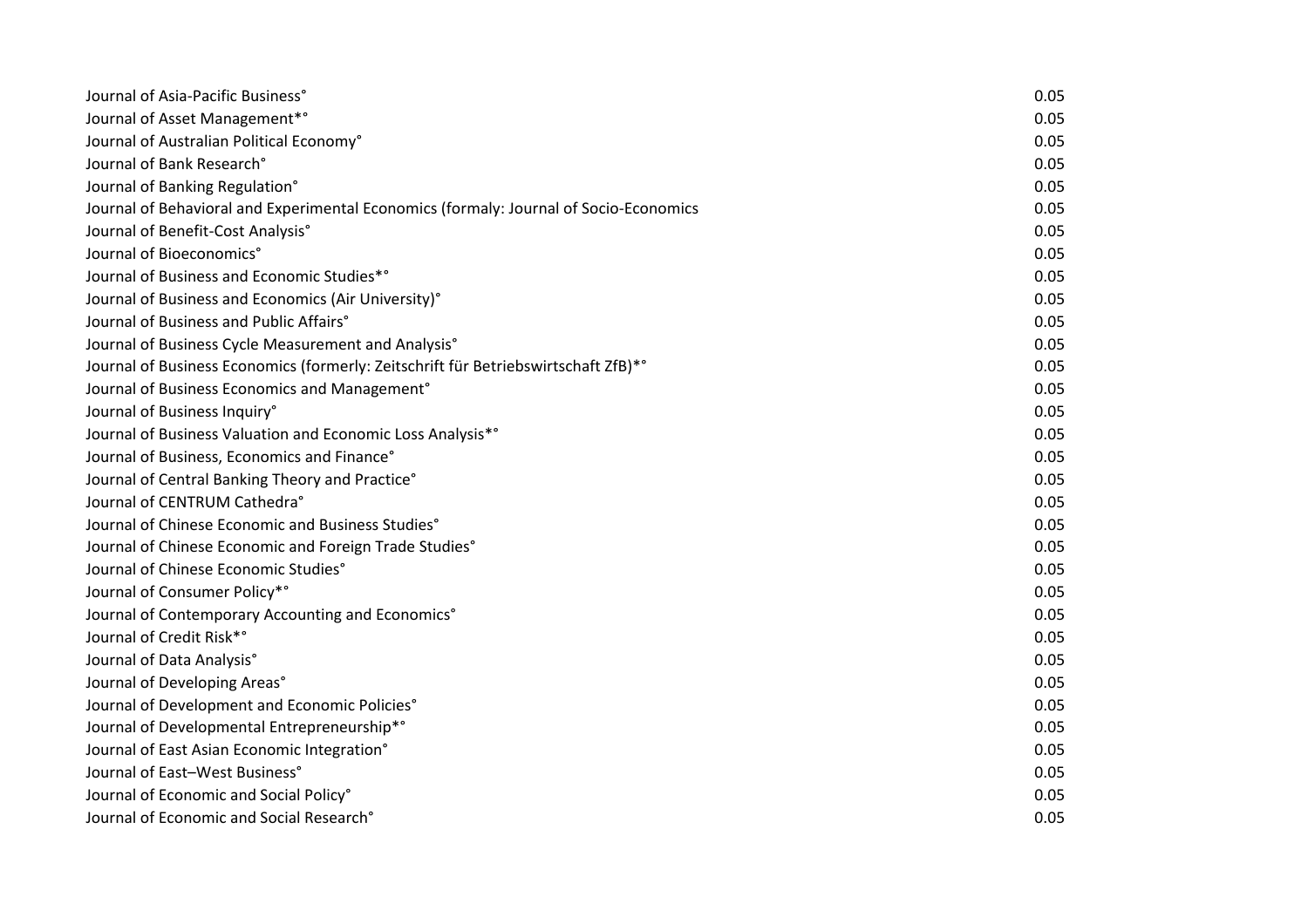| Journal of Economic and Social Studies°                                                                                   | 0.05 |
|---------------------------------------------------------------------------------------------------------------------------|------|
| Journal of Economic Asymmetries°                                                                                          | 0.05 |
| Journal of Economic Cooperation and Development (formerly: Journal of Economic Cooperation among Islamic Countries)°      | 0.05 |
| Journal of Economic Development°                                                                                          | 0.05 |
| Journal of Economic Interaction and Coordination°                                                                         | 0.05 |
| Journal of Economic Research°                                                                                             | 0.05 |
| Journal of Economic Sciences: Theory and Practice°                                                                        | 0.05 |
| Journal of Economic Structures°                                                                                           | 0.05 |
| Journal of Economic Studies*°                                                                                             | 0.05 |
| Journal of Economic Surveys*°                                                                                             | 0.05 |
| Journal of Economic Theory and Econometrics°                                                                              | 0.05 |
| Journal of Economics (MVEA)°                                                                                              | 0.05 |
| Journal of Economics and Behavioral Studies°                                                                              | 0.05 |
| Journal of Economics and Finance*°                                                                                        | 0.05 |
| Journal of Economics, Finance and Administrative Science°                                                                 | 0.05 |
| Journal of Education Finance°                                                                                             | 0.05 |
| Journal of Educational Planning and Administration°                                                                       | 0.05 |
| Journal of Emerging Knowledge on Emerging Markets°                                                                        | 0.05 |
| Journal of Emerging Market Finance°                                                                                       | 0.05 |
| Journal of Emerging Markets°                                                                                              | 0.05 |
| Journal of Energy and Development°                                                                                        | 0.05 |
| Journal of Energy Finance and Development°                                                                                | 0.05 |
| Journal of Energy Literature°                                                                                             | 0.05 |
| Journal of Energy Markets°                                                                                                | 0.05 |
| Journal of Entrepreneurial Finance and Business Ventures (formerly: Journal of Entrepreneurial and Small Business Finance | 0.05 |
| Journal of Entrepreneurship*°                                                                                             | 0.05 |
| Journal of Environment and Development°                                                                                   | 0.05 |
| Journal of Environmental Planning and Management°                                                                         | 0.05 |
| Journal of European Economic History°                                                                                     | 0.05 |
| Journal of European Economy°                                                                                              | 0.05 |
| Journal of European Real Estate Research°                                                                                 | 0.05 |
| Journal of Family and Economic Issues°                                                                                    | 0.05 |
| Journal of Financial Economic Policy°                                                                                     | 0.05 |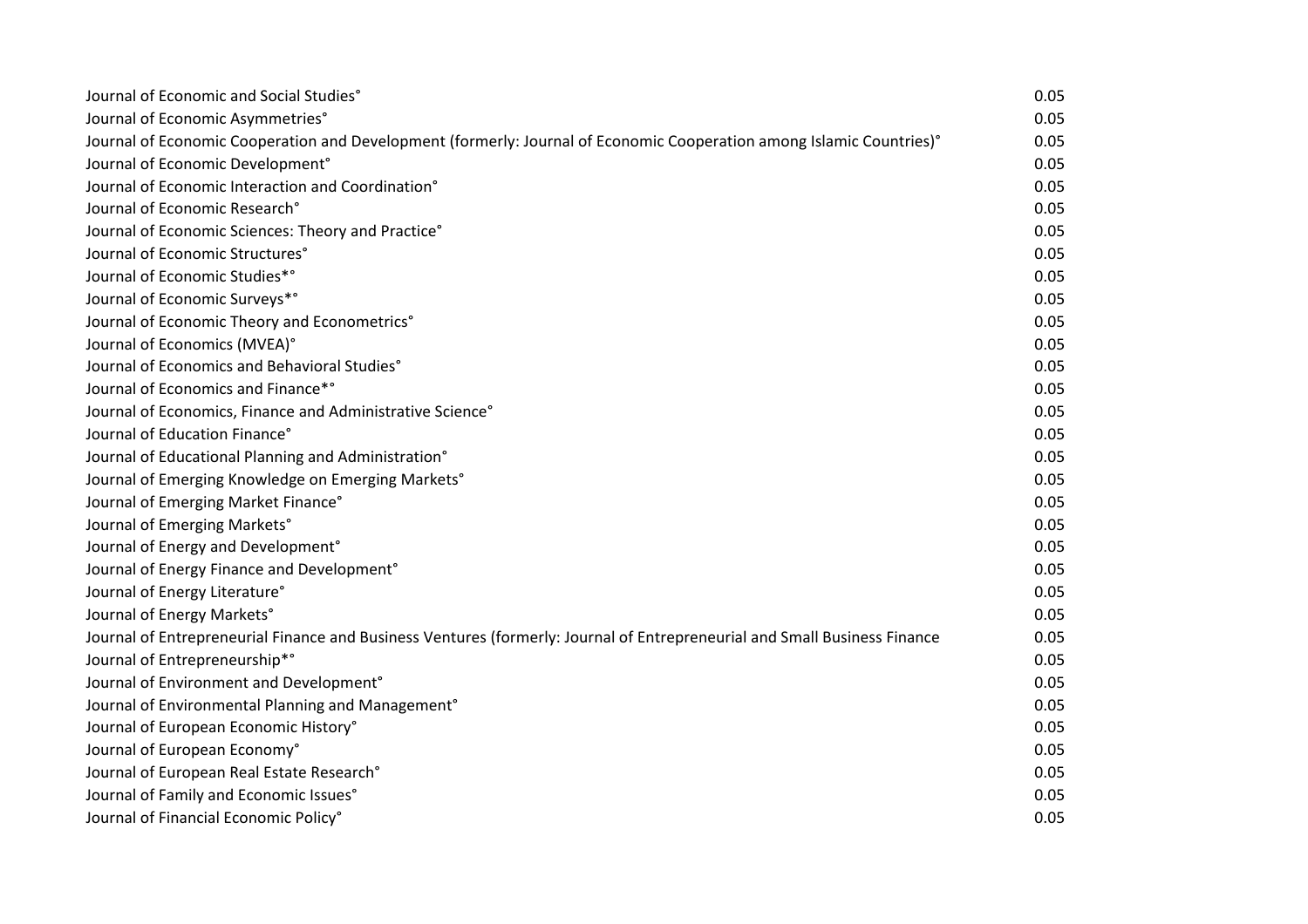| Journal of Financial Management and Analysis°                            | 0.05 |
|--------------------------------------------------------------------------|------|
| Journal of Financial Perspectives°                                       | 0.05 |
| Journal of Financial Studies°                                            | 0.05 |
| Journal of Financial Transformation°                                     | 0.05 |
| Journal of Forensic Economics°                                           | 0.05 |
| Journal of Forest Economics*°                                            | 0.05 |
| Journal of Global Analysis°                                              | 0.05 |
| Journal of Globalization and Development°                                | 0.05 |
| Journal of Happiness Studies°                                            | 0.05 |
| Journal of Higher Education Policy and Management°                       | 0.05 |
| Journal of Housing Research°                                             | 0.05 |
| Journal of Income and Wealth°                                            | 0.05 |
| Journal of Income Distribution°                                          | 0.05 |
| Journal of Indonesian Economy and Business°                              | 0.05 |
| Journal of Industrial Organization Education°                            | 0.05 |
| Journal of Institutional Economics°                                      | 0.05 |
| Journal of Interdisciplinary Economics°                                  | 0.05 |
| Journal of International Agricultural Trade and Development <sup>®</sup> | 0.05 |
| Journal of International and Area Studies°                               | 0.05 |
| Journal of International and Comparative Economics°                      | 0.05 |
| Journal of International and Global Economic Studies°                    | 0.05 |
| Journal of International Commerce and Economics°                         | 0.05 |
| Journal of International Commerce, Economics and Policy°                 | 0.05 |
| Journal of International Economic Studies°                               | 0.05 |
| Journal of International Entrepreneurship*°                              | 0.05 |
| Journal of International Financial Markets, Institutions and Money*°     | 0.05 |
| Journal of International Research Publications: Economy and Business°    | 0.05 |
| Journal of International Studies°                                        | 0.05 |
| Journal of Islamic Economics, Banking and Finance°                       | 0.05 |
| Journal of King Abdulaziz University: Islamic Economics°                 | 0.05 |
| Journal of Knowledge Management, Economics and Information Technology°   | 0.05 |
| Journal of Legal Economics°                                              | 0.05 |
| Journal of Management and Governance*°                                   | 0.05 |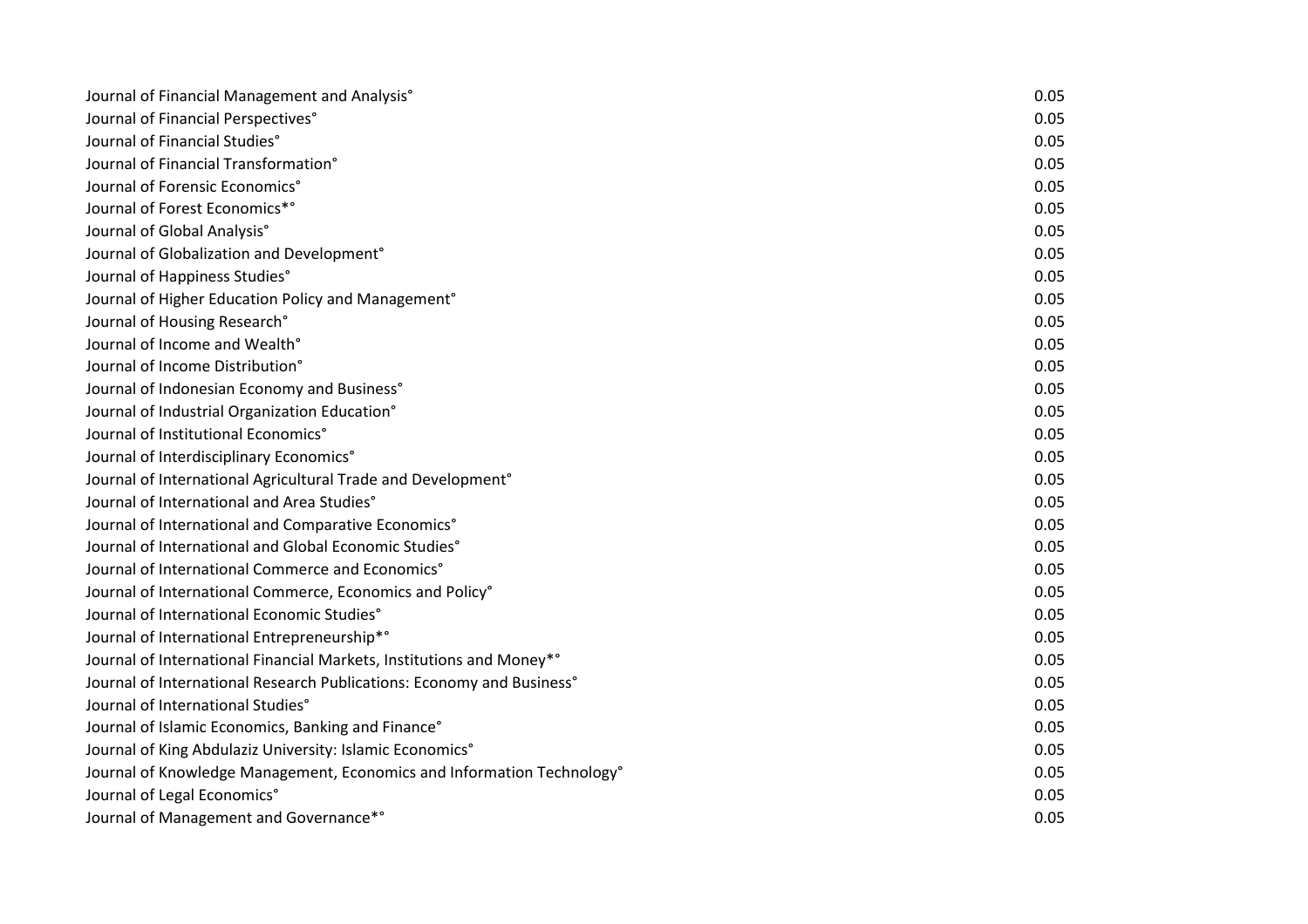| Journal of Markets and Morality°                                                                                                 | 0.05 |
|----------------------------------------------------------------------------------------------------------------------------------|------|
| Journal of Mathematical Finance°                                                                                                 | 0.05 |
| Journal of Media Economics*°                                                                                                     | 0.05 |
| Journal of Money and Economy°                                                                                                    | 0.05 |
| Journal of Money, Investment and Banking°                                                                                        | 0.05 |
| Journal of Multinational Financial Management <sup>°</sup>                                                                       | 0.05 |
| Journal of Pharmaceutical Finance, Economics and Policy (formerly: Journal of Research in Pharmaceutical Economics)°             | 0.05 |
| Journal of Philosophical Economics°                                                                                              | 0.05 |
| Journal of Private Enterprise°                                                                                                   | 0.05 |
| Journal of Property Research°                                                                                                    | 0.05 |
| Journal of Public and International Affairs°                                                                                     | 0.05 |
| Journal of Public Finance and Public Choice/Economia delle Scelte Pubbliche (formerly: Economia delle Scelte Pubbliche/Journal o | 0.05 |
| Journal of Quantitative and Technical Economics <sup>®</sup>                                                                     | 0.05 |
| Journal of Quantitative Economics, New Series (formerly: Journal of Quantitative Economics)°                                     | 0.05 |
| Journal of Real Estate Literature*°                                                                                              | 0.05 |
| Journal of Real Estate Portfolio Management <sup>®</sup>                                                                         | 0.05 |
| Journal of Real Estate Practice and Education°                                                                                   | 0.05 |
| Journal of Real Estate Research*°                                                                                                | 0.05 |
| Journal of Regional Analysis and Policy (formerly: Regional Science Perspectives)°                                               | 0.05 |
| Journal of Research in Islamic Economics°                                                                                        | 0.05 |
| Journal of Reviews on Global Economics°                                                                                          | 0.05 |
| Journal of Risk and Financial Management <sup>®</sup>                                                                            | 0.05 |
| Journal of Risk Finance*°                                                                                                        | 0.05 |
| Journal of Risk Model Validation°                                                                                                | 0.05 |
| Journal of Small Business and Entrepreneurship*°                                                                                 | 0.05 |
| Journal of Social and Development Sciences°                                                                                      | 0.05 |
| Journal of Social and Economic Development°                                                                                      | 0.05 |
| Journal of Social and Economic Policy (formerly: Indian Journal of Social and Economic Policy)°                                  | 0.05 |
| Journal of South Asian Development°                                                                                              | 0.05 |
| Journal of Southeast Asian Economies°                                                                                            | 0.05 |
| Journal of the Asia Pacific Economy°                                                                                             | 0.05 |
| Journal of the Chinese Statistical Association°                                                                                  | 0.05 |
| Journal of the History of Economic Thought°                                                                                      | 0.05 |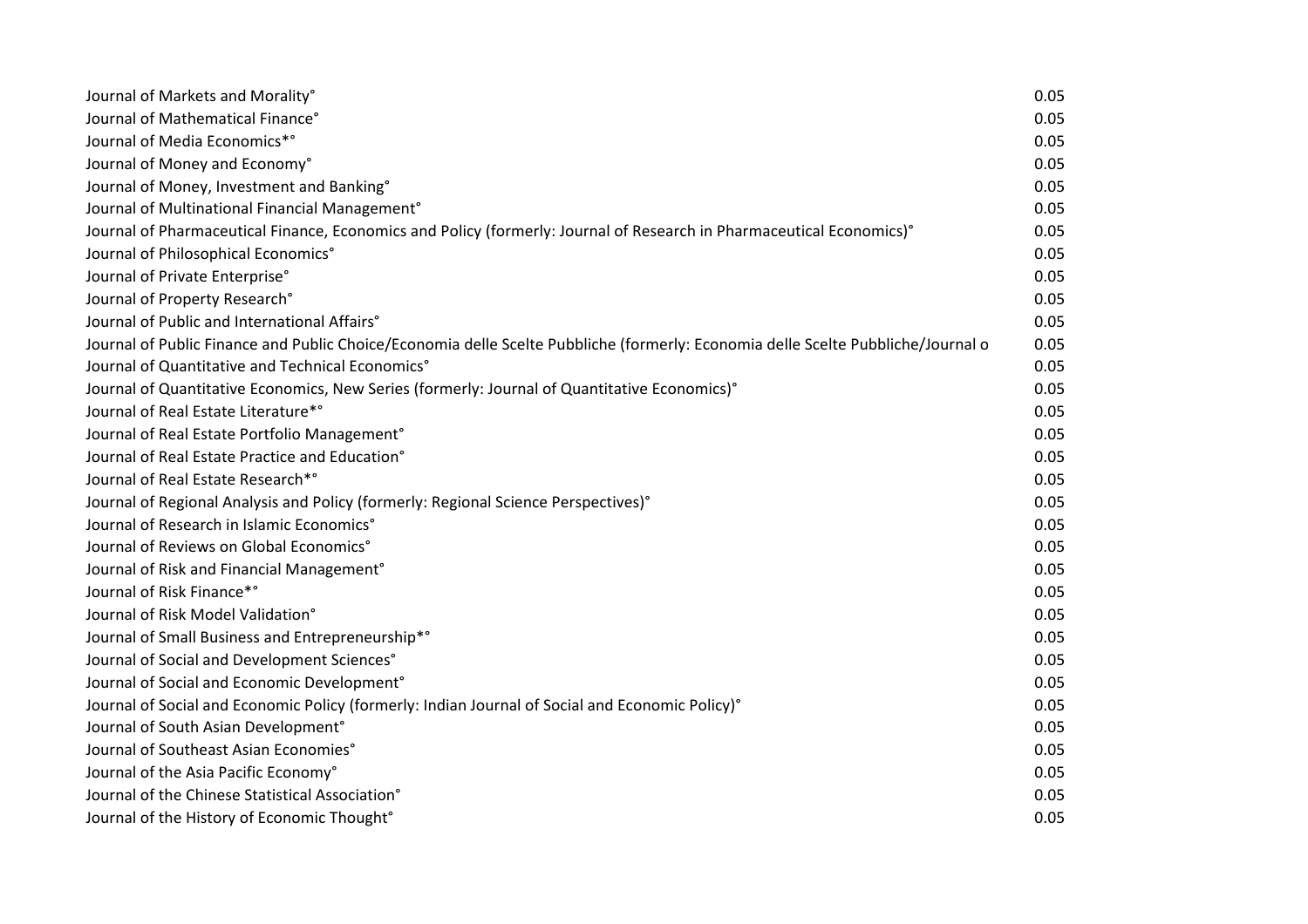| Journal of the Knowldege Economy°                                                                               | 0.05 |
|-----------------------------------------------------------------------------------------------------------------|------|
| Journal of the Korean Economy°                                                                                  | 0.05 |
| Journal of the Social Sciences°                                                                                 | 0.05 |
| Journal of the Statistical and Social Inquiry Society of Ireland°                                               | 0.05 |
| Journal of the Transportation Research Forum°                                                                   | 0.05 |
| Journal of Time Series Econometrics°                                                                            | 0.05 |
| Journal of Transnational Management (formerly: Journal of Transnational Management Development)°                | 0.05 |
| Journal of Transportation and Statistics°                                                                       | 0.05 |
| Journal of Urban Affairs°                                                                                       | 0.05 |
| Journal of Wine Economics°                                                                                      | 0.05 |
| Journal of World Trade (formerly: Journal of World Trade Law)*°                                                 | 0.05 |
| Journal on Chain and Network Science°                                                                           | 0.05 |
| Judgment and Decision Making*°                                                                                  | 0.05 |
| Juncture (formerly: Public Policy Research                                                                      | 0.05 |
| Kansantaloudellinen Aikakauskirja°                                                                              | 0.05 |
| Keio Economic Studies°                                                                                          | 0.05 |
| Keizai Bunseki°                                                                                                 | 0.05 |
| Kobe University Economic Review°                                                                                | 0.05 |
| Kokumin-Keizai Zasshi°                                                                                          | 0.05 |
| Kredit und Kapital*°                                                                                            | 0.05 |
| Kyoto Economic Review°                                                                                          | 0.05 |
| Kyoto University Economic Review°                                                                               | 0.05 |
| La Revue des Sciences de Gestion°                                                                               | 0.05 |
| La Revue du Financier°                                                                                          | 0.05 |
| Labor History°                                                                                                  | 0.05 |
| Labuan Bulletin of International Business and Finance <sup>®</sup>                                              | 0.05 |
| L'Actualité Economique/Revue D'Analyse Economique (formerly: L'Actualité Economique)°                           | 0.05 |
| Lahore Journal of Economics°                                                                                    | 0.05 |
| Latin American Economic Review (formaly: Economia Mexicana, Nueva Epoca)°                                       | 0.05 |
| Latin American Journal of Economics (formerly: Cuadernos de Economia (Pontifical Catholic University of Chile)° | 0.05 |
| Law and Contemporary Problems°                                                                                  | 0.05 |
| Lecturas de Economia°                                                                                           | 0.05 |
| Les Cahiers du CREAD°                                                                                           | 0.05 |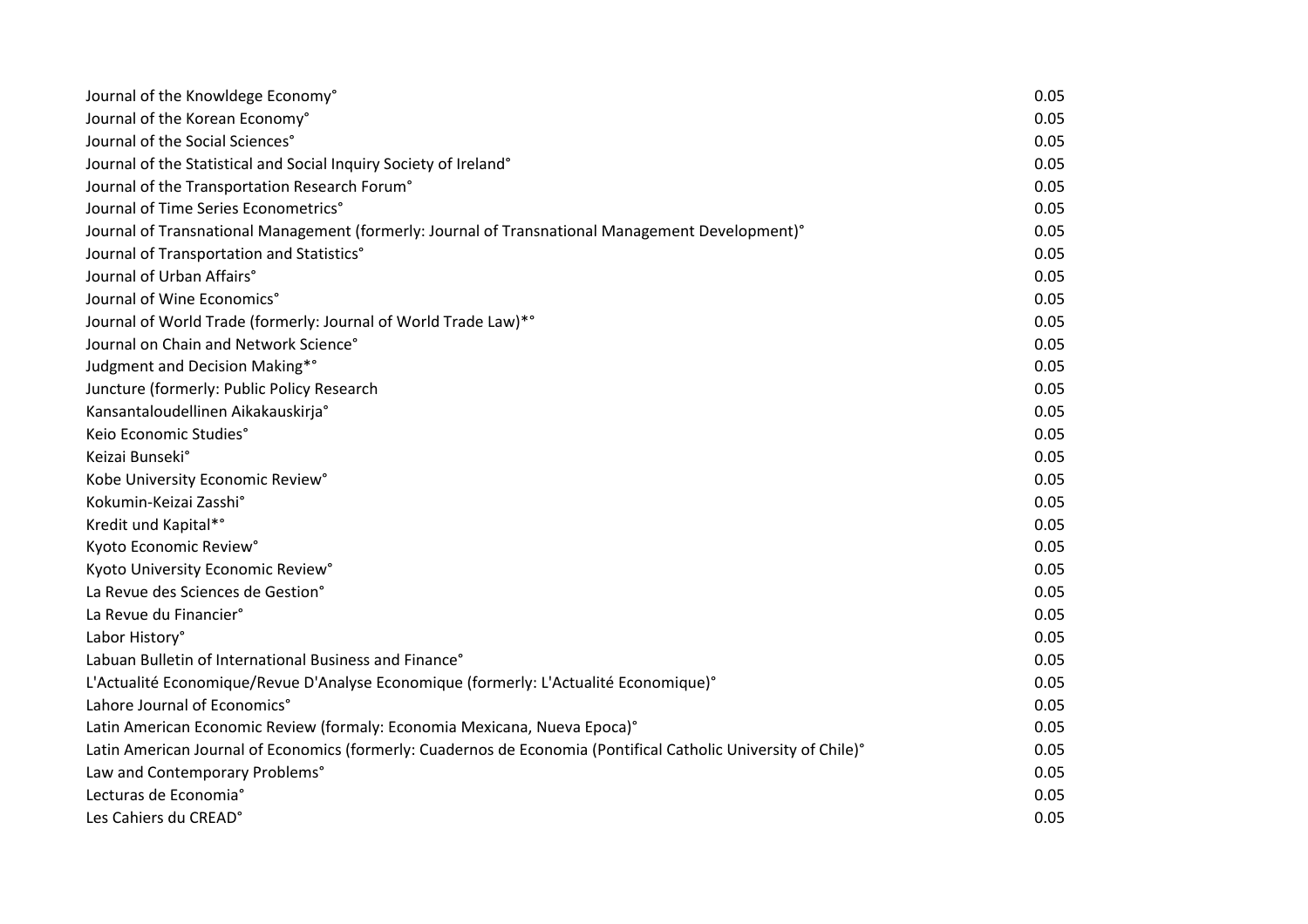| Letters in Spatial and Resource Sciences°                                                                      | 0.05 |
|----------------------------------------------------------------------------------------------------------------|------|
| Liiketaloudellinen Aikakauskirja°                                                                              | 0.05 |
| L'Impresa°                                                                                                     | 0.05 |
| L'Industria, Nuova Serie (formerly: L'Industria)°                                                              | 0.05 |
| Lloyds Bank Review°                                                                                            | 0.05 |
| Local Economy°                                                                                                 | 0.05 |
| Malaysian Journal of Economic Studies°                                                                         | 0.05 |
| Maliye Dergisi°                                                                                                | 0.05 |
| Management Accounting°                                                                                         | 0.05 |
| Management Review Quarterly (formerly: Journal für Betriebswirtschaft, Der Österreichische Betriebswirt)*°     | 0.05 |
| Management Training Review°                                                                                    | 0.05 |
| Management°                                                                                                    | 0.05 |
| Managerial Economics°                                                                                          | 0.05 |
| Managerial Finance°                                                                                            | 0.05 |
| Managing Global Transitions°                                                                                   | 0.05 |
| Manufacturing and Service Operations Management*°                                                              | 0.05 |
| Margin: The Journal of Applied Economic Research (formerly: Margin)°                                           | 0.05 |
| Maritime Economics and Logistics (formerly: International Journal of Maritime Economics)*°                     | 0.05 |
| Maritime Policy and Management*°                                                                               | 0.05 |
| Marmara Avrupa Arastirmalari Dergisi/Marmara Journal of European Studies°                                      | 0.05 |
| Marmara Universitesi Iktisadi ve Idari Bilimler Fakultesi Dergisi°                                             | 0.05 |
| Marquette Business Review°                                                                                     | 0.05 |
| Matekon°                                                                                                       | 0.05 |
| Mathematical Economics Letters°                                                                                | 0.05 |
| Mathematics and Financial Economics°                                                                           | 0.05 |
| Mednarodna Revija za Javno Upravo/International Public Administration Review (formaly: Uprava/Administration)° | 0.05 |
| Mercato Concorrenza Regole°                                                                                    | 0.05 |
| Metron <sup>°</sup>                                                                                            | 0.05 |
| <b>MIBES Transactions°</b>                                                                                     | 0.05 |
| Michigan Academician°                                                                                          | 0.05 |
| Middle East Business and Economic Review <sup>°</sup>                                                          | 0.05 |
| Middle East Development Journal <sup>®</sup>                                                                   | 0.05 |
| Middle East Journal <sup>®</sup>                                                                               | 0.05 |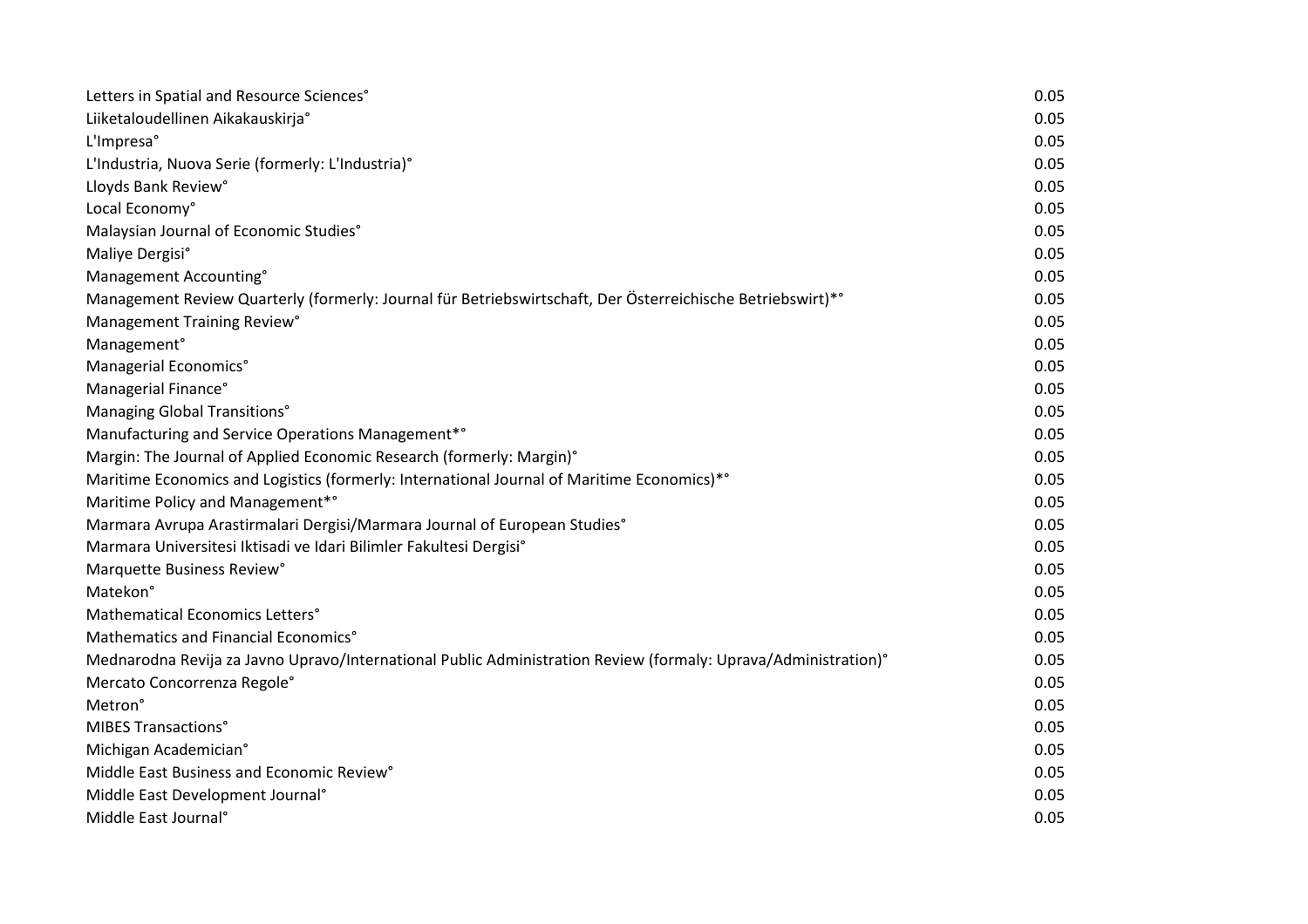| Middle East Technical University Studies in Development°                                | 0.05 |
|-----------------------------------------------------------------------------------------|------|
| Middle Eastern Finance and Economics°                                                   | 0.05 |
| Migration Studies°                                                                      | 0.05 |
| Mind and Society°                                                                       | 0.05 |
| Mineral Economics <sup>°</sup>                                                          | 0.05 |
| Modern Economy°                                                                         | 0.05 |
| Momento Económico°                                                                      | 0.05 |
| Mondes en développement°                                                                | 0.05 |
| Mondo Aperto°                                                                           | 0.05 |
| Moneda y Crédito°                                                                       | 0.05 |
| Moneta e Credito°                                                                       | 0.05 |
| Monetary and Economic Studies°                                                          | 0.05 |
| Monetary Policy and the Economy°                                                        | 0.05 |
| Montenegrin Journal of Economics°                                                       | 0.05 |
| Multinational Finance Journal <sup>®</sup>                                              | 0.05 |
| Naše Gospodarstvo/Our Economy°                                                          | 0.05 |
| National Institute Economic Review°                                                     | 0.05 |
| National Westminster Bank Quarterly Review°                                             | 0.05 |
| Nationaløkonomisk Tidsskrift <sup>o</sup>                                               | 0.05 |
| Natural Resource Modeling°                                                              | 0.05 |
| Natural Resources Journal <sup>®</sup>                                                  | 0.05 |
| Netnomics°                                                                              | 0.05 |
| New Medit: Mediterranean Journal of Economics, Agriculture and Environment <sup>®</sup> | 0.05 |
| New Mexico Business°                                                                    | 0.05 |
| New York University Journal of International Law and Politics°                          | 0.05 |
| New Zealand Economic Papers°                                                            | 0.05 |
| New Zealand Geographer°                                                                 | 0.05 |
| Nigerian Journal of Economic and Social Studies°                                        | 0.05 |
| Nomura Research Institute Quarterly Economic Review°                                    | 0.05 |
| Nonlinear Dynamics, Psychology, and Life Sciences°                                      | 0.05 |
| Nonprofit Management and Leadership*°                                                   | 0.05 |
| Nordic Economic Policy Review°                                                          | 0.05 |
| Nordic Journal of Political Economy°                                                    | 0.05 |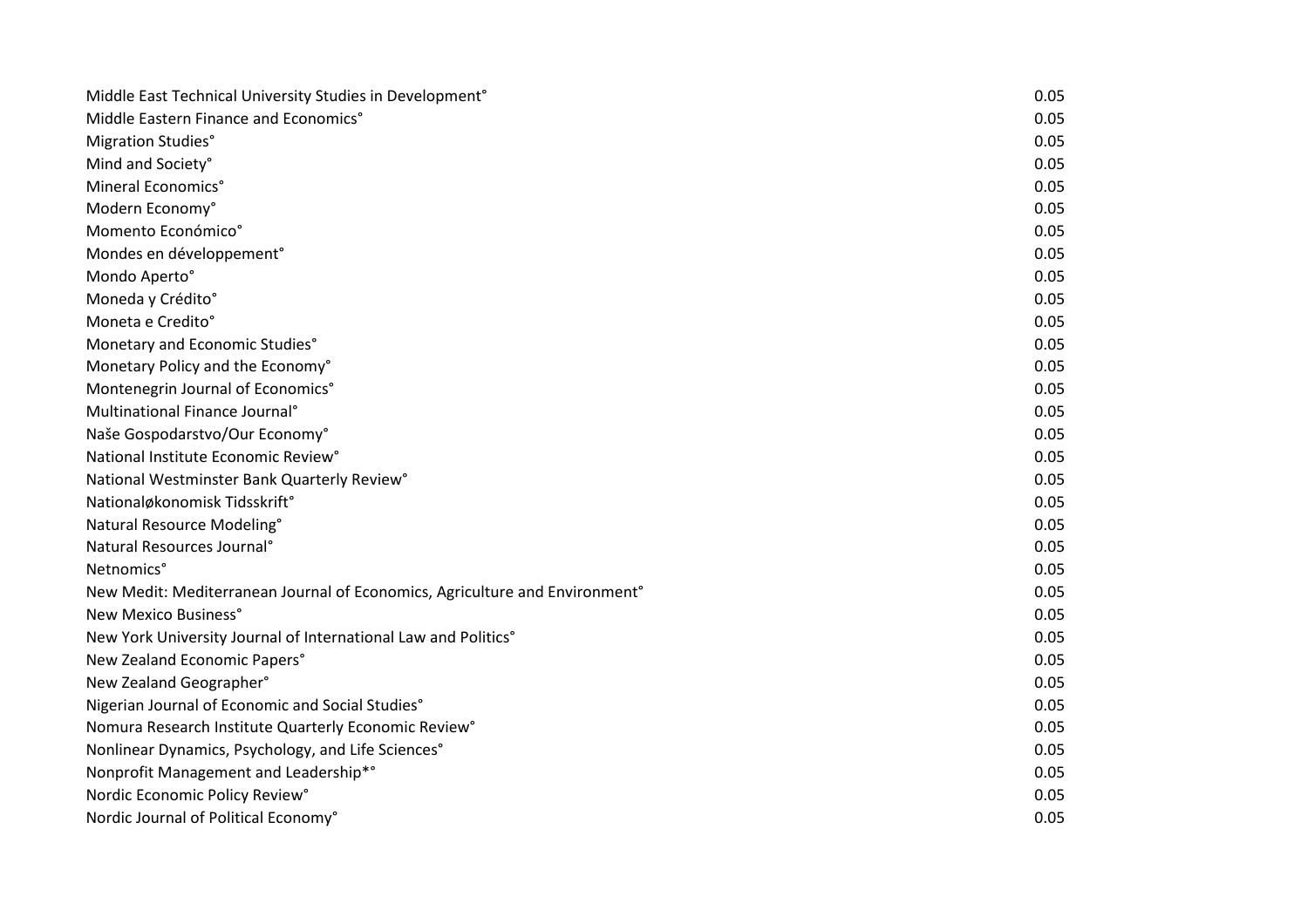| Notas Económicas <sup>°</sup>                                                                         | 0.05 |
|-------------------------------------------------------------------------------------------------------|------|
| Nova Economia°                                                                                        | 0.05 |
| OECD Journal: Economic Studies (formerly: OECD Economic Studies)°                                     | 0.05 |
| OECD Journal: Journal of Business Cycle Measurement and Analysis°                                     | 0.05 |
| Oeconomia°                                                                                            | 0.05 |
| Œconomica°                                                                                            | 0.05 |
| Ohio State University Bulletin of Business Research°                                                  | 0.05 |
| OPEC Energy Review (formaly: OPEC Review)°                                                            | 0.05 |
| Operations Research*°                                                                                 | 0.05 |
| Oregon Business Review°                                                                               | 0.05 |
| Organization and Environment* <sup>°</sup>                                                            | 0.05 |
| Osaka Economic Papers°                                                                                | 0.05 |
| Pacific and Asian Journal of Energy°                                                                  | 0.05 |
| Pacific Economic Bulletin°                                                                            | 0.05 |
| Pacific-Basin Finance Journal*°                                                                       | 0.05 |
| Pakistan Business Review°                                                                             | 0.05 |
| Pakistan Development Review°                                                                          | 0.05 |
| Pakistan Economic and Social Review°                                                                  | 0.05 |
| Pakistan Journal of Applied Economics°                                                                | 0.05 |
| Pakistan Journal of Commerce and Social Sciences°                                                     | 0.05 |
| Panoeconomicus°                                                                                       | 0.05 |
| Papeles de Economía Española°                                                                         | 0.05 |
| Papeles de Europa°                                                                                    | 0.05 |
| Peace Economics, Peace Science and Public Policy°                                                     | 0.05 |
| Peace Science Society (International) Papers (formerly: Peace Research Society International Papers)° | 0.05 |
| Pennsylvania Economic Review°                                                                         | 0.05 |
| Pensamiento Iberoamericano: Revista de Economía Política°                                             | 0.05 |
| Pensamiento y Gestión°                                                                                | 0.05 |
| Pensions: An International Journal <sup>®</sup>                                                       | 0.05 |
| Perfil de Coyuntura Económica°                                                                        | 0.05 |
| Perspectives on Labour and Income°                                                                    | 0.05 |
| Perspektiven der Wirtschaftspolitik°                                                                  | 0.05 |
| Pesquisa e Planejamento Econômico°                                                                    | 0.05 |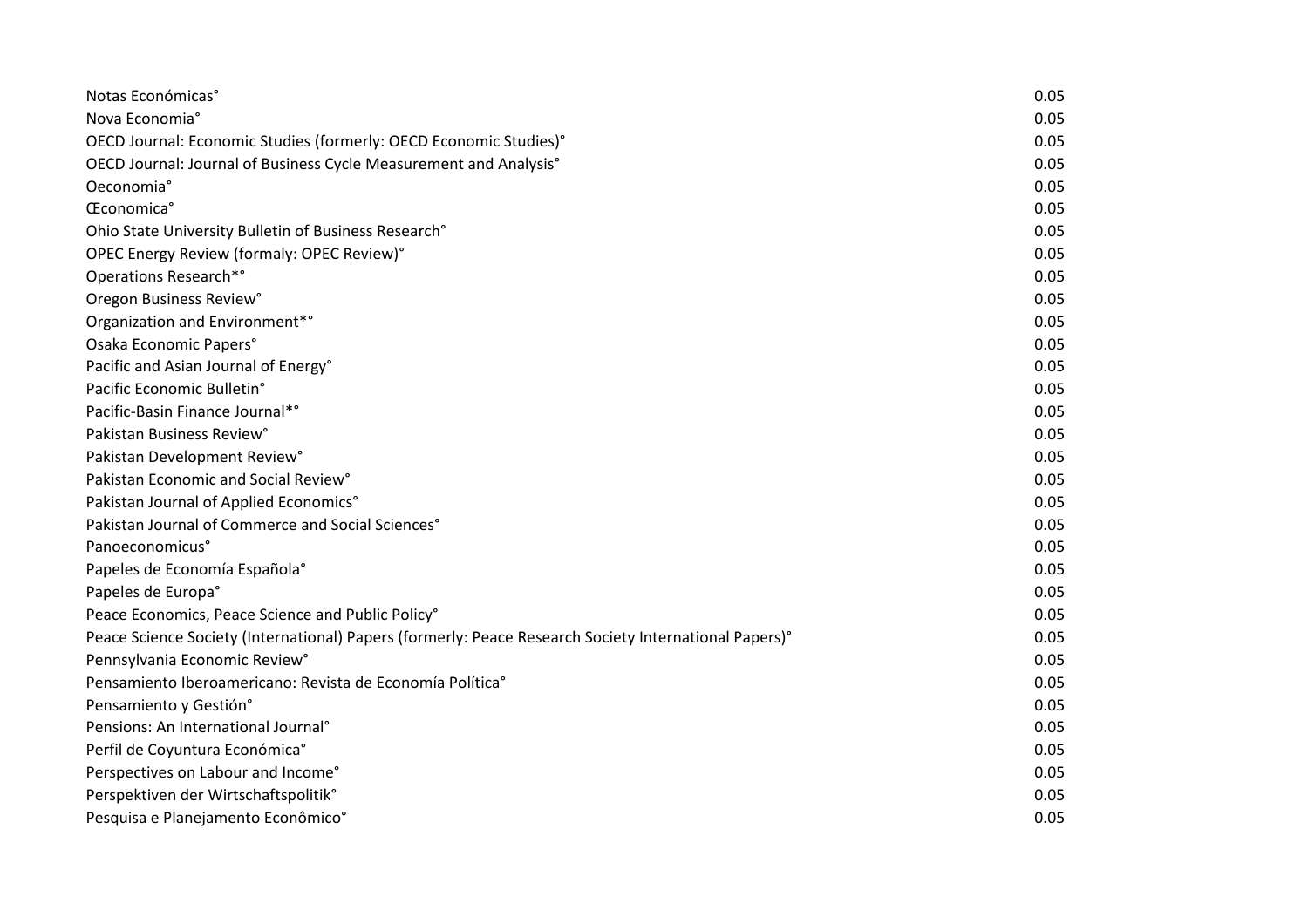| Philippine Economic Journal <sup>°</sup>                                                | 0.05 |
|-----------------------------------------------------------------------------------------|------|
| Philippine Review of Economics (formerly: Philippine Review of Economics and Business)° | 0.05 |
| Policy Analysis°                                                                        | 0.05 |
| Policy Review°                                                                          | 0.05 |
| Policy Studies°                                                                         | 0.05 |
| Policy°                                                                                 | 0.05 |
| Politica Economica°                                                                     | 0.05 |
| Politicka Ekonomie°                                                                     | 0.05 |
| Population Bulletin°                                                                    | 0.05 |
| Population°                                                                             | 0.05 |
| Portuguese Economic Journal <sup>®</sup>                                                | 0.05 |
| Poslovna izvrsnost/Business Excellence°                                                 | 0.05 |
| Post-Communist Economies (formerly: Communist Economies and Economic Transformation)°   | 0.05 |
| Post-Soviet Affairs (formerly: Soviet Economy)*°                                        | 0.05 |
| Poverty and Public Policy°                                                              | 0.05 |
| Prabandhan: Indian Journal of Management <sup>®</sup>                                   | 0.05 |
| Practical Issues in Management and Economics°                                           | 0.05 |
| Prague Economic Papers°                                                                 | 0.05 |
| Principios: estudios de economía política°                                              | 0.05 |
| Privredna Kretanja i Ekonomska Politika°                                                | 0.05 |
| Problemas del Desarrollo°                                                               | 0.05 |
| Problems and Perspectives in Management*°                                               | 0.05 |
| Problems of Economic Transition (formerly: Problems in Economics)°                      | 0.05 |
| Production and Operations Management*°                                                  | 0.05 |
| PSL Quarterly Review (formerly: Banca Nazionale del Lavoro Quarterly Review)°           | 0.05 |
| Public Budgeting and Finance°                                                           | 0.05 |
| Public Finance and Management°                                                          | 0.05 |
| Public Finance°                                                                         | 0.05 |
| Public Organization Review°                                                             | 0.05 |
| Public Policy Review°                                                                   | 0.05 |
| Public Policy°                                                                          | 0.05 |
| Punjab University Economist <sup>®</sup>                                                | 0.05 |
| QA: Rivista dell' Associazione Rossi-Doria (formerly: La Questione Agraria)°            | 0.05 |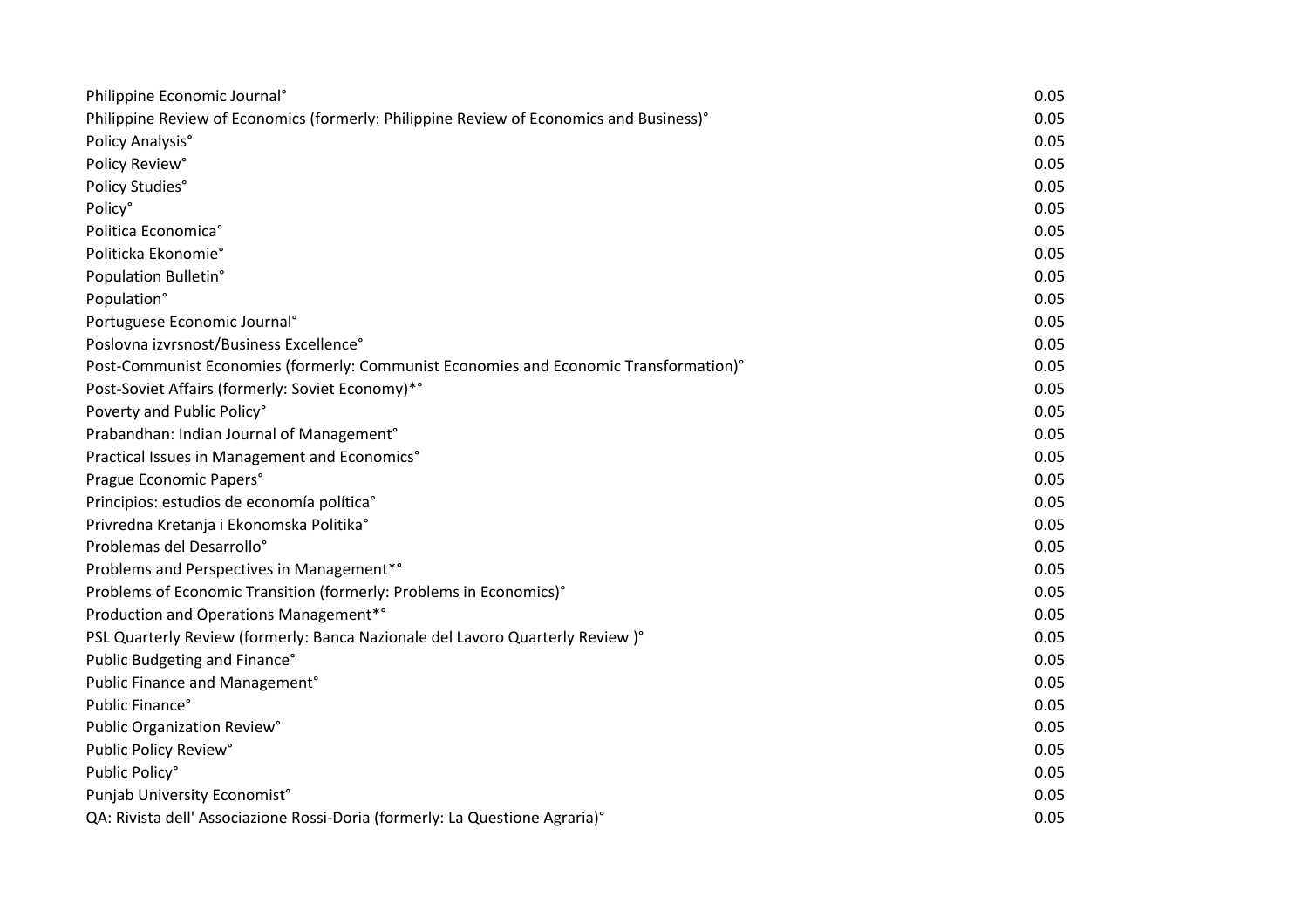| Quaderni di Economia e Finanza°                                                                    | 0.05 |
|----------------------------------------------------------------------------------------------------|------|
| Qualitative Research in Financial Markets*°                                                        | 0.05 |
| Quantile°                                                                                          | 0.05 |
| Quantitative Economics°                                                                            | 0.05 |
| Quarterly Energy Economics Review°                                                                 | 0.05 |
| Quarterly Iranian Economic Research°                                                               | 0.05 |
| Quarterly Journal of Austrian Economics°                                                           | 0.05 |
| Quarterly Journal of Economic Growth and Development Research°                                     | 0.05 |
| Quarterly Journal of Finance and Accounting (formerly: Quarterly Journal of Business and Economics | 0.05 |
| Quarterly Journal of Finance°                                                                      | 0.05 |
| Quarterly Journal of International Agriculture®                                                    | 0.05 |
| Quarterly Journal of the Economic Research°                                                        | 0.05 |
| Quarterly Review of the Rural Economy (formerly: Quarterly Review of Agricultural Economics)°      | 0.05 |
| Quarterly Selection of Articles°                                                                   | 0.05 |
| Rassegna Economica°                                                                                | 0.05 |
| Recherches Economiques de Louvain/Louvain Economic Review°                                         | 0.05 |
| Recma: Revue Internationale de lEconomie Sociale°                                                  | 0.05 |
| Région et Développement°                                                                           | 0.05 |
| Regional and Sectoral Economic Studies°                                                            | 0.05 |
| Regional Science Inquiry°                                                                          | 0.05 |
| Regulation and Governance°                                                                         | 0.05 |
| Regulation°                                                                                        | 0.05 |
| Research in International Business and Finance°                                                    | 0.05 |
| Research in Law and Economics°                                                                     | 0.05 |
| Research in Transportation Economics°                                                              | 0.05 |
| Research in World Economy°                                                                         | 0.05 |
| Research Review°                                                                                   | 0.05 |
| Reserve Bank of India Occasional Papers°                                                           | 0.05 |
| Resources Policy°                                                                                  | 0.05 |
| Review of African Political Economy°                                                               | 0.05 |
| Review of Applied Economics°                                                                       | 0.05 |
| Review of Applied Socio-Economic Research°                                                         | 0.05 |
| Review of Asset Pricing Studies*°                                                                  | 0.05 |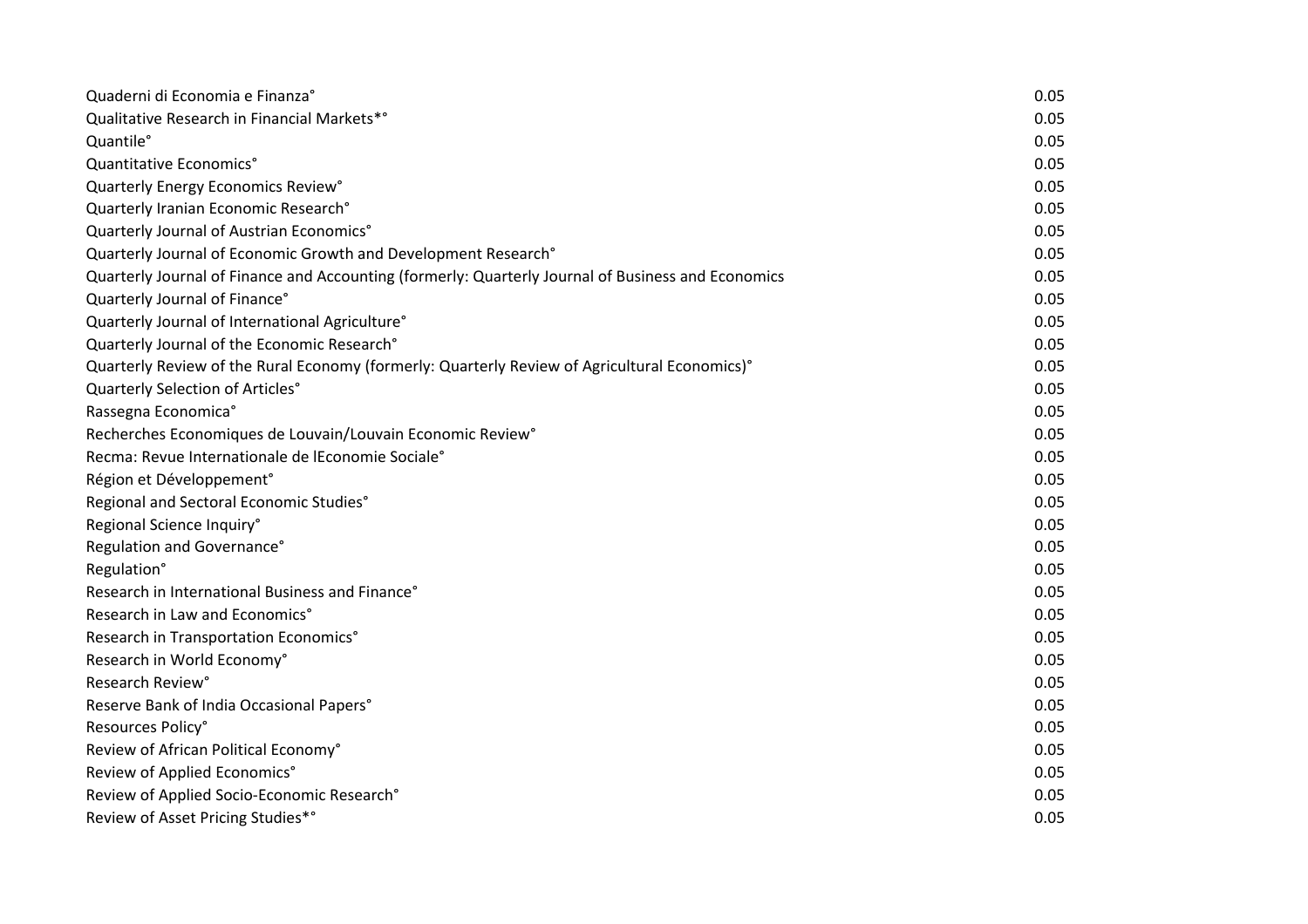| Review of Austrian Economics°                                                                              | 0.05 |
|------------------------------------------------------------------------------------------------------------|------|
| Review of Behavioral Finance°                                                                              | 0.05 |
| Review of Black Political Economy°                                                                         | 0.05 |
| Review of Business and Economic Literature (formerly: Review of Business and Economics                     | 0.05 |
| Review of Business and Economic Research (formerly: Mississippi Valley Journal of Business and Economics)° | 0.05 |
| Review of Corporate Finance Studies*°                                                                      | 0.05 |
| Review of Economic Analysis°                                                                               | 0.05 |
| Review of Economic and Business Studies°                                                                   | 0.05 |
| Review of Economic Conditions in Italy°                                                                    | 0.05 |
| Review of Economic Perspectives°                                                                           | 0.05 |
| Review of Economic Research on Copyright Issues°                                                           | 0.05 |
| Review of Economic Sciences°                                                                               | 0.05 |
| Review of Economics and Finance°                                                                           | 0.05 |
| Review of Economics and Institutions / Economia, Società e Istituzioni°                                    | 0.05 |
| Review of Economics(formerly: Jahrbuch für Wirtschaftswissenschaften)°                                     | 0.05 |
| Review of Environmental Economics and Policy°                                                              | 0.05 |
| Review of Finance and Banking°                                                                             | 0.05 |
| Review of Futures Markets°                                                                                 | 0.05 |
| Review of Islamic Economics°                                                                               | 0.05 |
| Review of Keynesian Economics°                                                                             | 0.05 |
| Review of Law and Economics°                                                                               | 0.05 |
| Review of Marketing Science*°                                                                              | 0.05 |
| Review of Middle East Economics and Finance°                                                               | 0.05 |
| Review of Pacific Basin Financial Markets and Policies°                                                    | 0.05 |
| Review of Political Economy°                                                                               | 0.05 |
| Review of Radical Political Economics*°                                                                    | 0.05 |
| Review of Regional Studies°                                                                                | 0.05 |
| Review of Social Economy°                                                                                  | 0.05 |
| Review of Social Sciences°                                                                                 | 0.05 |
| Review of Urban and Regional Development Studies°                                                          | 0.05 |
| Revija za Pravo i Ekonomiju/Review for Law and Economics°                                                  | 0.05 |
| Revista Brasileira de Economia de Empresas/Brazilian Journal of Business Economics°                        | 0.05 |
| Revista Brasileira de Economia°                                                                            | 0.05 |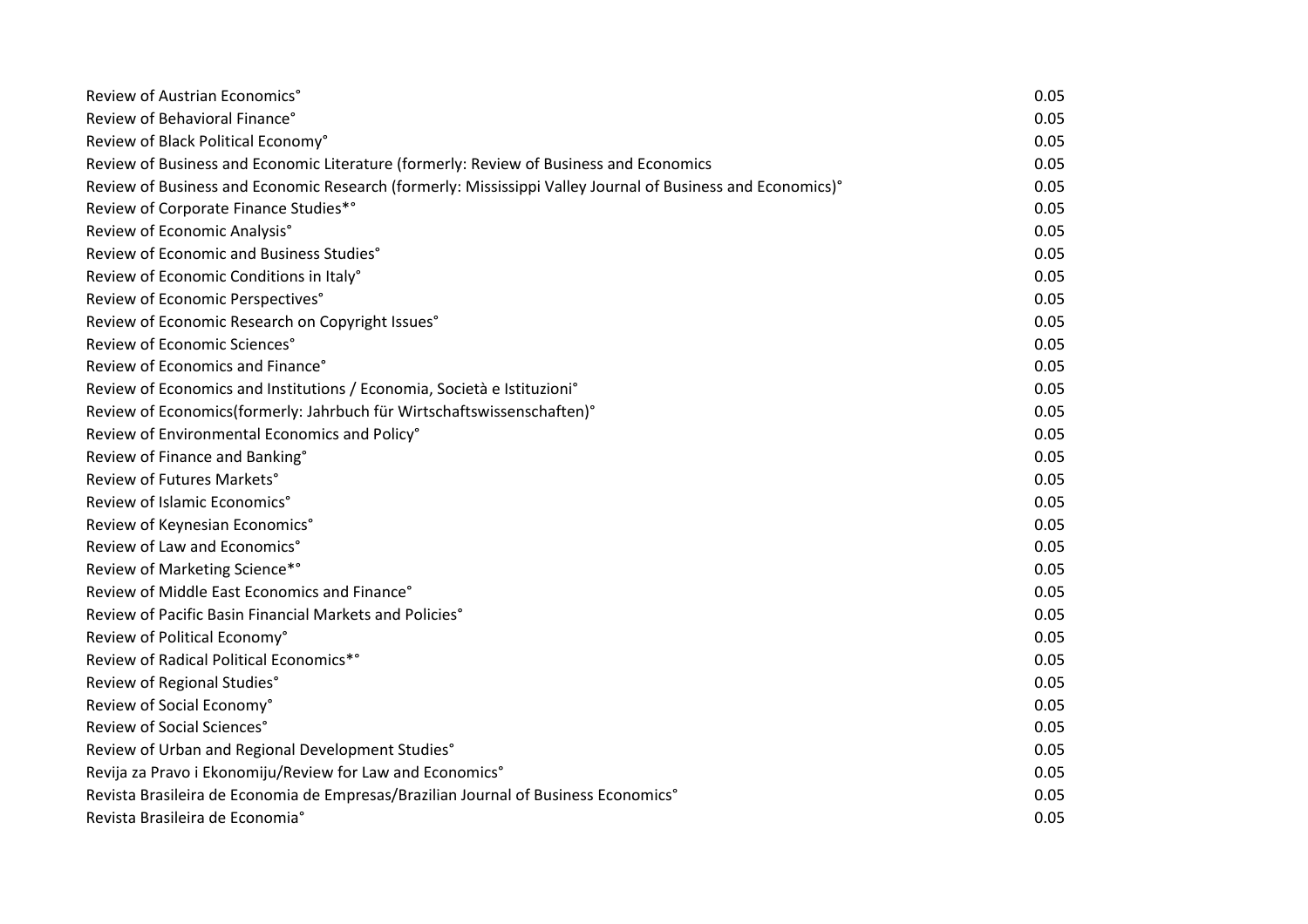| Revista Brasileira de Finanças°                                                                                              | 0.05 |
|------------------------------------------------------------------------------------------------------------------------------|------|
| Revista Ciencias Económicas <sup>®</sup>                                                                                     | 0.05 |
| Revista Ciencias Estratégicas°                                                                                               | 0.05 |
| Revista de Administração d'Emprêsas°                                                                                         | 0.05 |
| Revista de Analisis Economico°                                                                                               | 0.05 |
| Revista de Economía (Universidad Autónoma de Yucatán)°                                                                       | 0.05 |
| Revista de Economia Aplicada°                                                                                                | 0.05 |
| Revista de Economia Contemporânea°                                                                                           | 0.05 |
| Revista de Economía del Caribe°                                                                                              | 0.05 |
| Revista de Economia del Rosario°                                                                                             | 0.05 |
| Revista de Economia e Sociologia Rural <sup>o</sup>                                                                          | 0.05 |
| Revista de Economía Financiera <sup>®</sup>                                                                                  | 0.05 |
| Revista de Economía Institucional <sup>o</sup>                                                                               | 0.05 |
| Revista de Economía Mundial <sup>o</sup>                                                                                     | 0.05 |
| Revista de Economia Política/Brazilian Journal of Political Economy°                                                         | 0.05 |
| Revista de Economía°                                                                                                         | 0.05 |
| Revista de Empresa Familiar <sup>°</sup>                                                                                     | 0.05 |
| Revista de Estudios Cooperativos°                                                                                            | 0.05 |
| Revista de Estudios Regionales°                                                                                              | 0.05 |
| Revista de Historia Económica°                                                                                               | 0.05 |
| Revista de Historia Industrial <sup>°</sup>                                                                                  | 0.05 |
| Revista de Métodos Cuantitativos para la Economía y la Empressa/Journal of Quantitative Methods for Economics and Business A | 0.05 |
| Revista EAN°                                                                                                                 | 0.05 |
| Revista Europea de Direcció y Economía de la Empresa°                                                                        | 0.05 |
| Revista Facultad de Ciencias Económicas: Investigación y Reflexión°                                                          | 0.05 |
| Revista Finanzas y Política Económica°                                                                                       | 0.05 |
| Revista Internacional Administración and Finanzas°                                                                           | 0.05 |
| Revista Mexicana de Economia y Finanzas/Mexican Journal of Economics and Finance°                                            | 0.05 |
| Revista Nicolaita de Estudios Económicos°                                                                                    | 0.05 |
| Revista Portuguesa de Estudos Regionais°                                                                                     | 0.05 |
| Revista Universitaria Europea°                                                                                               | 0.05 |
| Revue d'Etudes Comparatives Est-Ouest°                                                                                       | 0.05 |
| Revue de la régulation°                                                                                                      | 0.05 |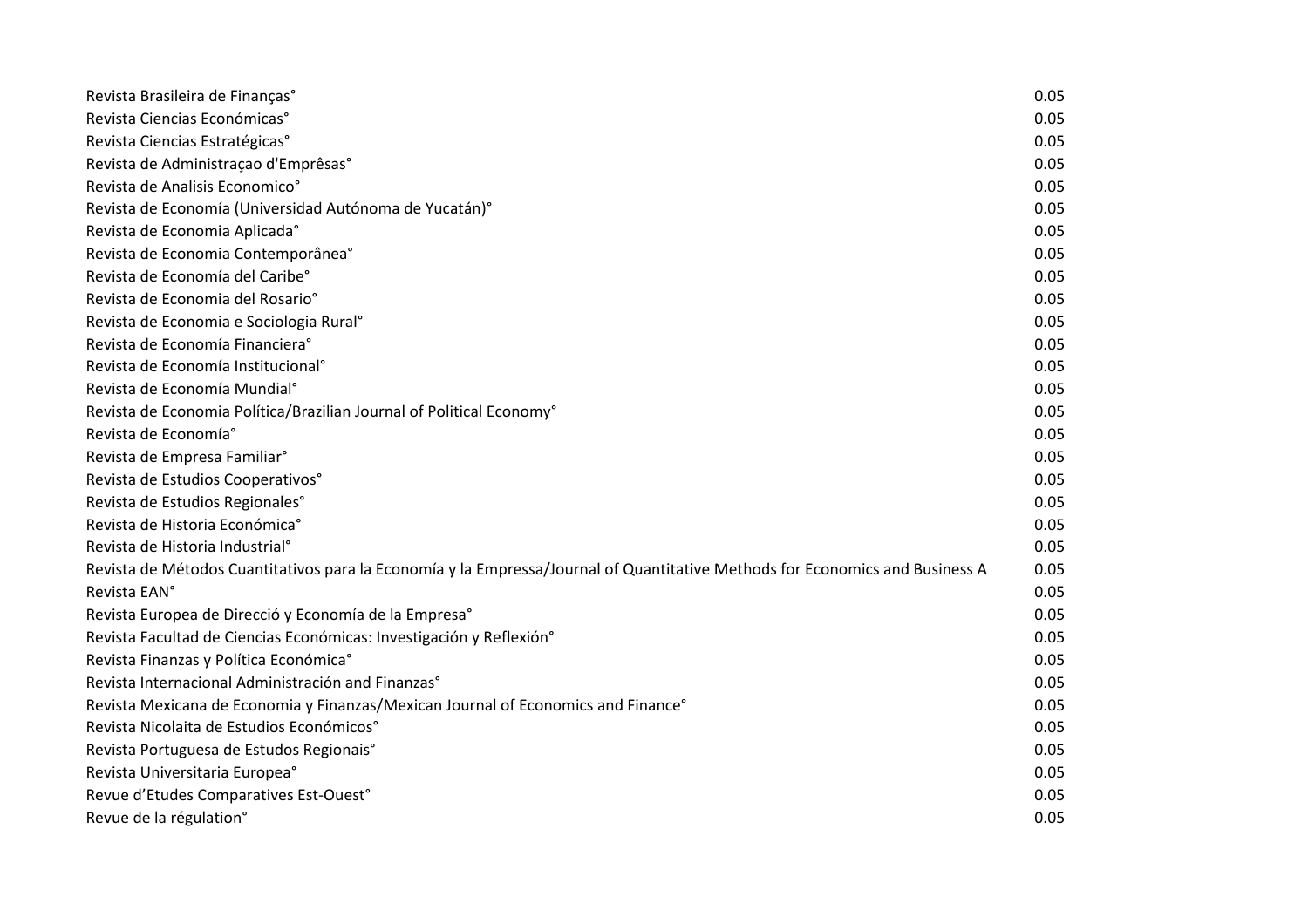| Revue de L'OFCE°                                                                                                              | 0.05 |
|-------------------------------------------------------------------------------------------------------------------------------|------|
| Revue de Philosophie Economique/Review of Economic Philosophy (formerly: Revue de Philosophie Economique)°                    | 0.05 |
| Revue de Science Financière°                                                                                                  | 0.05 |
| Revue d'Economie du Développement°                                                                                            | 0.05 |
| Revue d'Economie Financière°                                                                                                  | 0.05 |
| Revue d'Economie Industrielle°                                                                                                | 0.05 |
| Revue d'Economie Politique°                                                                                                   | 0.05 |
| Revue d'Economie Regionale et Urbaine°                                                                                        | 0.05 |
| Revue d'Etudes en Agriculture et Environnement/Review of Agricultural and Environmental Studies (formerly: Cahiers d'Economie | 0.05 |
| Revue Finance Contrôle Stratégie°                                                                                             | 0.05 |
| Revue Française de Gestion°                                                                                                   | 0.05 |
| Revue Française de Socio-Économie°                                                                                            | 0.05 |
| Revue Française d'Economie°                                                                                                   | 0.05 |
| Revue Internationale de Droit Economique°                                                                                     | 0.05 |
| Revue interventions economiques/Papers in Political Economy°                                                                  | 0.05 |
| Revue Roumaine des Sciences Sociales                                                                                          | 0.05 |
| Revue Tiers Monde°                                                                                                            | 0.05 |
| Risk and Decision Analysis°                                                                                                   | 0.05 |
| Risk Decision and Policy°                                                                                                     | 0.05 |
| Risk Governance and Control: Financial Markets and Institutions°                                                              | 0.05 |
| Risparmio <sup>°</sup>                                                                                                        | 0.05 |
| Rivista Bancaria-Minerva Bancaria°                                                                                            | 0.05 |
| Rivista di Economia Agraria°                                                                                                  | 0.05 |
| Rivista di Politica Economica°                                                                                                | 0.05 |
| Rivista di Statistica Applicata°                                                                                              | 0.05 |
| Rivista di Storia Economica, N.S.º                                                                                            | 0.05 |
| Rivista Economica del Mezzogiorno°                                                                                            | 0.05 |
| Rivista Internazionale di Scienze Sociali°                                                                                    | 0.05 |
| Rivista Italiana degli Economisti°                                                                                            | 0.05 |
| Romanian Economic and Business Review°                                                                                        | 0.05 |
| Romanian Economic Journal <sup>®</sup>                                                                                        | 0.05 |
| Romanian Journal of Economic Forecasting°                                                                                     | 0.05 |
| Romanian Journal of Fiscal Policy°                                                                                            | 0.05 |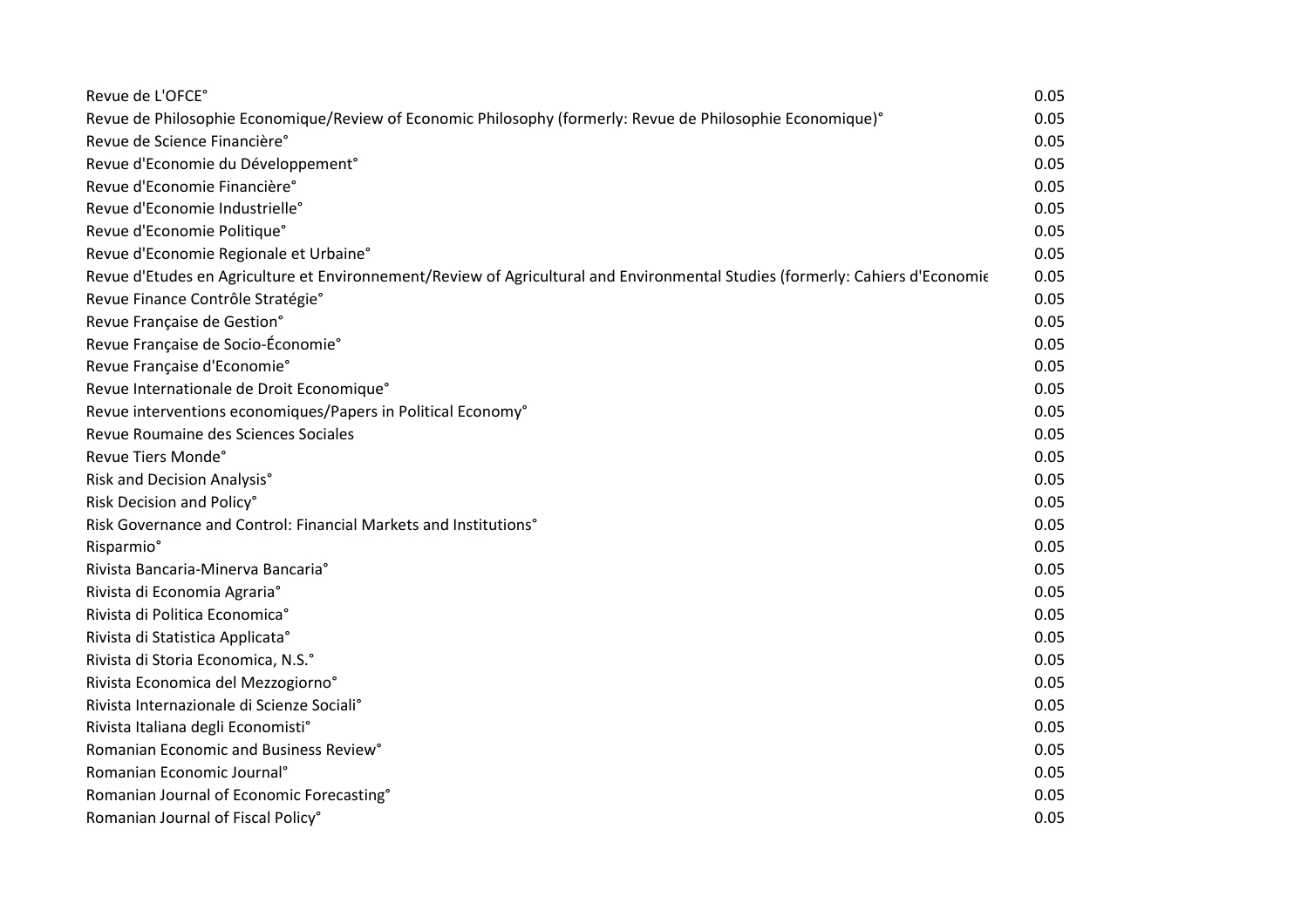| Russian Economic Trends°                                                                                                       | 0.05 |
|--------------------------------------------------------------------------------------------------------------------------------|------|
| RWI-Mitteilungen°                                                                                                              | 0.05 |
| Savings and Development°                                                                                                       | 0.05 |
| Scandinavian Economic History Review°                                                                                          | 0.05 |
| Schmalenbach Business Review*°                                                                                                 | 0.05 |
| Schmalenbachs Zeitschrift fur betriebswirtschaftliche Forschung°                                                               | 0.05 |
| Schweizerische Nationalbank Quartalsheft°                                                                                      | 0.05 |
| Schweizerische Zeitschrift für Volkswirtschaft und Statistik / Swiss Journal of Economics and Statistics°                      | 0.05 |
| Science and Society°                                                                                                           | 0.05 |
| Scientific Annals of the "                                                                                                     | 0.05 |
| Scientific Journal of Administrative Development°                                                                              | 0.05 |
| Scienze Regionali/Italian Journal of Regional Science°                                                                         | 0.05 |
| Semestre Económico°                                                                                                            | 0.05 |
| Seoul Journal of Economics°                                                                                                    | 0.05 |
| SERIEs (formlery: Investigaciones Economicas)°                                                                                 | 0.05 |
| Sinapsis°                                                                                                                      | 0.05 |
| Singapore Economic Review (formerly: Malayan Economic Review)°                                                                 | 0.05 |
| Sloan Management Review*°                                                                                                      | 0.05 |
| Social and Economic Studies°                                                                                                   | 0.05 |
| Social Indicators Research°                                                                                                    | 0.05 |
| Social Research°                                                                                                               | 0.05 |
| Social Science Japan Journal <sup>°</sup>                                                                                      | 0.05 |
| Social Sciences°                                                                                                               | 0.05 |
| Social Security Bulletin°                                                                                                      | 0.05 |
| Sociedad y Economía°                                                                                                           | 0.05 |
| Socio-economic Planning Sciences°                                                                                              | 0.05 |
| Socio-Economic Review*°                                                                                                        | 0.05 |
| Sociologia del Lavoro°                                                                                                         | 0.05 |
| Sosyoekonomi°                                                                                                                  | 0.05 |
| South African Journal of Economic and Management Sciences, N.S. (formerly: Suid-Afrikaanse Tydskrif vir Ekonomiese en Bestuur: | 0.05 |
| South Asia Economic Journal <sup>®</sup>                                                                                       | 0.05 |
| South Asian Journal of Macroeconomics and Public Finance (formaly: India Macroeconomics Annual)°                               | 0.05 |
| South East European Journal of Economics and Business°                                                                         | 0.05 |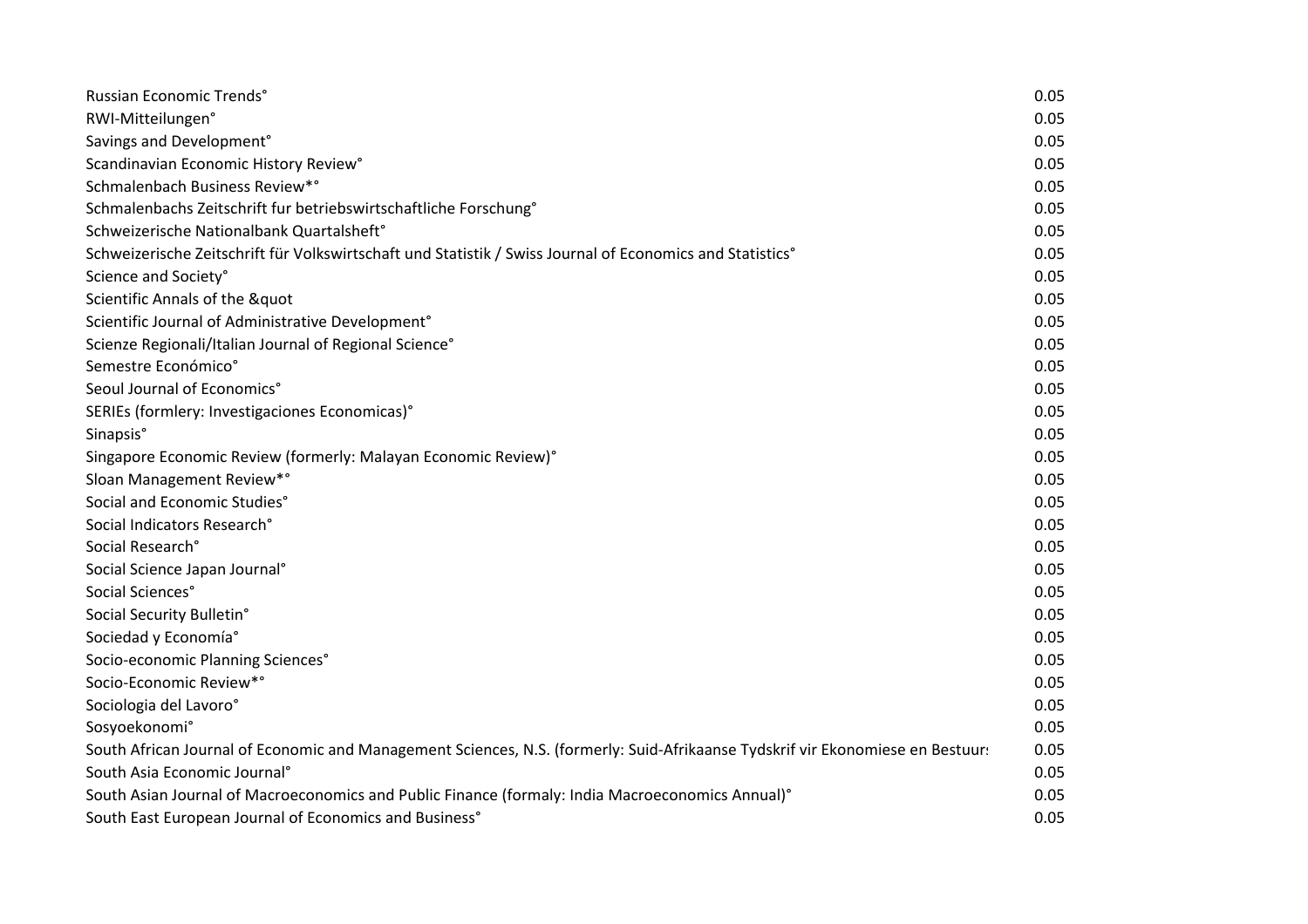| South-Eastern Europe Journal of Economics°                                                             | 0.05 |
|--------------------------------------------------------------------------------------------------------|------|
| Southern Quarterly°                                                                                    | 0.05 |
| Southwestern Economic Review°                                                                          | 0.05 |
| Sovremennaâ èkonomika: Problemy, tendencii, perspektivy/Modern Economics: Problems, Trends, Prospects° | 0.05 |
| Spanish Review of Financial Economics°                                                                 | 0.05 |
| Spatial Economic Analysis*°                                                                            | 0.05 |
| Spoudai°                                                                                               | 0.05 |
| Sri Lanka Economic Journal <sup>°</sup>                                                                | 0.05 |
| SS International Journal of Business and Management Research°                                          | 0.05 |
| State Bank of Pakistan Research Bulletin°                                                              | 0.05 |
| Statistica°                                                                                            | 0.05 |
| Statistical Inference for Stochastic Processes°                                                        | 0.05 |
| Statistical Journal of the IAOS (formerly: Statistical Journal)°                                       | 0.05 |
| Statistical Methods and Applications°                                                                  | 0.05 |
| Statistical Review°                                                                                    | 0.05 |
| Stato e Mercato°                                                                                       | 0.05 |
| Statsokonomisk Tidsskrift°                                                                             | 0.05 |
| Stochastic Models (formerly: Communications in Statistics)°                                            | 0.05 |
| Storia del Pensiero Economico°                                                                         | 0.05 |
| Strategic Behavior and the Environment <sup>°</sup>                                                    | 0.05 |
| Studi e note di economia°                                                                              | 0.05 |
| Studi Economici°                                                                                       | 0.05 |
| Studia Universitatis Babes-Bolyai Oeconomica°                                                          | 0.05 |
| Studies in Agricultural Economics°                                                                     | 0.05 |
| Studies in Economics and Finance°                                                                      | 0.05 |
| Studies in Regional Science°                                                                           | 0.05 |
| Supreme Court Economic Review°                                                                         | 0.05 |
| Survey of Current Business°                                                                            | 0.05 |
| Swedish Economic Policy Review°                                                                        | 0.05 |
| Swiss Political Science Review°                                                                        | 0.05 |
| Tahghighat-e-Eghtesadi (formerly: Tahqiqat-e eqtesadi                                                  | 0.05 |
| Taipei Economic Inquiry°                                                                               | 0.05 |
| Taiwan Economic Forecast and Policy°                                                                   | 0.05 |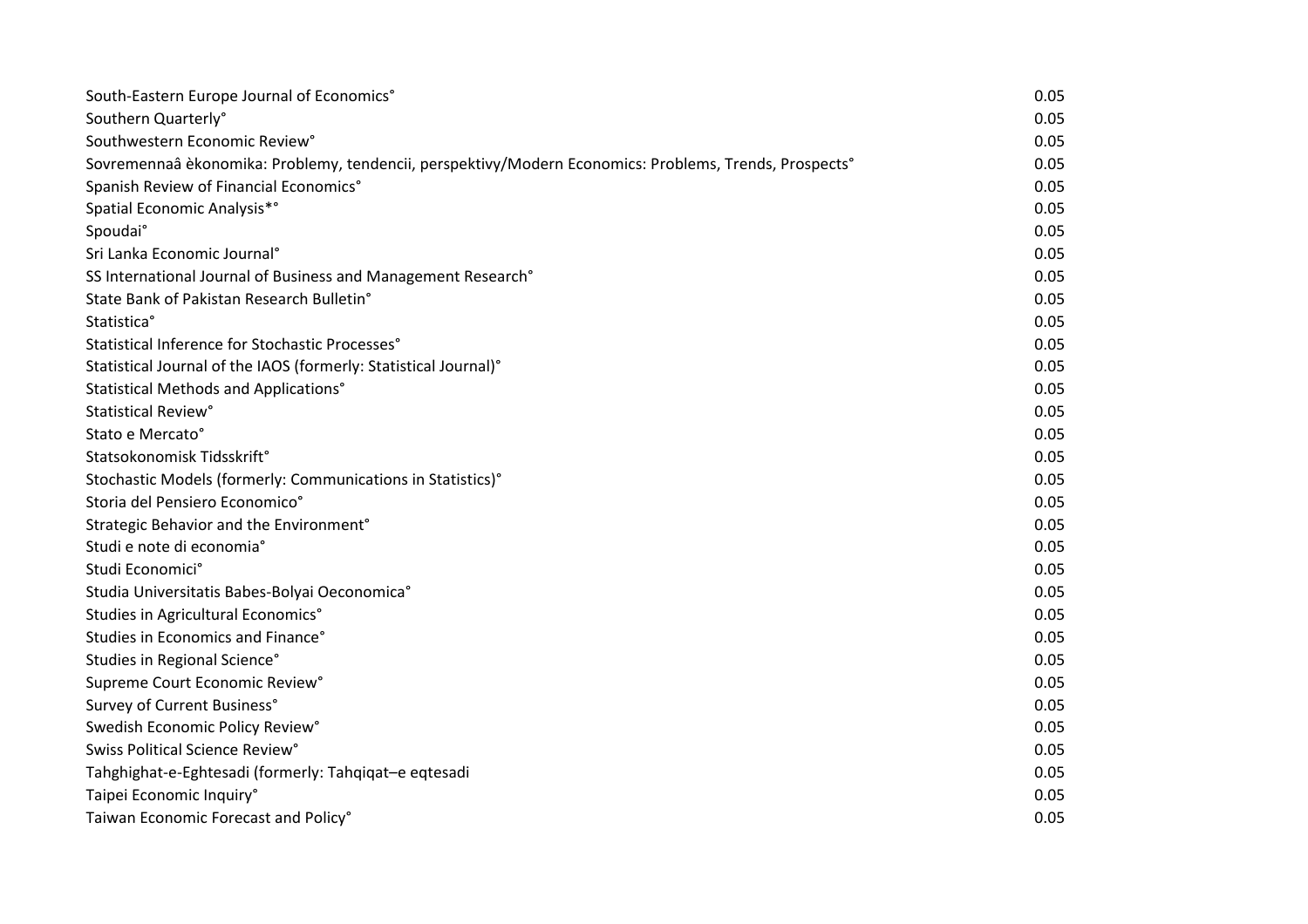| Taiwan Economic Review°                                                   | 0.05 |
|---------------------------------------------------------------------------|------|
| Teaching Business and Economics°                                          | 0.05 |
| The Journal of sustainable real estate°                                   | 0.05 |
| Theoretical and Applied Economics°                                        | 0.05 |
| Theoretical and Practical Research in Economic Fields°                    | 0.05 |
| Theoretical Economics Letters°                                            | 0.05 |
| Timisoara Journal of Economics and Business°                              | 0.05 |
| Top*°                                                                     | 0.05 |
| Topics in Middle Eastern and North African Economies°                     | 0.05 |
| Tourism and Hospitality Management <sup>o</sup>                           | 0.05 |
| Tourism Economics°                                                        | 0.05 |
| Transformations in Business and Economics*°                               | 0.05 |
| Transition Studies Review°                                                | 0.05 |
| Transnational Corporations Review°                                        | 0.05 |
| Transnational Corporations*°                                              | 0.05 |
| Transportation Journal*°                                                  | 0.05 |
| Travail et Emploi°                                                        | 0.05 |
| Ukrainian Economic Review°                                                | 0.05 |
| UNCTAD Review°                                                            | 0.05 |
| University of Missouri Business and Government Review <sup>°</sup>        | 0.05 |
| University of Washington Business Review°                                 | 0.05 |
| Urban Public Economics Review/Revista de Economía Pública Urbana°         | 0.05 |
| Utilities Policy°                                                         | 0.05 |
| Venture Capital: An International Journal of Entrepreneurial Finance*°    | 0.05 |
| Verslo ir Teises Aktualijos/Current Issues of Business and Law°           | 0.05 |
| Vie et Sciences de l'Entreprise (formerly: Vie et Sciences Economiques)°  | 0.05 |
| Vierteljahrschrift für Sozial- und Wirtschaftsgeschichte°                 | 0.05 |
| Virginia Economic Journal <sup>°</sup>                                    | 0.05 |
| Water Resources and Economics°                                            | 0.05 |
| WIFO-Monatsberichte (Österreichisches Institut für Wirtschaftsforschung)° | 0.05 |
| Wirtschaft und Recht°                                                     | 0.05 |
| Wirtschaft und Wettbewerb°                                                | 0.05 |
| Wirtschaftsdienst°                                                        | 0.05 |